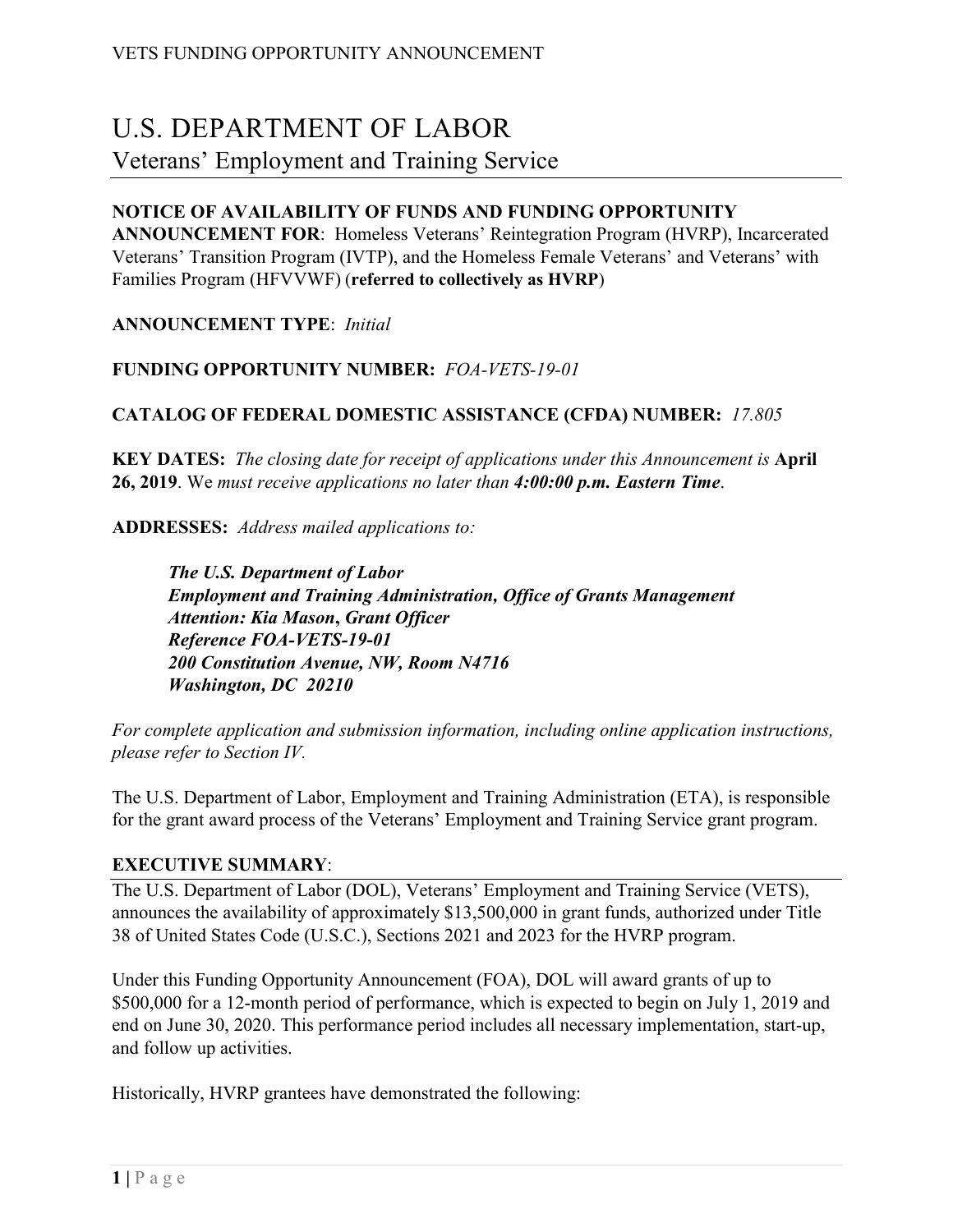- Clear need for the program based upon current statistical or empirical evidence, including the numbers and characteristics of the eligible veterans who are homeless in their proposed service delivery area;
- Ability to develop and implement strategies with attainable goals for job training based on Labor Market Information (LMI) and evidence-based practices;
- Ability to collaborate and coordinate with organizations to ensure that local, state, and federal resources are used effectively and efficiently to expedite the reintegration of eligible veterans into the labor force;
- Ability to deliver or connect participants to effective job training, counseling, and other wraparound services, such as the provision of housing and necessary health services as the means for expediting the reintegration of eligible veterans into the labor force;
- Ability to provide services specifically tailored to the needs of female homeless veterans and homeless veterans with families as appropriate;
- Ability to provide services specifically tailored to the needs of incarcerated or recently incarcerated veterans who are at risk of homelessness as appropriate; and
- Ability to provide services to chronically homeless<sup>[1](#page-1-0)</sup> veterans as appropriate.

# **I. FUNDING OPPORTUNITY DESCRIPTION**

# **A. PROGRAM PURPOSE**

The purpose of this program is to provide services to reintegrate homeless veterans into the labor force by placing them into meaningful employment and to stimulate the development of effective service delivery systems that will address the complex problems facing homeless veterans. Meaningful employment is defined as open and competitive paid employment, in line with the homeless veteran's aspirations, talents, and abilities. Ideally, the employment should provide a family sustaining wage or, in other words, at least the minimum income necessary for a worker to meet his or her basic financial needs.

The U.S. Department of Housing and Urban Development (HUD) has released the [2018](https://www.hud.gov/press/press_releases_media_advisories/HUD_No_18_132)  [Point In-Time \(PIT\)](https://www.hud.gov/press/press_releases_media_advisories/HUD_No_18_132) count<sup>[2](#page-1-1)</sup>, which reflects that  $37,878$  veterans experienced homelessness on a single night in January 2018. The 2018 PIT count suggests a reduction of 5.4 percent of veterans experiencing homelessness since 2017. Local estimates of veteran homelessness can be viewed at

[https://www.hudexchange.info/resource/5772/2018-pit-estimate-of-veteran](https://www.hudexchange.info/resource/5772/2018-pit-estimate-of-veteran-homelessness-in-the-us/)[homelessness-in-the-us/.](https://www.hudexchange.info/resource/5772/2018-pit-estimate-of-veteran-homelessness-in-the-us/)

<span id="page-1-0"></span> $<sup>1</sup>$  A chronically homeless person is an individual who has been continuously homeless for one (1) year or more or</sup> has experienced at least four (4) episodes of homelessness in the last three (3) years with a combined length of time homeless of least 12 months. **Please note** this definition of chronically homeless differs from the definition used by the Department of Housing and Urban Development (HUD) as the individual is not required to have a verified disability.

<span id="page-1-1"></span><sup>&</sup>lt;sup>2</sup> The 2018 Annual Homeless Assessment Report to Congress, Part 1, December 2018, <https://www.hudexchange.info/resources/documents/2018-AHAR-Part-1.pdf>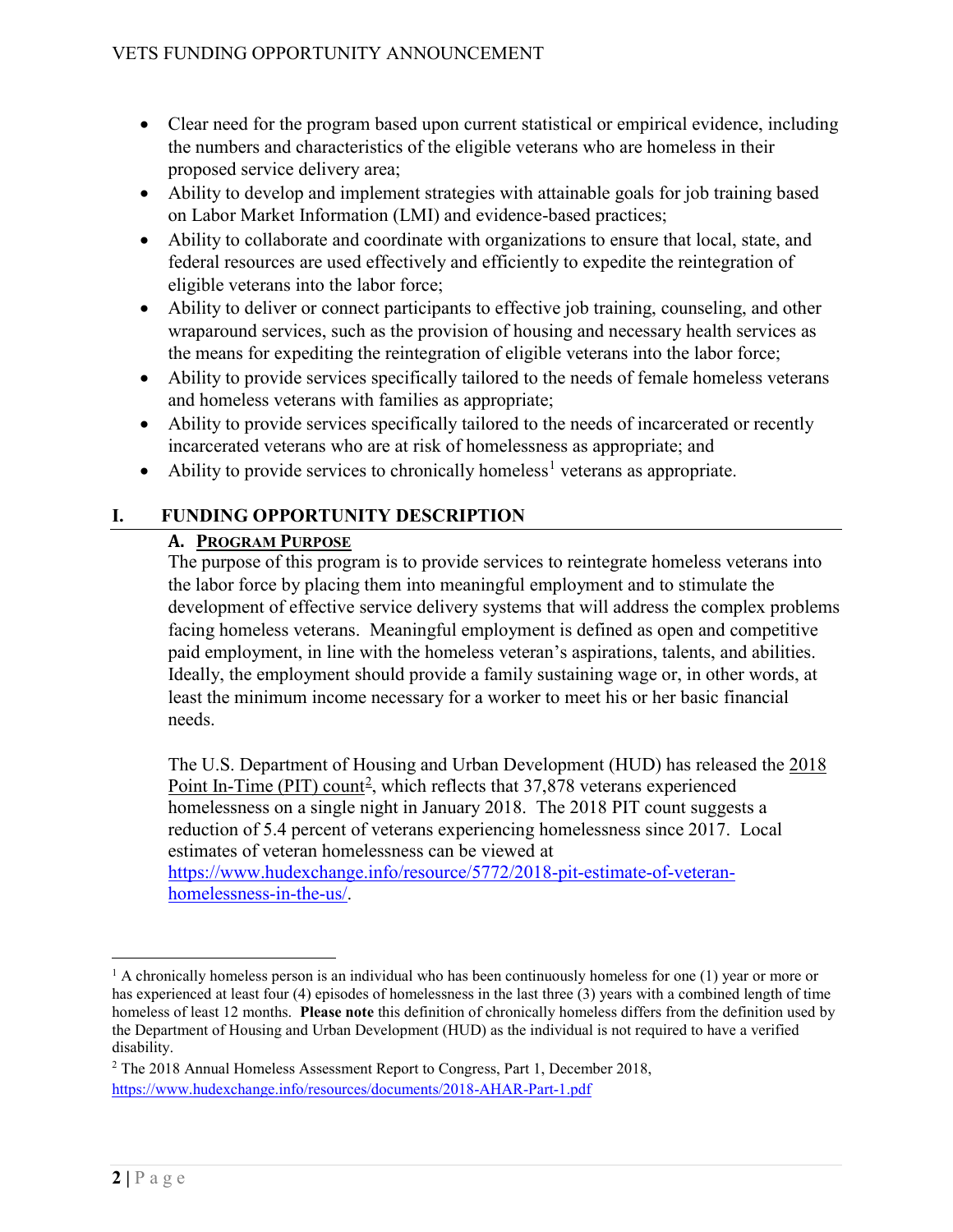The United States Interagency Council on Homelessness (USICH) stated in, Homelessness in America: Focus on Veterans<sup>[3](#page-2-0)</sup> just over 9 percent of all adults experiencing homelessness in the United States are veterans of the U.S. Military. Most veterans who experience homelessness are men over age 50 living in urban areas. Older veterans are expected to be a majority of the population of veterans who experience or are at risk of homelessness in the coming years. As members of this group get older, they are likely to have increasingly complex and age-related needs. Women make up about 9% of veterans who were experiencing homelessness. The U.S. Department of Veterans Affairs (VA) report, veteran women are more than twice as likely as non-veteran women to experience homelessness.<sup>[4](#page-2-1)</sup> Less than 3 percent of veterans experiencing homelessness (2.9 percent) were in families with children. The VA further reports, veteran women experiencing homelessness are more likely to be part of a family with children, compared to veteran men. USICH reported, among veterans who experience homelessness, and particularly among those who have PTSD or other behavioral health disorders, involvement in the criminal justice system may be both a risk factor for homelessness and/or a consequence of homelessness. About one-half of all veterans experiencing homelessness who have participated in VA homeless assistance programs are involved in the justice system.<sup>[5](#page-2-2)</sup>

To meet the fluctuations in population and the changing needs of veterans experiencing homelessness, grant recipients are expected to provide an array of client-centered services utilizing a case management approach that directly assists homeless veterans and provides critical linkages to a variety of support services available in their local communities. This program is focused on obtaining employment and veterans should receive the job training and employment services they need to re-enter the labor force. Job placement, job training, job development, career counseling, and resume preparation are among the services that must be provided. Grant recipients must address the complex employment-related needs and provide support services to meet the needs of this population, through either direct services or preferably through a robust referral system. Examples of support services include clothing; temporary, transitional, and permanent housing; medical and substance abuse treatment; childcare; and transportation assistance. The most successful projects leverage partnerships with local and national organizations to provide these support services.

# **B. PROGRAM AUTHORITY**

38 U.S.C. §§ 2021 and 2023.

<span id="page-2-1"></span>www.usich.gov/resources/uploads/asset\_library/Homelessness\_in\_America.\_Focus\_on\_Veterans.pdf <sup>4</sup> U.S. Department of Veterans Affairs, National Center on Homelessness Among Veterans, July 2016. Homeless Evidence & Research Roundtable Series: Women Veterans and Homelessness, <https://www.va.gov/HOMELESS/nchav/docs/HERS-Womens-Proceedings.pdf>

<span id="page-2-2"></span><sup>5</sup> U.S. Interagency Council on Homelessness (June 2015) *Breaking the Cycle of Veteran Incarceration and Homelessness: Emerging Community Practices*,

[https://www.usich.gov/resources/uploads/asset\\_library/Justice\\_Involved\\_Veterans.pdf](https://www.usich.gov/resources/uploads/asset_library/Justice_Involved_Veterans.pdf)

<span id="page-2-0"></span> <sup>3</sup> U.S. Interagency Council on Homelessness (June 2018) *[Homelessness in America: Focus on](https://www.usich.gov/resources/uploads/asset_library/Homelessness_in_America._Focus_on_Veterans.pdf) Veterans*,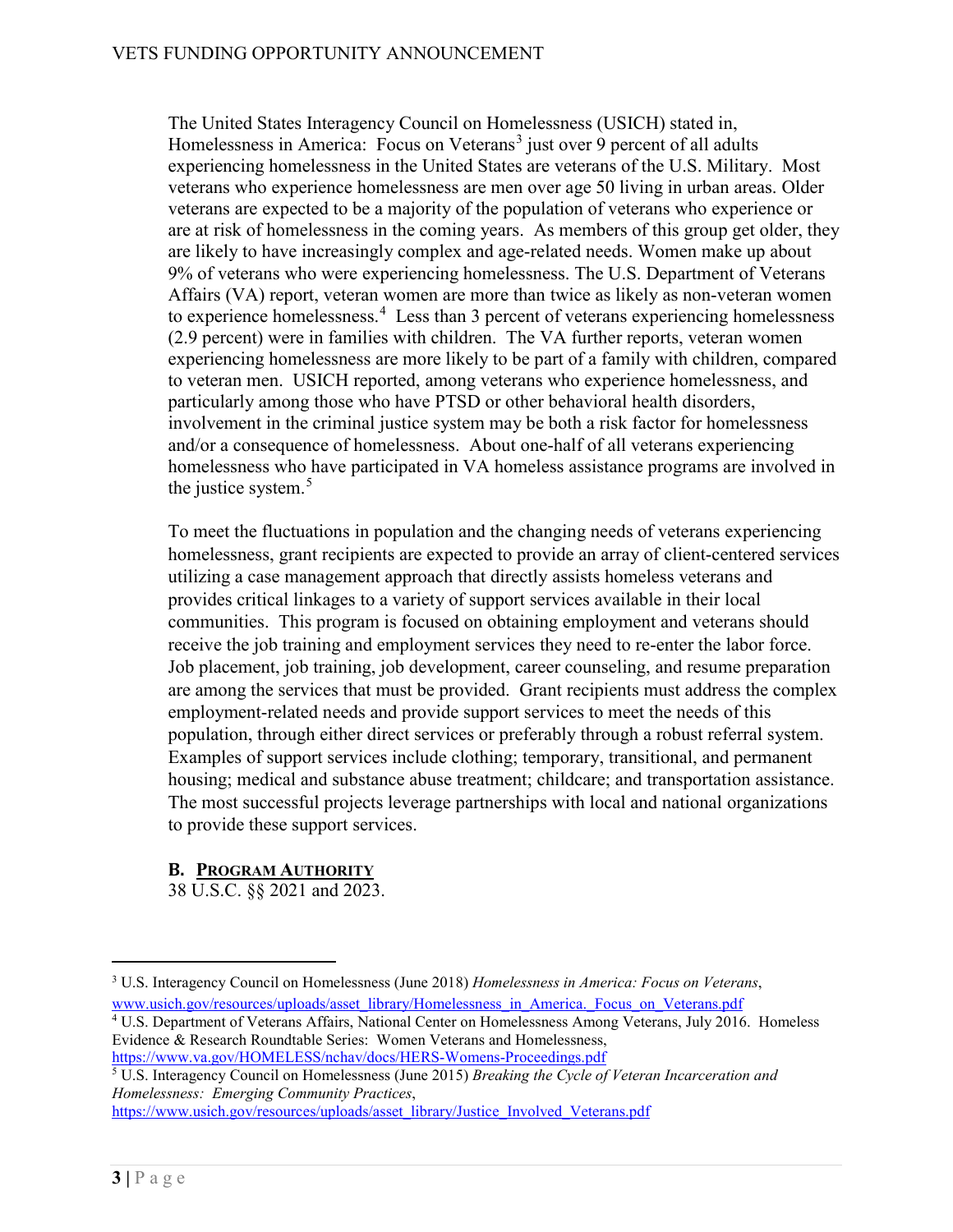# **II. AWARD INFORMATION**

# **A. AWARD TYPE AND AMOUNT**

Funding will be provided in the form of a grant. We expect availability of approximately \$13,500,000 in grant funds. You may apply for a ceiling amount of up to \$500,000. Awards made under this Announcement are subject to the availability of Federal funds. If additional funds become available, we reserve the right to use such funds to select additional grantees from applications submitted in response to this Announcement. We also reserve the right to proportionally reduce or increase the size of a requested award for an applicant selected for funding under this solicitation to ensure adequate geographic coverage.

# **B. PERIOD OF PERFORMANCE**

The period of performance is expected to begin on July 1, 2019 through June 30, 2020, unless modified by the Grant Officer. We expect that grantees will begin program operations on July 1, 2019. This performance period includes all necessary implementation, start-up, and follow up activities.

#### **C. CONTINUATION OF FUNDING**

Recipients may be eligible for two additional years of funding contingent on Congress appropriating additional funds for this purpose and grantee performance.

# **III. ELIGIBILITY INFORMATION**

# **A. ELIGIBLE APPLICANTS**

The following organizations are eligible to apply:

- State Government
- County Government
- City or Township Government
- Special District Government
- U.S. Territory or Possession
- Public/State Controlled Institution of Higher Education
- Private Institution of Higher Education
- Indian/Native American Tribal Government (Federally Recognized)
- Indian/Native American Tribal Government (Other than Federally Recognized)
- Indian/Native American Tribally Designated Organization
- Public and Indian Housing Agencies
- Nonprofit Organizations
- For-profit/commercial entities
- State and Local Workforce Development Boards (SWDBs/LWDBs) established under the Workforce Innovation and Opportunity Act (WIOA)
- Other State and Local Government Agencies
- Faith-based organizations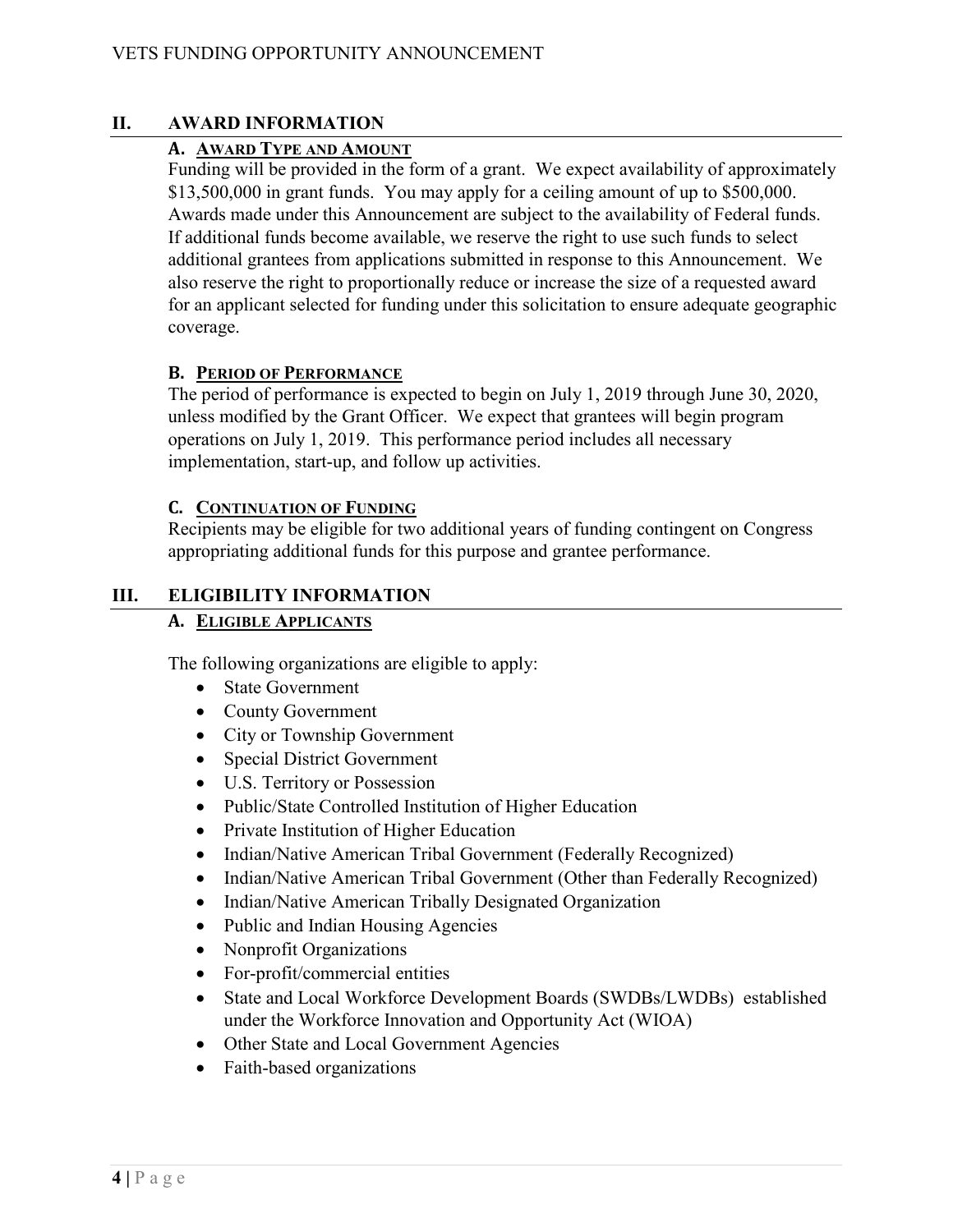# **B. COST SHARING OR MATCHING**

This program does not require cost sharing or matching funds. The inclusion of such funds is not one of the application screening criteria to be considered, and applications that include any form of cost sharing or matching will not receive additional consideration during the review process. Instead, the agency considers any resources that will be contributed to the project beyond the funds provided by the agency as leveraged resources.

# **C. OTHER INFORMATION**

# **1. Application Screening Criteria**

You should use the list below as a guide when preparing your application package to ensure that the application has met all of the screening criteria. Note that this list is only an aid for applicants and should not be included in the application package. If your application does not meet all of the screening criteria, it will be **deemed nonresponsive and will not move forward** through to the merit review process.

| <b>Application Requirement</b>                                                                                                                                                                                                                                                   | <b>Instructions</b> | Complete? |
|----------------------------------------------------------------------------------------------------------------------------------------------------------------------------------------------------------------------------------------------------------------------------------|---------------------|-----------|
| The deadline submission requirements are met                                                                                                                                                                                                                                     | Section IV.C        |           |
| Eligibility                                                                                                                                                                                                                                                                      | Section III.A       |           |
| If submitted through Grants gov, the<br>components of the application are saved in<br>any of the specified formats and are not corrupt.<br>(We will attempt to open the document, but will not<br>take any additional measures in the event of<br><i>problems with opening.)</i> | Section IV.C.2      |           |
| Application for Federal funds does not<br>exceed the ceiling amount of \$500,000                                                                                                                                                                                                 | Section II.A        |           |
| <b>SAM</b> Registration                                                                                                                                                                                                                                                          | Section IV.B.1      |           |
| SF-424, Application for Federal Assistance                                                                                                                                                                                                                                       | Section IV.B.1      |           |
| SF-424 includes a DUNS Number                                                                                                                                                                                                                                                    | Section IV.B.1      |           |
| SF-424A, Budget Information Form                                                                                                                                                                                                                                                 | Section IV.B.2      |           |
| <b>Budget Narrative</b>                                                                                                                                                                                                                                                          | Section IV.B.2      |           |
| Project Narrative                                                                                                                                                                                                                                                                | Section IV.B.3      |           |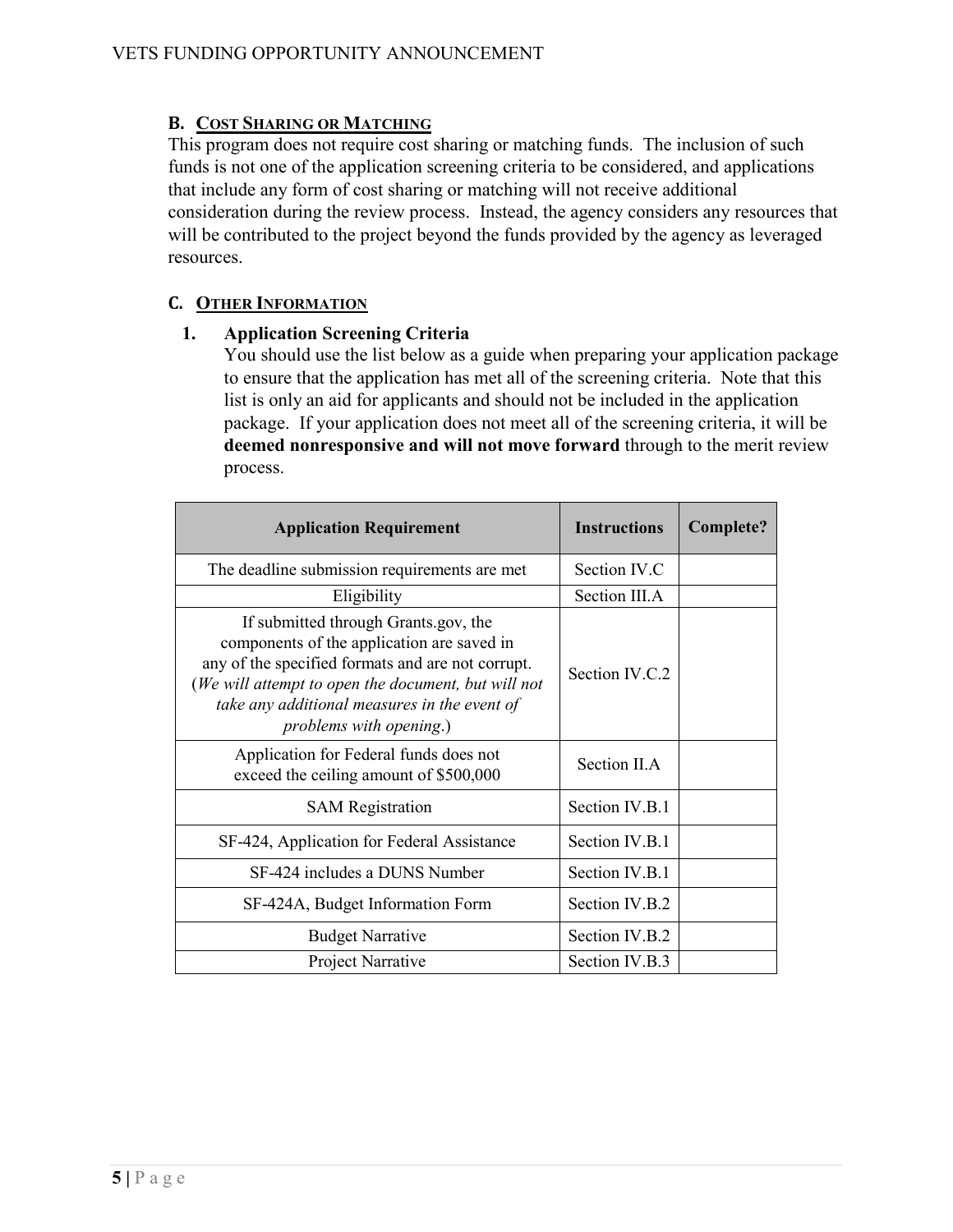| Two required letters of support from:                                                                                                                                     |                |  |
|---------------------------------------------------------------------------------------------------------------------------------------------------------------------------|----------------|--|
| 1. State Workforce Agency (SWA) or local<br>American Job Center (AJC); and<br>2. HUD Continuum of Care $(CoC)^6$                                                          | Section IV.B.3 |  |
| Both letters must be included as attachments or<br>the application will be <b>deemed non-responsive</b><br>and will not move forward through the merit<br>review process. |                |  |
| Abstract (included as an attachment)                                                                                                                                      | Section IV.B.4 |  |
| Competitive Grants Planned Goals Chart (see<br>Attachment B)                                                                                                              | Section IV.B.4 |  |

# **2. Priority Populations and Number of Applications Applicants may Submit**  This Announcement establishes the following three (3) priorities:

- 1) Priority 1 (HVRP priority) is for applications that meet the requirements of this Announcement but do not fall under Priorities 2 or 3.
- 2) Priority 2 (HFVVWF priority) is for applicants proposing to use 100 percent of their funding to serve homeless female veterans' and veterans' with families.
- 3) Priority 3 (IVTP priority) is for applicants proposing to use 100 percent of their funding to serve recently incarcerated veterans.

The Department plans to make at least one (1) award under both Priority 2 and Priority 3, if the applications are competitive.

Applicants **must identify in the abstract** if an application is **Priority 1** (HVRP), **Priority 2** (HFVVWF), or **Priority 3** (IVTP). If one single priority is not explicitly identified in the abstract, the application will be reviewed under Priority 1 (HVRP). There will be no additional changes or discussions of this priority determination during or after the competition. There will be NO exceptions.

Applicants may submit multiple applications to serve the same service delivery area, if each application is for a different priority. Applicants may also identify one or more service delivery areas for each unique application submitted.

The service delivery area is defined as county, parish, independent city, or Native American tribal area. See Attachment A for definitions.

<span id="page-5-0"></span><sup>&</sup>lt;sup>6</sup> The Continuum of Care (CoC) program is designed to promote communitywide commitment to the goal of ending homelessness; provide funding for efforts by nonprofit providers, and state and local governments to quickly rehouse homeless individuals and families while minimizing the trauma and dislocation caused to homeless individuals, families, and communities. For the full definition see Attachment A.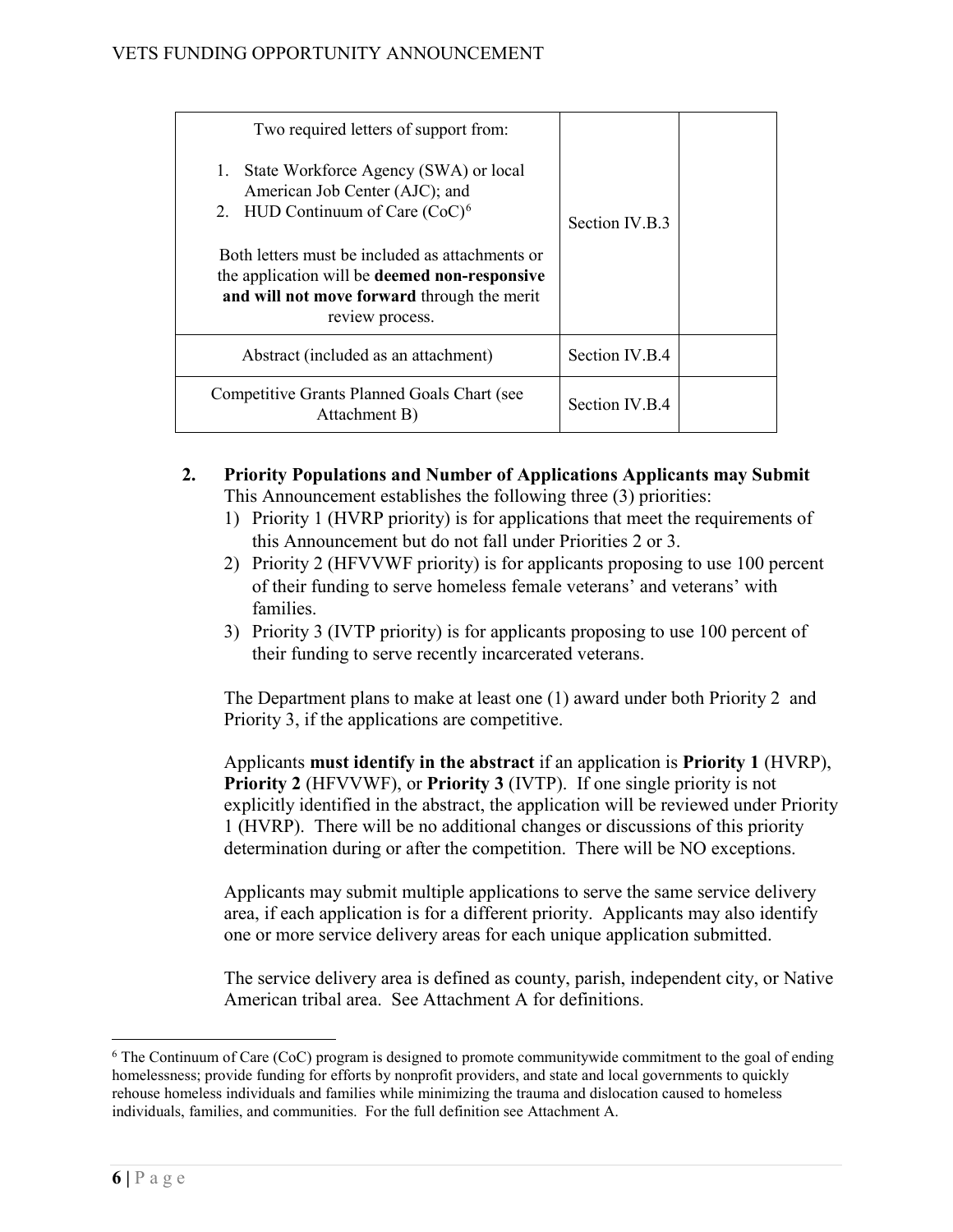**The service delivery area and corresponding priority MUST be stated clearly in the abstract.** DOL **will not** read the entire application to make this determination.

Applicants will receive prioroity consideration of two (2) bonus points if the applicant's proposed service delivery area is in a qualified Opportunity zone as designated by the Secretary of Treasury; applicants will not receive additional bonus points for more than one Opportunity Zone. For more information on Opportunity Zones, go to: [https://www.irs.gov/newsroom/opportunity-zones](https://www.irs.gov/newsroom/opportunity-zones-frequently-asked-questions)[frequently-asked-questions.](https://www.irs.gov/newsroom/opportunity-zones-frequently-asked-questions)

Multiple grant applications with the same service delivery area and the same priority, will not be accepted by the same applicant. If we receive multiple applications from the same applicant for the same service delivery area and priority, we will only consider the most recently received application that meets the deadline. If the most recent application is deemed non-responsive for any reason, we will not replace it with an earlier application.

#### **3. Eligible Participants**

The intent of this Announcement is to fund projects that provide job training, employment, and related support services to eligible veterans. An eligible veteran is entitled to receive grant services under Sections 2021 and 2023 of Title 38 of the United States Code. Under 38 U.S.C. 2023, this program can serve incarcerated veterans.

The Veterans Benefits and Transition Act of 2018, Section 701, amended Section 2021(a) of Title 38, U.S.C, by expanding the definition under HVRP, to include:

- Homeless veterans (including veterans who were homeless but found housing during the 60-day period preceding the date on which the veteran begins to participate in a program under this section);
- Veterans participating in the Department of Veterans Affairs supported housing program for which rental assistance is provided pursuant to section  $8(0)(19)$  of the United States Housing Act of 1937 (42 U.S.C. 1437f(o)(19)) or the Tribal HUD-VA Supportive Housing (Tribal HUD-VASH) program;
- Indians who are veterans and receiving assistance under the Native American Housing Assistance and Self Determination Act of 1996 (25 U.S.C. 4101 et seq.);
- Veterans described in section 2023(e) of this title or any other veterans who are transitioning from being incarcerated; and
- Veterans participating in the Department of Veterans Affairs rapid rehousing and prevention program authorized in section 2044 of this title.

Additionally, the Departments of Defense, Labor, Health and Human Services and Education Appropriations Act of 2019 also expanded the eligibility criteria for HVRP to include veterans who were homeless at some point within the 60 days prior to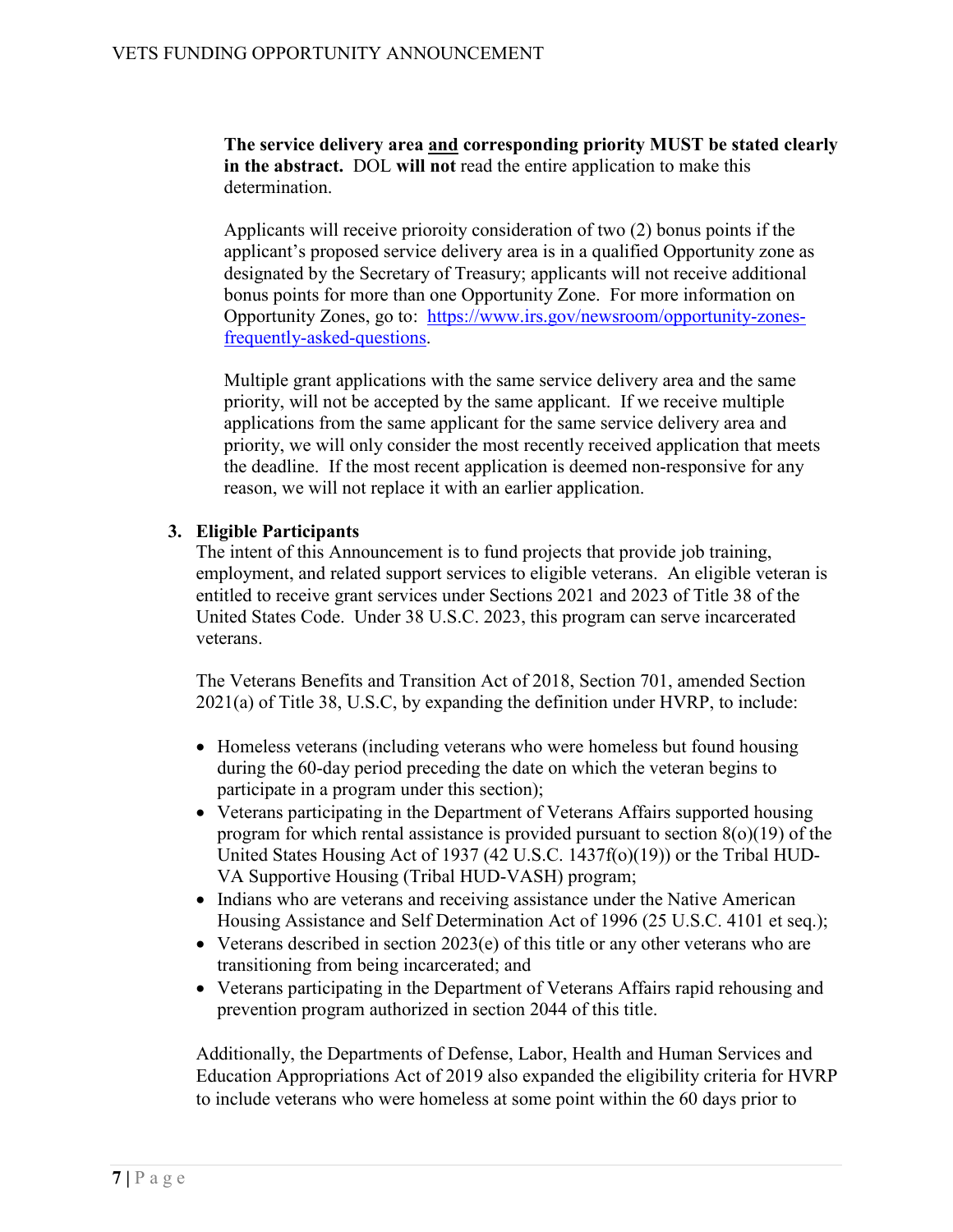HVRP program entry and veterans who are at risk of homelessness within the next 60 days. Please not that while these veterans at risk of homelessness are eleigible participants, this Announcement encourages applicants to focus on veterans who are currently homeless.

# **A Homeless Veteran is defined as**:

- A person who lacks a fixed, regular, and adequate nighttime residence;
- A person living in a supervised public or privately operated shelter designed to provide temporary living arrangements;
- A person who resided in a shelter or place not meant for human habitation and who is exiting an institution where he or she temporarily resided;
- A person with a primary nighttime residence that is a public or private place not designed for, or ordinarily used as, a regular sleeping accommodation for human beings, including a car, park, abandoned building, bus or train station, airport, or camping ground;
- A person who will imminently lose their primary nighttime residence, provided that: (i) Residence will be lost within 60 days of the date of application for homeless assistance; (ii) No subsequent residence has been identified; and (iii) The individual or family lacks the resources or support networks needed to obtain other permanent housing;
- A person, defined as homeless under other federal statutes, who have experienced a long period without permanent housing; have experienced persistent instability as measured by frequent moves over such period; and can be expected to continue in such status for an extended period of time because of chronic disabilities, chronic physical health or mental health conditions, substance addiction, histories of domestic violence or childhood abuse, the presence of a child or youth with a disability, or multiple barriers to employment; or
- A person who is fleeing, or is attempting to flee, domestic violence, dating violence, sexual assault, stalking, or other dangerous or life-threatening conditions in the individual's or family's current housing situation, including where the health and safety of children are jeopardized, and who have no other residence and lack the resources or support network to obtain other permanent housing.

**An Incarcerated Veteran:** Veterans who have been convicted as an adult and imprisoned under municipal, county, tribal, federal, or state law and fall into one of the following categories:

- Category  $1$  The veteran was released within the previous 12 months from a penal institution into homelessness and needs employment assistance;
- Category 2 The veteran has been incarcerated for at least six  $(6)$  months and is scheduled for release within six (6) months with no known housing destination and needs employment assistance;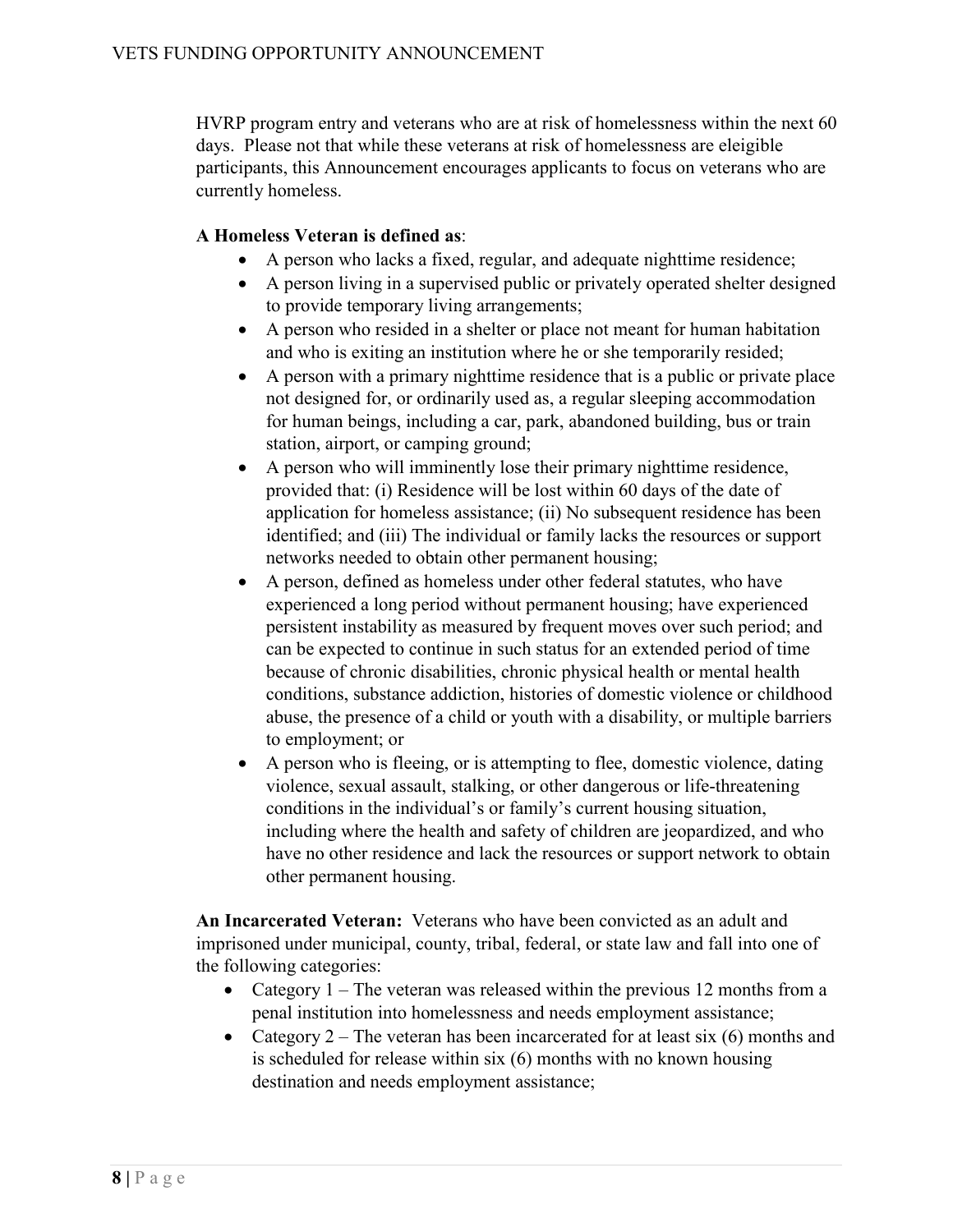- Category 3 The veteran was released within the previous 12 months from a penal institution into temporary or permanent housing, but is now at imminent risk of homelessness and needs employment assistance; or
- Category 4 The veteran is a resident of an institution that provides long-term care for mental illness and is scheduled for release with no known housing destination and needs employment assistance.

# **IV. APPLICATION AND SUBMISSION INFORMATION**

#### **A. HOW TO OBTAIN AN APPLICATION PACKAGE**

This Announcement, found at [www.Grants.gov,](http://www.grants.gov/) contains all of the requisite information and links to forms needed to apply for grant funding.

#### **B. CONTENT AND FORM OF APPLICATION SUBMISSION**

Applications submitted in response to this Announcement must consist of four separate and distinct parts:

- 1. [SF-424 "Application for Federal Assistance;"](#page-9-0)
- 2. [Project Budget, composed of the SF-424A and Budget Narrative;](#page-9-0)
- 3. Project Narrative; and
- 4. Attachments to the Project Narrative**.**

You must ensure that the funding amount requested is consistent across all parts and subparts of the application.

# **1. SF-424, Application for Federal Assistance**

- You must complete the SF-424, Application for Federal Assistance at [https://www.grants.gov/web/grants/forms/sf-424-family.html#sortby=1.](https://www.grants.gov/web/grants/forms/sf-424-family.html#sortby=1)
- In the address field, fill out the nine-digit (plus hyphen) zip code. Nine-digit zip codes can be looked up on the USPS website at [https://tools.usps.com/go/ZipLookupAction!input.action.](https://tools.usps.com/go/ZipLookupAction!input.action)
- The SF-424 must clearly identify the applicant and must be signed by an individual with authority to enter into a grant agreement. Upon confirmation of an award, the individual signing the SF-424 on behalf of the applicant is considered the Authorized Representative of the applicant. As stated in block 21 of the SF-424 form, the signature of the Authorized Representative on the SF-424 certifies that the organization is in compliance with the Assurances and Certifications form SF-424B at [https://www.grants.gov/web/grants/forms/sf-](https://www.grants.gov/web/grants/forms/sf-424-family.html#sortby=1)[424-family.html#sortby=1.](https://www.grants.gov/web/grants/forms/sf-424-family.html#sortby=1) You do not need to submit the SF-424B with the application.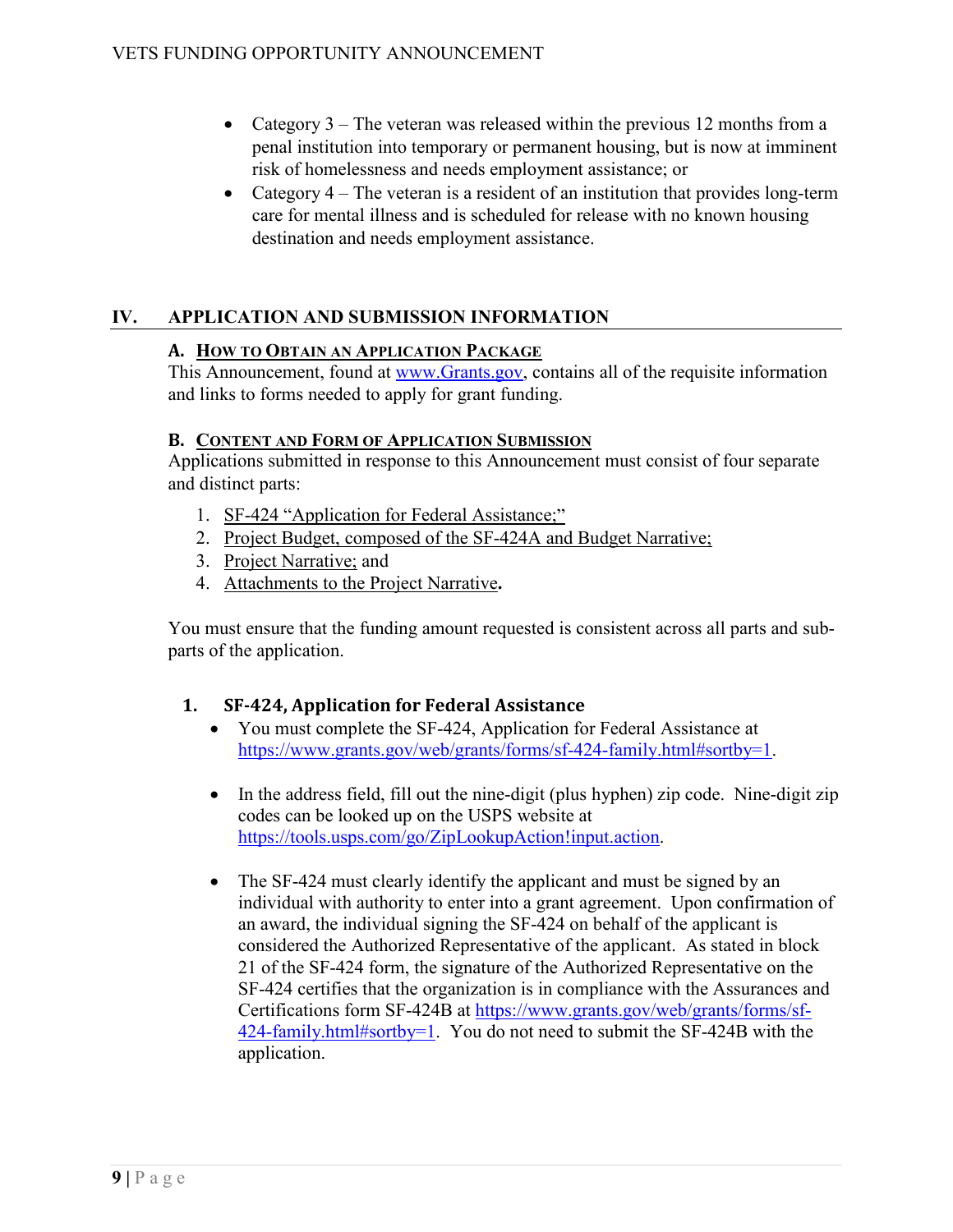#### **Requirement for DUNS Number**

All applicants for Federal grant and funding opportunities must have a DUNS number, and must supply their DUNS Number on the SF-424. The DUNS Number is a nine-digit identification number that uniquely identifies business entities. If you do not have a DUNS Number, you can get one for free through the D&B website at [http://fedgov.dnb.com/webform/displayHomePage.do.](http://fedgov.dnb.com/webform/displayHomePage.do)

Grant recipients authorized to make sub-awards must meet the following requirements related to DUNS Numbers:

- Grant recipients must notify potential sub-awardees that no entity may receive a sub-award from you unless the entity has provided its DUNS number to you.
- Grant recipients may not make a sub-award to an entity unless the entity has provided its DUNS number to you.

(See, Appendix A to 2 CFR section 25.)

#### **Requirement for Registration with SAM**

Applicants must register with the System for Award Management (SAM), using Chrom or other supported browser before submitting an application. Find instructions for registering with SAM at [https://uscontractorregistration.com/sam](https://uscontractorregistration.com/sam-registration/)[registration/.](https://uscontractorregistration.com/sam-registration/)

A recipient must maintain an active SAM registration with current information at all times during which it has an active Federal award or an application under consideration. To remain registered in the SAM database after the initial registration, the applicant is required to review and update the registration at least every 12 months from the date of initial registration or subsequently update its information in the SAM database to ensure it is current, accurate, and complete. For purposes of this paragraph, the applicant is the entity that meets the eligibility criteria and has the legal authority to apply and receive the award. If an applicant has not fully complied with these requirements by the time the Grant Officer is ready to make a Federal award, the Grant Officer may determine that the applicant is not qualified to receive a Federal award and may use that determination as a basis for making a Federal award to another applicant.

#### <span id="page-9-0"></span>**2. Project Budget**

You must complete the SF-424A Budget Information Form at [https://www.grants.gov/web/grants/forms/sf-424-family.html#sortby=1.](https://www.grants.gov/web/grants/forms/sf-424-family.html#sortby=1) In preparing the Budget Information Form, you must provide a concise narrative explanation to support the budget request, explained in detail below.

**Budget Narrative**: The budget narrative must provide a description of costs associated with each line item on the SF-424A.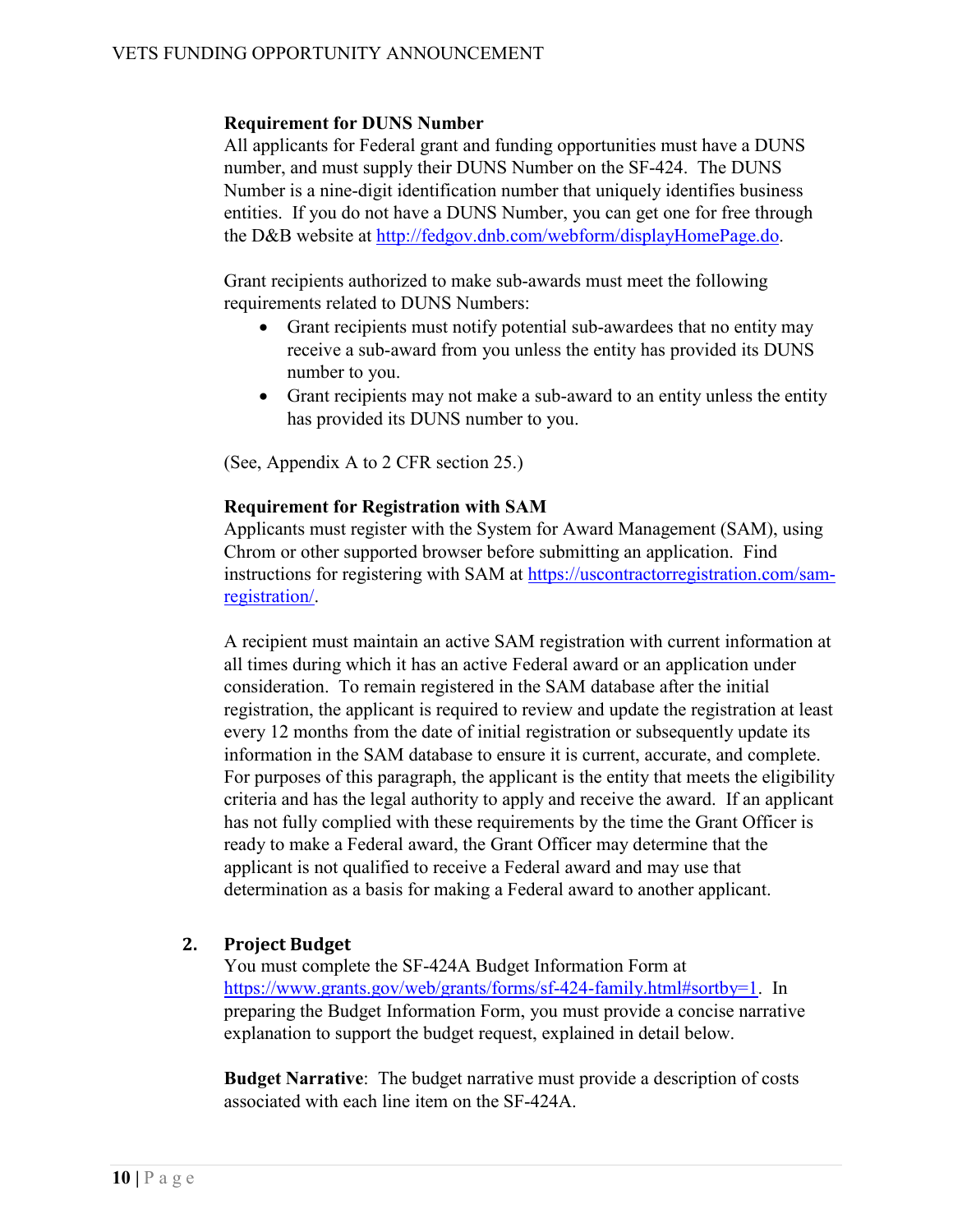Each category should include the total cost for the period of performance. Use the following guidance for preparing the Budget Narrative.

**Personnel**: List all staff positions by title (both current and proposed) including the roles and responsibilities. For each position, give the annual salary, the percentage of time devoted to the project and the amount of each position's salary funded by the grant.

**Fringe Benefits**: Provide a breakdown of the amounts and percentages that comprise fringe benefit costs such as health insurance, FICA, retirement, etc.

**Travel**: For grantee staff only, specify the purpose, number of staff traveling, mileage, per diem, estimated number of in-state and out-of-state trips, and other costs for each type of travel. You should include funds and allowable expenses to provide for an annual post-award conference, professional conference, or trainings to travel to and from an estimated national location. Travel expenditures may not exceed 10 percent of the total HVRP funds requested in the application.

**Equipment**: Identify each item of equipment you expect to purchase which has an estimated acquisition cost of \$5,000 or more per unit (or if your capitalization level is less than \$5,000, use your capitalization level) and a useful lifetime of more than one year (see 2 CFR 200.33 for the definition of Equipment). List the item, quantity, and the unit cost per item.

Items with a unit cost of less than \$5,000 are supplies, not "equipment". In general, we do not permit the purchase of equipment during the last funded year of the grant.

**Supplies**: Identify categories of supplies (e.g. office supplies) in the detailed budget and list the item, quantity, and the unit cost per item. Supplies include all tangible personal property other than "equipment" (see 2 CFR 200.94 for the definition of Supplies).

**Contractual**: Under the Contractual line item, delineate contracts and subawards separately. Contracts are defined according to 2 CFR 200.22 as a legal instrument by which a non-Federal entity purchases property or services needed to carry out the project or program under a Federal award. A subaward, defined by 2 CFR 200.92, means an award provided by a pass-through entity to a subrecipient for the subrecipient to carry out part of a Federal award received by the pass-through entity. It does not include payments to a contractor or payments to an individual that is a beneficiary of a Federal program.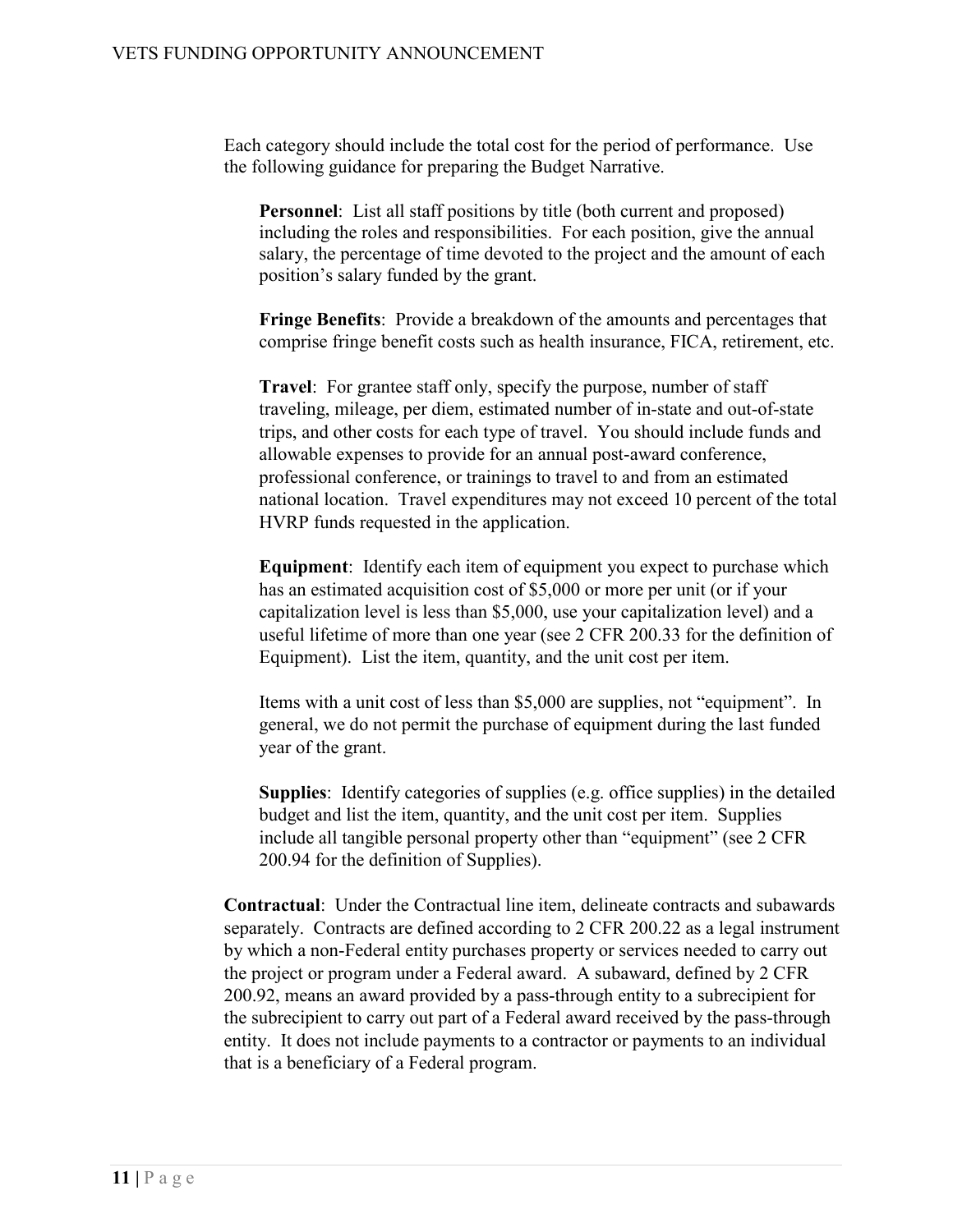For each proposed contract and subaward, specify the purpose and activities to be provided, and the estimated cost.

**Construction**: Construction costs are not allowed, and this line must be left as zero. Minor alterations to augment an existing space for grant activities (such as a classroom alteration) may be allowable. We do not consider this as construction, and you must show the costs on other appropriate lines such as Contractual.

**Other**: Provide clear and specific detail, including costs, for each item so that we are able to determine whether the costs are necessary, reasonable, and allocable. List any item, such as stipends or incentives, not covered elsewhere here.

**Indirect Costs**: If you include an amount for indirect costs (through a Negotiated Indirect Cost Rate Agreement or De Minimis) on the SF-424A budget form, then include one of the following:

a) If you have a Negotiated Indirect Cost Rate Agreement (NICRA), provide an explanation of how the indirect costs are calculated. This explanation should include which portion of each line item, along with the associated costs, are included in your cost allocation base. Also, provide a current version of the NICRA.

or

b) If you intend to claim indirect costs using the 10 percent de minimis rate, please confirm that your organization meets the requirements as described in 2 CFR 200.414(f). Clearly state that your organization has never received a Negotiated Indirect Cost Rate Agreement (NICRA), and your organization is not one described in Appendix VII of 2 CFR 200, paragraph (D)(1)(b).

Applicants choosing to claim indirect costs using the de minimis rate must use Modified Total Direct Costs (see 2 CFR 200.68 below for definition) as their cost allocation base. Provide an explanation of which portion of each line item, along with the associated costs, are included in your cost allocation base. Note that there are various items not included in the calculation of Modified Total Direct Costs. See below the definitions to assist you in your calculation.

**2 CFR 200.68 Modified Total Direct Cost (MTDC)** means all direct salaries and wages, applicable fringe benefits, materials and supplies, services, travel, and up to the first \$25,000 of each subaward (regardless of the period of performance of the subawards under the award). MTDC excludes equipment, capital expenditures, charges for patient care, rental costs, tuition remission, scholarships and fellowships, participant support costs and the portion of each subaward in excess of \$25,000. Other items may only be excluded when necessary to avoid a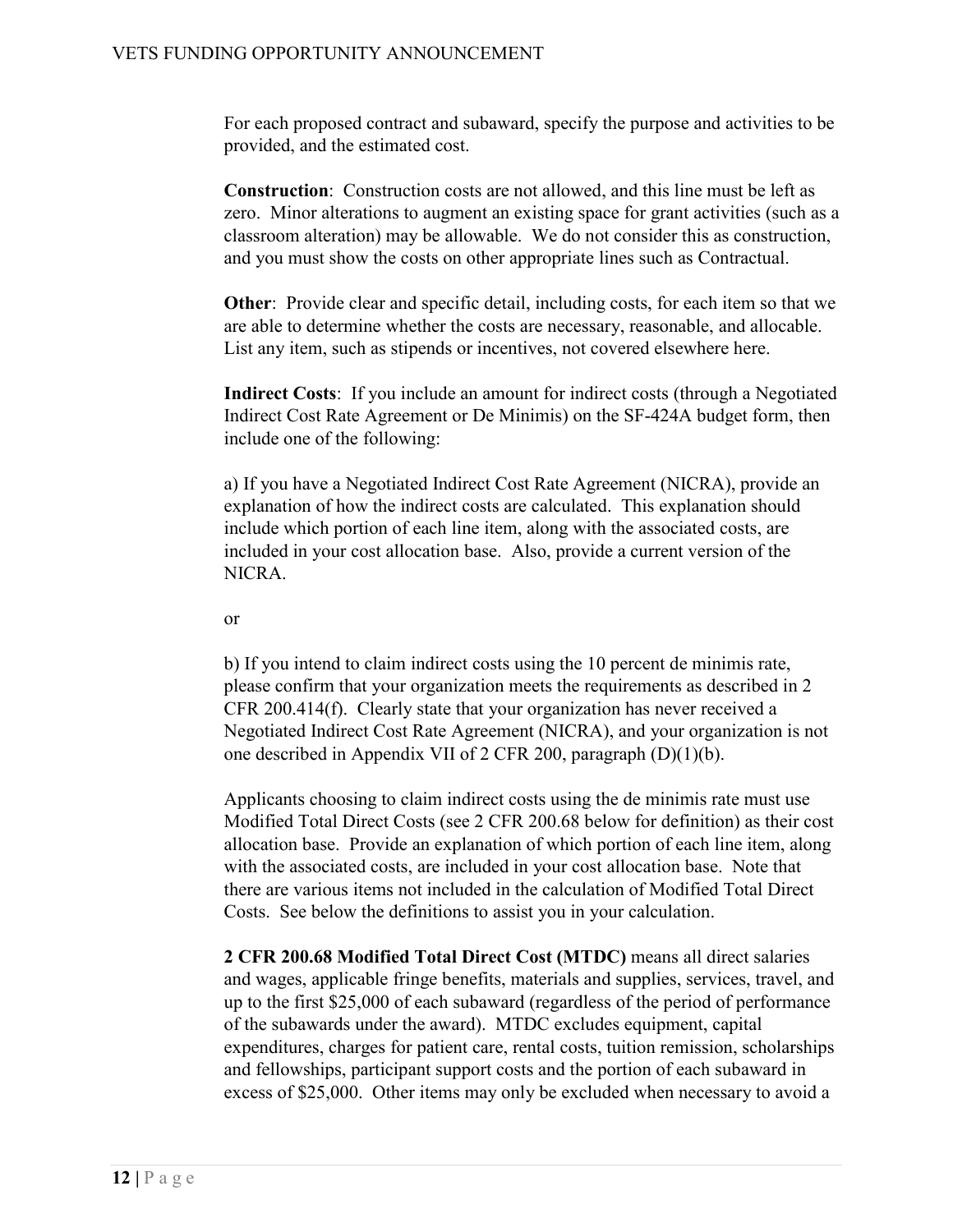serious inequity in the distribution of indirect costs, and with the approval of the cognizant agency for indirect costs.

The definition of MTDC in 2 CFR 200.68 no longer allows for any sub-contracts to be included in the calculation. You will also note that participant support costs are not included in modified total direct cost. Participant support costs are defined below.

**2 CFR 200.75 Participant Support Cost** means direct costs for items such as stipends or subsistence allowances, travel allowances, and registration fees paid to or on behalf of participants or trainees (but not employees) in connection with conferences, or training projects.

See Section IV.B.4. and Section IV.E.1 for more information. Additionally, the following link contains information regarding the negotiation of Indirect Cost Rates at DOL [https://www.dol.gov/oasam/boc/dcd/index.htm.](http://www.dol.gov/oasam/boc/dcd/index.htm)

Note that the SF-424, SF-424A, and budget narrative **must include the entire** Federal grant amount requested.

Do not show leveraged resources, as described in Section III.B., on the SF-424 and SF-424A. You should describe leveraged resources in the budget narrative.

Applicants should list the same requested Federal grant amount on the SF-424, SF-424A, and budget narrative. If minor inconsistencies are found between the budget amounts specified on the SF-424, SF-424A, and the budget narrative, ETA will consider the SF-424 to be the official funding amount requested. However, if the amount specified on the SF-424 would render the application nonresponsive, the Grant Officer will use his or her discretion to determine whether the intended funding request (and match, if applicable) is within the responsive range.

# <span id="page-12-0"></span>**3. Project Narrative**

The Project Narrative must demonstrate your ability to implement the grant project in accordance with the provisions of this FOA. It provides a comprehensive framework and description of all aspects of the proposed project. It must be succinct, self-explanatory, and well organized so that reviewers can understand the proposed project.

The Project Narrative is limited to 15 pages, double-spaced, single-sided 8.5 x 11 inch, with Times New Roman, 12-point text font, and 1-inch margins. You must number the Project Narrative beginning with page number 1.

We will not read or consider any materials beyond the specified page limit in the application review process.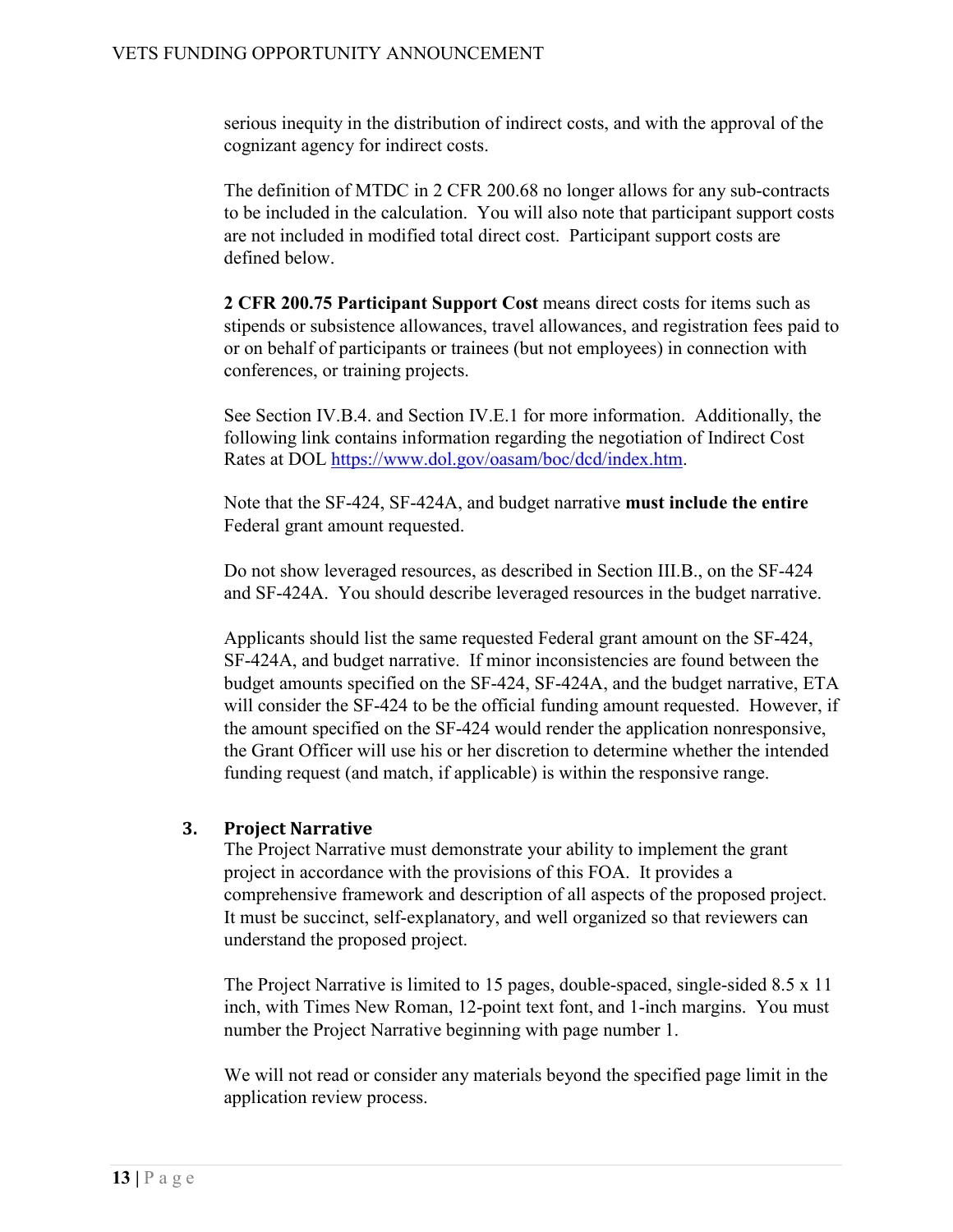The following instructions provide the necessary information to complete the Project Narrative. Carefully read and consider each section, and include the required information in your Project Narrative. The agency will evaluate the Project Narrative using the evaluation criteria identified in Section V.A. You must use the same section headers identified below for each section of the Project Narrative:

#### **a) Statement of Need**

Present current evidence to support the need for the proposed project, including any supporting evidence that identifies the nature and extent of the need and the reasons the proposed service delivery area will benefit from HVRP services. The description will include both quantitative and qualitative information as listed below:

- 1. Clearly state at the onset, your selected priority (as described in Section III.C.2), the specific service delivery area you propose to serve, if your service delivery area is urban or non-urban (see Attachment D). The service delivery area must be identified by county, parish, independent city, or Native American tribal area.
- For each priority selected include the number of eligible veterans in need in your proposed service delivery area and the demographic information describing the employment and job training needs of the local employers.
- Estimates of sheltered and unsheltered homeless veterans in the identified service delivery area (cite the date of the reported estimates). Local estimates of veteran homelessness can be found at [https://www.hudexchange.info/resource/5772/2018-pit-estimate-of](https://www.hudexchange.info/resource/5772/2018-pit-estimate-of-veteran-homelessness-in-the-us/)[veteran-homelessness-in-the-us/.](https://www.hudexchange.info/resource/5772/2018-pit-estimate-of-veteran-homelessness-in-the-us/)
- Supporting evidence that clearly demonstrates the nature and extent of the employment-related needs or problems facing eligible veterans in the identified service delivery area.
- Labor market conditions in the identified service delivery area, including in-demand occupations as determined by the Local Workforce Development Board (LWDB), industry, or employers, and the types of jobs and careers that are in demand.
- Factors in the service delivery area contributing to the problem or the circumstances creating the need.
- Unemployment and poverty rates for the identified service delivery area.
- How you propose to support the Mayor or Governor's pledge to end homelessness, if applicable.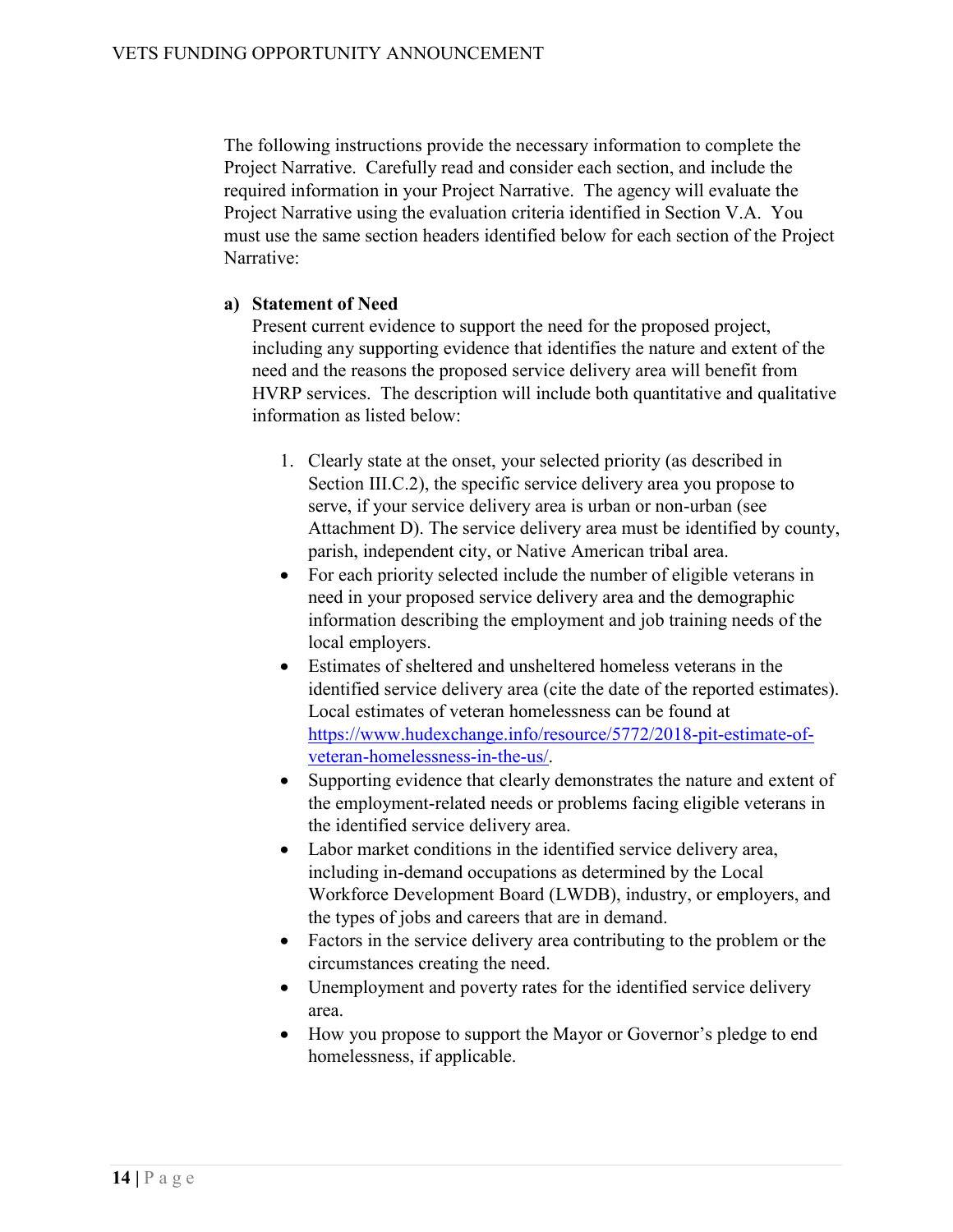• If using the Department of Veterans Affairs, Supportive Services for Veterans Families (SSVF) data to support need, identify the number of participants that meet the HVRP homeless and at risk definition.

The distinction between urban and non-urban areas will be used in determining the starting points for you to use in deriving planned performance goals for your project. Utilize Attachment D, which identifies the 75 largest metropolitan statistical areas (MSA) in population, in 2017, as estimated by the U.S. Census Bureau, which are considered urban areas. Areas not listed in Attachment D are considered non-urban.

For applicants proposing to serve both urban and non-urban areas, please identify your service delivery area as urban if over half of the population you propose to serve is in an urban area.

In cases where there are other HVRP grantees who are already serving homeless veterans in a proposed service delivery area (see Attachment C), you must submit justification that an additional award is needed to serve the homeless veteran population. Your justification must include the service delivery area, the remaining participants available to be served, and the reasons why another award will enhance HVRP services being provided within the identified service delivery area. You must also include the name of the current grantee and the number of veterans by priority it serves (see Attachment C).

# <span id="page-14-0"></span>**b) Expected Outcomes**

Grantees are required to have measurable outcomes in order to maximize the impact of federal grant dollars. Each grantee will be required to report on progress toward its planned goals on a quarterly basis each year and at the end of the grant. This is the first time grantees will report outcomes on three WIOA performance indicators, scored as part of the application, Section V.A. 2.

Overall success or failure of a grant-funded project is based on seven performance indicators. Performance on each active participant performance indicator will be defined as a range, bounded by an upper value representing the performance goal and a lower value representing 85 percent of the performance goal. Performance below 85 percent of the goal on a critical performance indicator will be considered failure of that indicator. Please refer to Attachment A for definitions of the performance indicators. You will provide numeric goals for the following performance indicators in the Competitive Grants Planned Goals Chart (see Attachment B):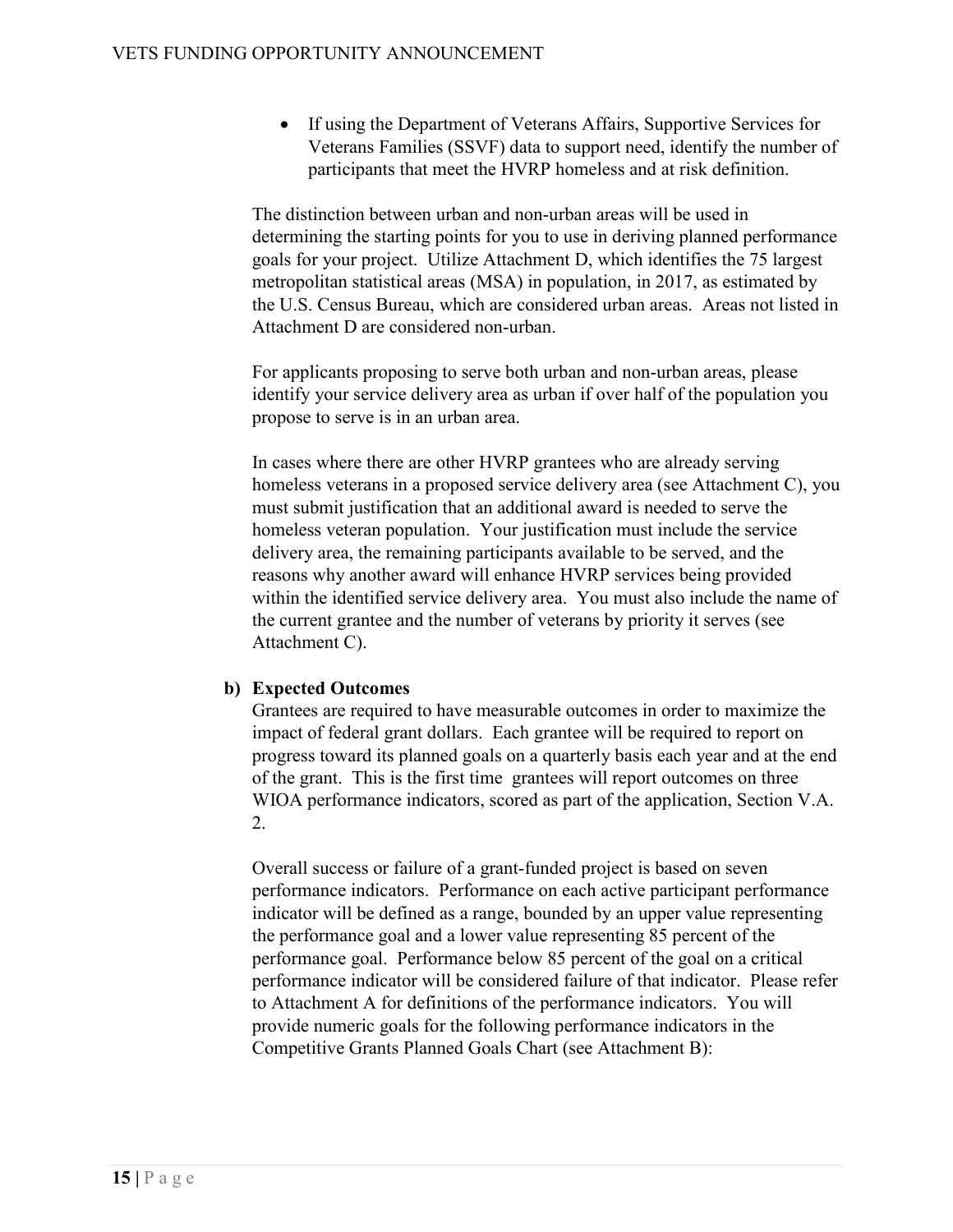- 1. number of participants enrolled;
- 2. placement rate for all exiters;
- 3. average hourly wage at placement;
- 4. placement rate for the chronically homeless<sup>[7](#page-15-0)</sup>;
- 5. percentage of program participants who are in unsubsidized employment in the second quarter after exit from the program;
- 6. percentage of program participants who are in unsubsidized employment in the fourth quarter after exit from the program; and
- 7. median earnings of program participants who are in unsubsidized employment in the second quarter after exit from the program.

We recognize there are differences in labor markets, both when developing active participant performance indicators and comparing urban to non-urban areas. In order to account for these differences when proposing goals, we ask you to use the adjusted PY 2017 values in Table 1 as a starting point. These values may be further adjusted to account for the ease or difficulty in serving a particular group based on characteristics and other mitigating factors, and should be justified in the project narrative.

Applications selected for funding that submitted extremely low active participant planned outcomes will be subject to revision as a condition of the grant award. As this is the first year of establishing post-program outcome performance indicators, VETS does not yet have the baseline data necessary to set extremely low planned values. However, VETS will analyze the PY 2019 actual outcome data and set extremely low planned values for the WIOA indicators in PY 2020.

The term "extremely low planned outcomes" is defined for active participant performance indicators as an outcome value where 90 percent or more of the grants awarded are expected to meet or exceed in PY 2019. With the exception of the total number of enrollments, the "extremely low planned outcomes" was determined using PY 2017 actual outcome data. An "extremely low planned outcome" is not specified for the total number of enrollments.

The active participant indicator and the associated extremely low planned values are:

• The planned Placement Rate for All Exiters – less than 57 percent;

<span id="page-15-0"></span> $7$  A chronically homeless person is an individual who has been continuously homeless for one (1) year or more or has experienced at least four (4) episodes of homelessness in the last three (3) years with a combined length of time homeless of least 12 months. **Please note** this definition of chronically homeless differs from the definition used by the Department of Housing and Urban Development (HUD) as the individual is not required to have a verified disability.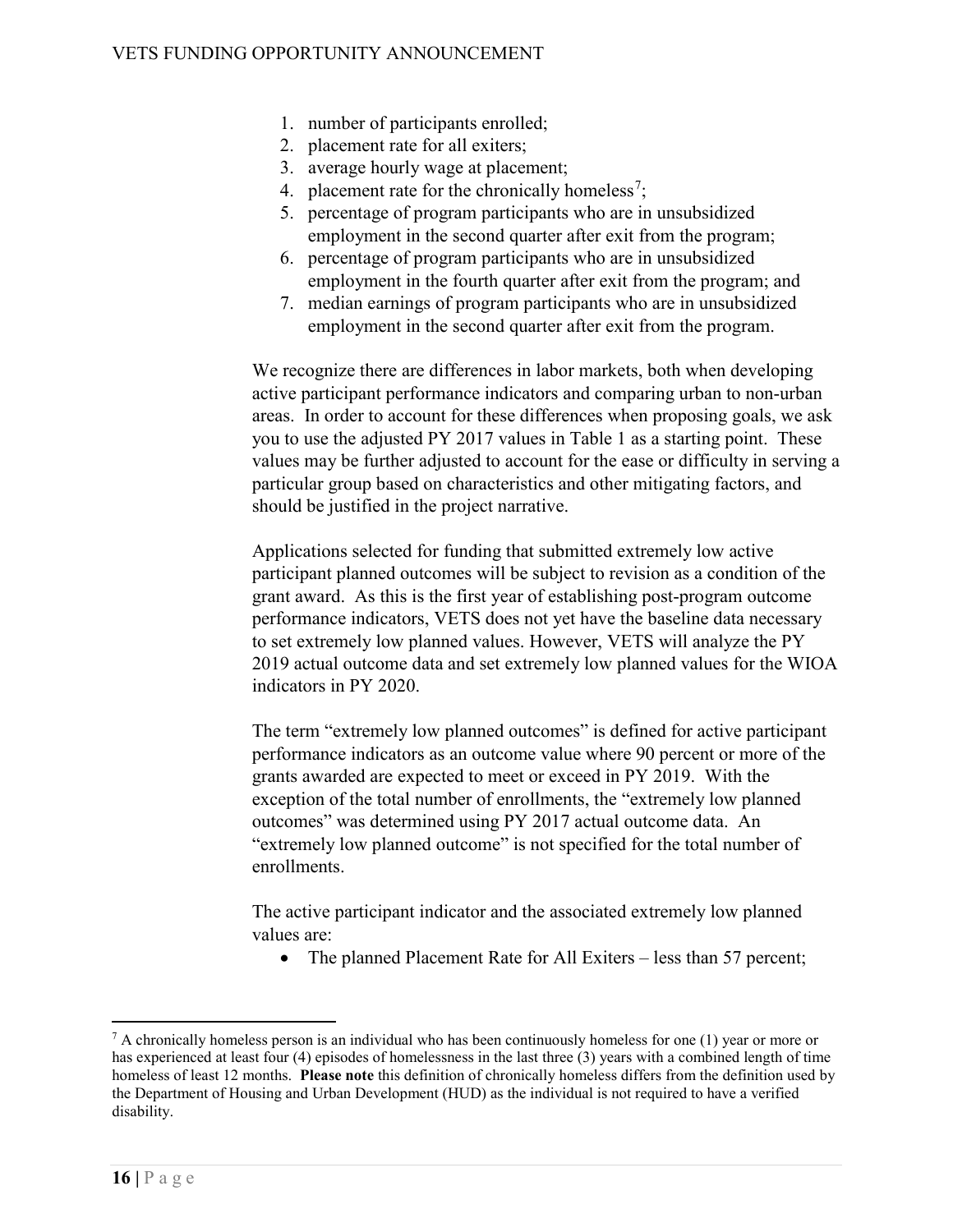- The planned Average Hourly Wage at Placement less than \$11.00 per hour; and
- The Placement Rate for the Chronically Homeless less than 51 percent.

PY 2017 actual HVRP outcome data reported by 155 grant recipients were used to derive the averages outlined in Table 1. The highest and lowest five data outliers were removed from data when calculating the averages. Please note a grant is considered to be operating in an urban area if its service area falls into one of the 75 Largest Metropolitan Statistical Areas as determined by the Bureau of the Census. (See Attachment D.)

# **Table 1 Goal Setting Parameters Program Year 2017 Cost Per Enrollment, Placement Rates, and Average Hourly Wage**

|                                                              | Urban Area<br>Average | Non-Urban Area Average |
|--------------------------------------------------------------|-----------------------|------------------------|
| <b>Cost Per Enrollment<sup>8</sup></b>                       | \$2,473               | \$2,774                |
| <b>Placement Rate</b><br>for All Exiters                     | 69 percent            | 64 percent             |
| <b>Average Hourly</b><br><b>Wage at Placement</b>            | \$13.36               | \$12.88                |
| <b>Placement Rate for the</b><br><b>Chronically Homeless</b> | 66 percent            | 60<br>percent          |

#### <span id="page-16-1"></span>**c) Project Design**

You must describe your overall strategy for providing employment and job training services. Services must be delivered through a client-centered case management approach that imparts relevant skills, connects participants with local employment opportunities, and leads to improvements in employment and earnings over time. You must describe the types of support services to be offered to participants and the approaches to provide these support services.

Please note, if you are applying under Priority 2 (HFVVWF) or Priority 3 (IVTP), you are limited to serving only individuals who are part of that Priority's special population group.

All strategies must address:

<span id="page-16-0"></span><sup>&</sup>lt;sup>8</sup> Used to determine the total enrollments for your project. It should not be confused with the average cost per placement. For example, if an urban area applicant proposed to spend \$500,000 in its application, then the calculated enrollment result is 218 (500,000/2,290=218).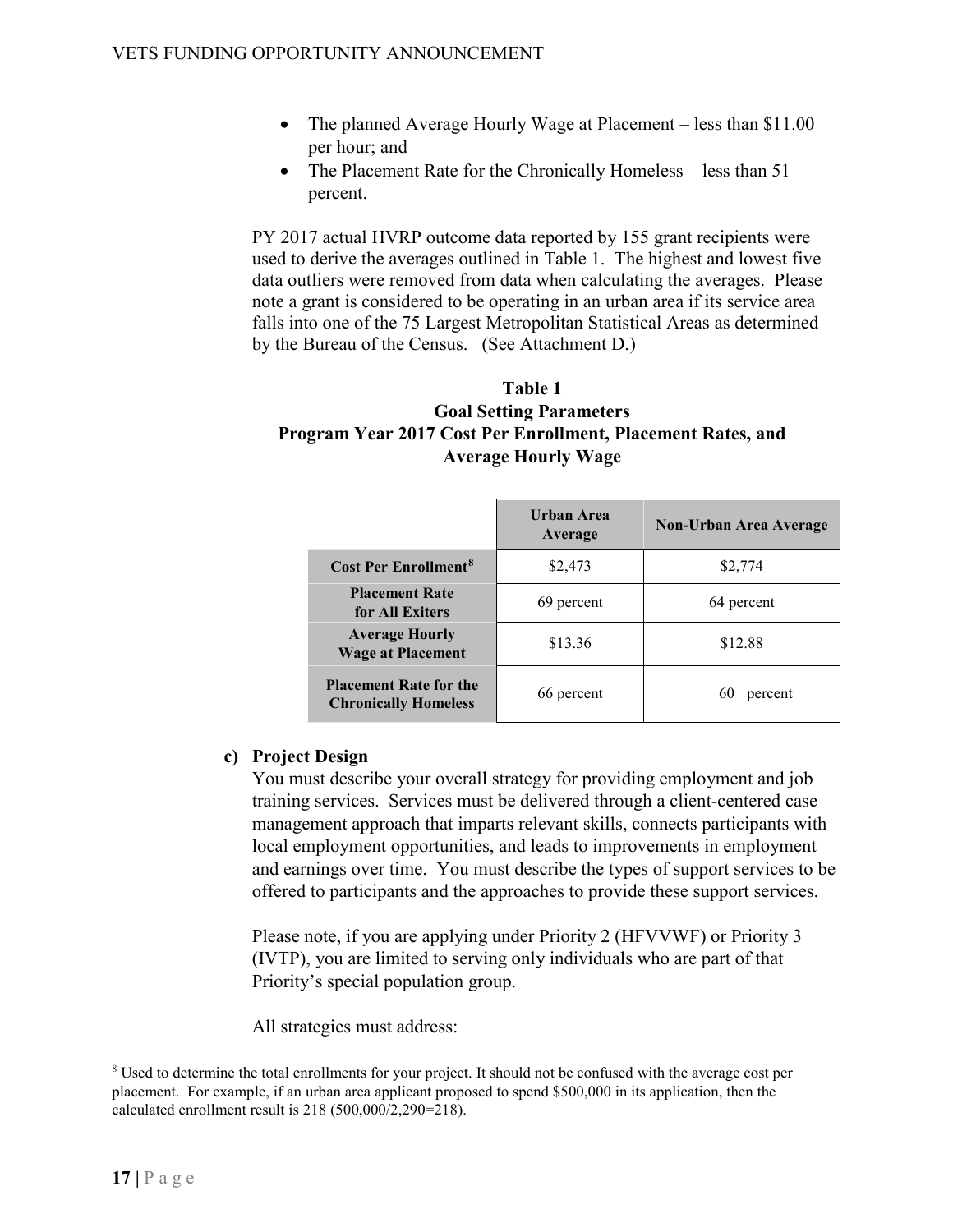i. **Outreach, Recruitment, and Engagement** – You must describe in your application how your program will conduct effective client outreach, recruitment, and engagement to meet your participant enrollment goals, including the use of Stand Down<sup>[9](#page-17-0)</sup> events. For example, effective outreach strategies may include HUD CoC coordinated entry, or inclusion in a local or state plan to end homelessness. The description must include evidence to support the proposed recruitment and engagement strategy with references from published research studies, government reports, or the applicant's experience showing the strategy yielded positive results.

Outreach, recruitment, and engagement must include an active phase that is non-threatening, persistent over time, and offers a flexible array of services, including help with basic survival needs. Effective engagement, recruitment, and outreach also builds on actions that show commitment to client choice, maintenance of dignity, and investment in a relationship.

You must describe how your project will promote the active engagement of industry, employers, and employer associations in determining the available types of occupations and the skills needed to pursue in-demand jobs and careers.

ii. **Intake and Assessment** – You must explain and provide cited examples of how you will design and implement your proposed intake and assessment process to serve eligible veterans. This evidence should reference published research studies, government reports, or the applicant organization's experience that shows the strategy yielded positive results in the past.

You must demonstrate that your proposed intake process involves the collection of necessary information on individuals seeking services in order to determine eligibility for the program and for the assessment of the types of services needed to assist the eligible veteran in gaining and retaining meaningful employment. The assessment is the foundation for the development of the participant service plan and budget used by the case manager in coordinating services on behalf of the participant. The assessment should determine employment, job training, and related support services needed for the participant to meet employment goals.

<span id="page-17-0"></span> <sup>9</sup> Stand Downs are typically one- to three-day events providing supplies and services to homeless veterans, such as food, shelter, clothing, health screenings and benefits counseling.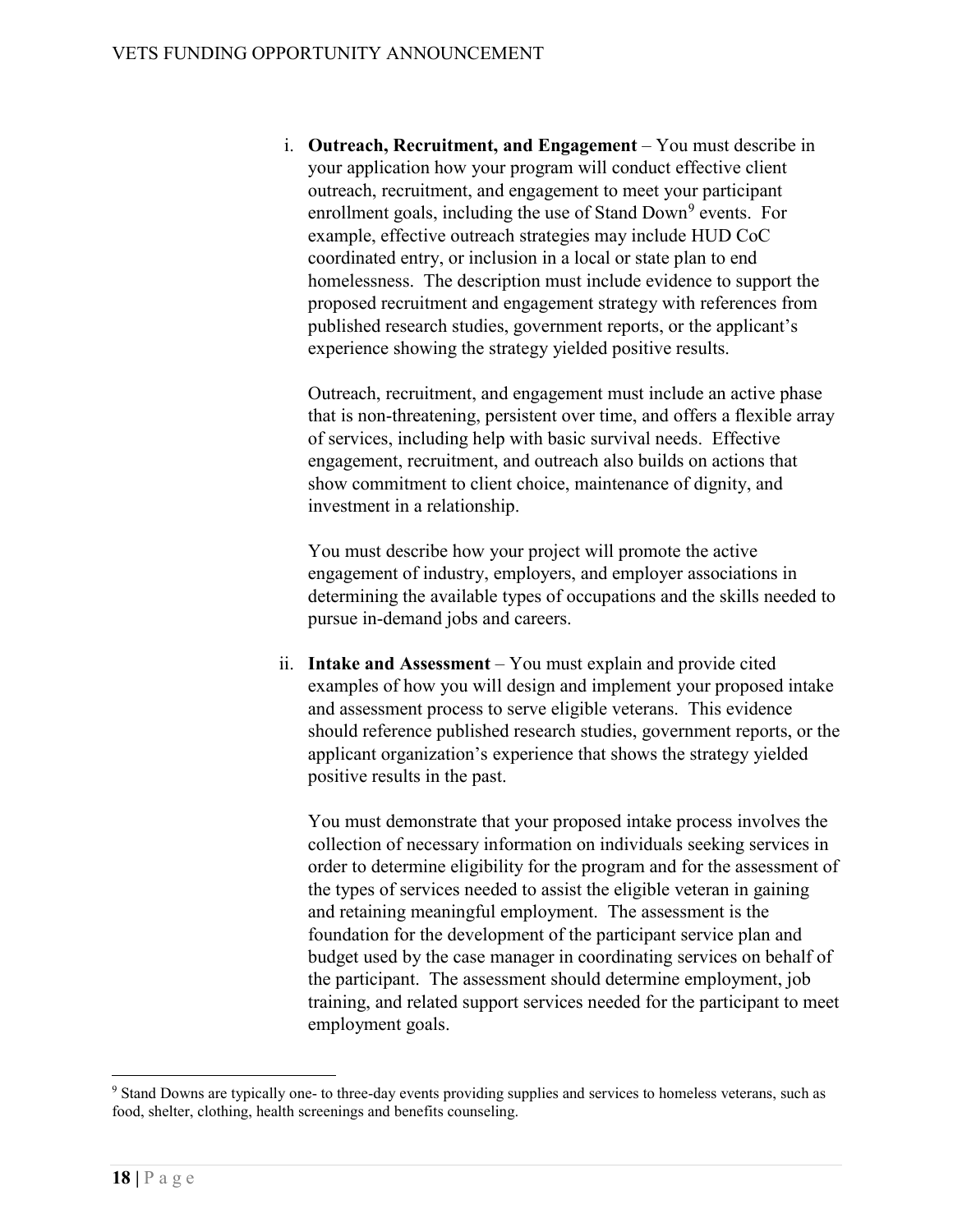The assessment process must demonstrate how you will determine a participant's readiness to enter employment following the receipt of services, including the use of information about the individual's strengths, preferences, medical, social and environmental issues, and behavioral and cognitive status. For example, when responding to this requirement, list assessment tools that will be used to screen for vocational aptitude, employment interests, work history, and physical or psychological barriers. Explain how the project will provide the expertise needed to administer, understand the results, and communicate the results to the participant.

iii. **Employment and Job Training** – You must describe in your application the employment and job training strategy that will be made available to participants in obtaining and retaining meaningful employment. **Please note** a minimum of 80 percent of your participants must receive one (1) or more job training services, through referral or the grantee's direct services.Some examples of job training that may be provided to participants are on-the-job training (OJT), customized job training, upgrading or retraining, other work-based learning, and occupational skills training provided by an institution. Please note that placement into an unsubsidized apprenticeship is considered placement into employment.

You must also describe in your application how you will develop a formal employment and job training plan for each participant. This plan must be based on an individual's job training needs assessment. You must indicate how you will manage and document participant progress within a formal case management process. The description must include evidence to support the proposed employment and job training strategy. For example, evidence may be a narrative describing how the job training process works. This evidence must reference research studies, government reports, or the applicant organization's experience showing the strategy yielded positive results in the past.

Employment and job training strategies described in a service plan must be focused on in-demand jobs that impart relevant skills, add value, and sought-after skills within the existing job-market, and should align with, and leverage other federal education and job training program resources. Optimally, this plan should include a focus on the referenced in-demand occupations or jobs as determined by the LWDB in the Statement of Need. You must describe the array of employment and job training you will make available to participants. For definitions of various types of job training provided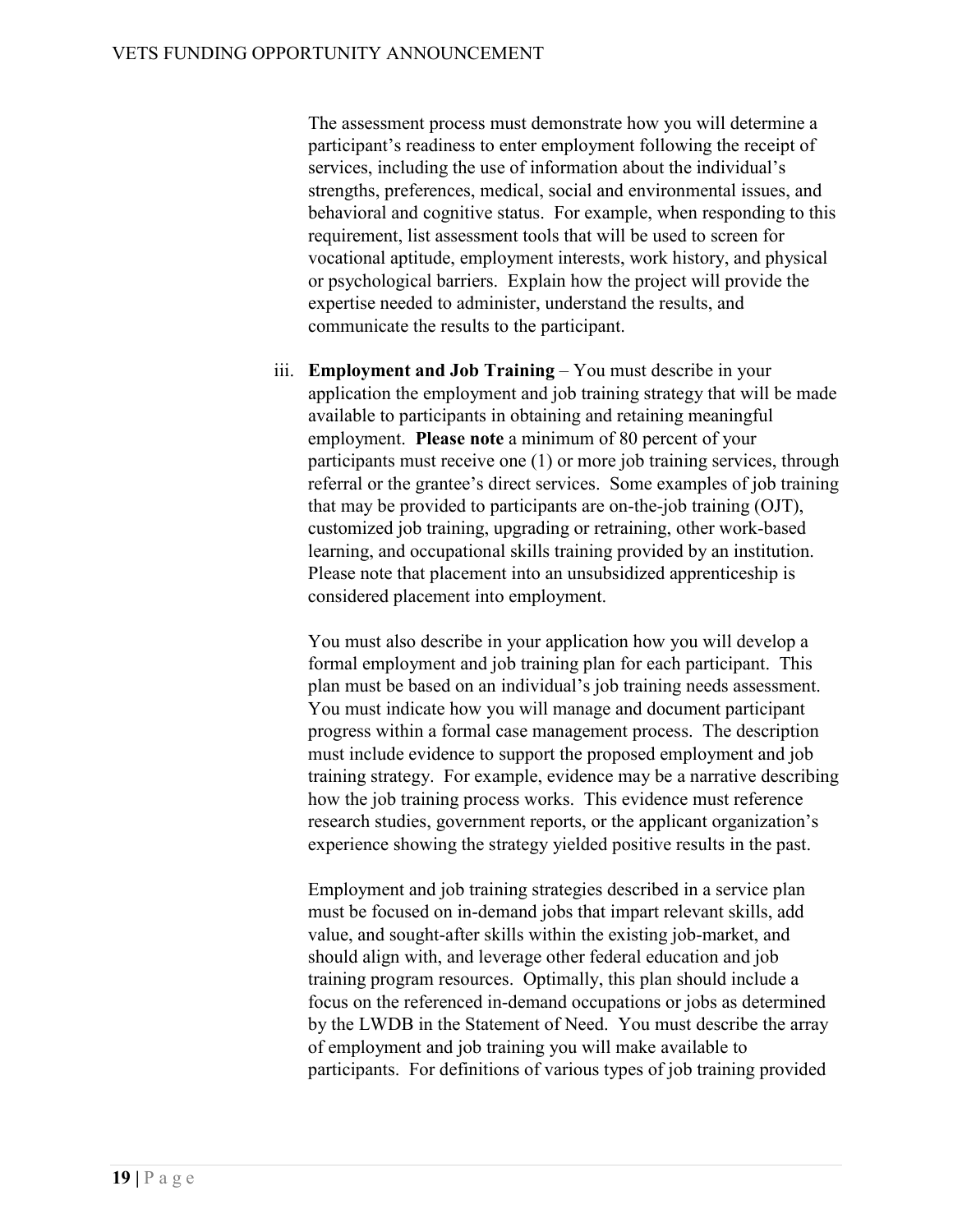to HVRP grantees see Attachment A. Some examples of employment and job training include:

- Career technical skills training;
- Occupational skills training;
- OJT or internships;
- Classroom job training or any job training normally conducted in an institutional setting; and
- Customized job training

The employment and job training received by participants may be provided directly through the grant or provided to participants through partnerships with an AJC or other training organizations.

All grant recipients are required to enroll their participants in an AJC and receive a direct service from a Wagner-Peyser Act, Jobs for Veterans State Grant, or another WIOA-Title I-funded service offered through the AJC. Please refer to Veterans' Program Letter (VPL) 03- 16, [https://www.dol.gov/vets/VMS/VPLs/VPL-03-](https://www.dol.gov/vets/VMS/VPLs/VPL-03-16.pdf) [16.pdfhttps://www.dol.gov/vets/VMS/VPLs/VPL-03-16.pdf](https://www.dol.gov/vets/VMS/VPLs/VPL-03-16.pdf) for complete details.

iv. **Linkages and Support Services** – Stable housing, health care, and other support services are critical in helping homeless veterans reintegrate into the labor force. You must describe how you will partner and coordinate with these and other support service programs, including penal institutions and halfway houses, if appropriate.

The linkages must also include employment and job training services. For example, does your program or partnership leverage Vocational Rehabilitation and Employment (VR&E) services, or state vocational rehabilitation programs? Does your program or partnership leverage the GI Bill for job training? Grant recipients should consider the GI Bill as a primary resource when helping participants access job training. Does your program or partnerships leverage apprenticeship programs?

Applicants must also identify support services for overcoming barriers to employment to include, but not limited to: physical rehabilitation, drug or alcohol treatment, childcare, transportation, and mental health services.

As part of the plan for support services, you must also propose a specific housing assistance strategy. You must describe in your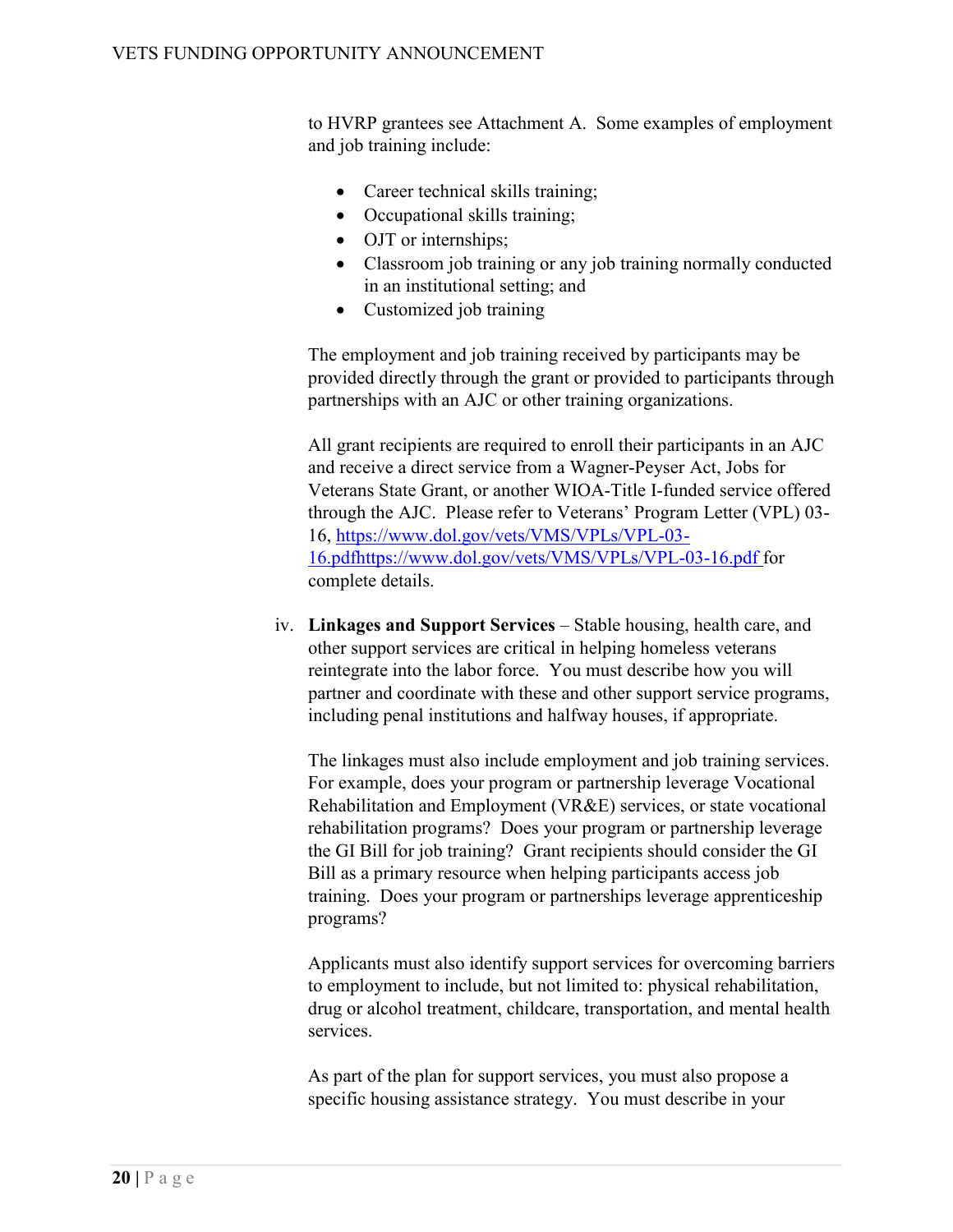application how participants will be rapidly re-housed and highlight the provisions that will be made for program participants to access emergency, temporary, transitional, and/or permanent housing through various community resources. Examples of these resources include, but are not limited to:

- The SSVF program, which rapidly rehouses homeless veterans and their families;
- The VA's Grant and Per Diem (GPD) program, which funds emergency and transitional housing programs;
- Federal Emergency Management Administration's (FEMA) food and shelter programs, which provides emergency food and shelter;
- HUD's Veterans Affairs Supportive Housing (VASH) program, which provides permanent housing for eligible homeless veterans;
- HUD CoC program, which coordinates housing for any homeless citizen and assists in locating other affordable housing alternatives and permanent supportive housing options; and
- Local and state housing authorities.

Please note that grant funds may be spent directly on housing assistance only for participants who meet the definition of recently incarcerated veterans in Attachment A. If you propose to use funds for housing assistance for incarcerated veterans, you must demonstrate in writing that you have exhausted other housing options offered by penal institutions, community based housing providers, or other housing assistance options before using grant funds. If an incarcerated veteran can obtain housing by any other means, such as through other federal or state programs, then grant funds cannot be used for such housing assistance.

The use of grant funds for IVTP housing assistance is limited to 90 days and the amount of assistance must meet the test of rent reasonableness. To meet this test and to be able to pay a landlord up to 90 days of reasonable rent, you must secure at least three (3) samples of rent for housing units located in the specific community and zip code of the desired housing that meets the needs of the eligible recently incarcerated veteran. You may not provide housing funds directly to project participants. **For all other participants, you cannot spend any grant funds on housing.**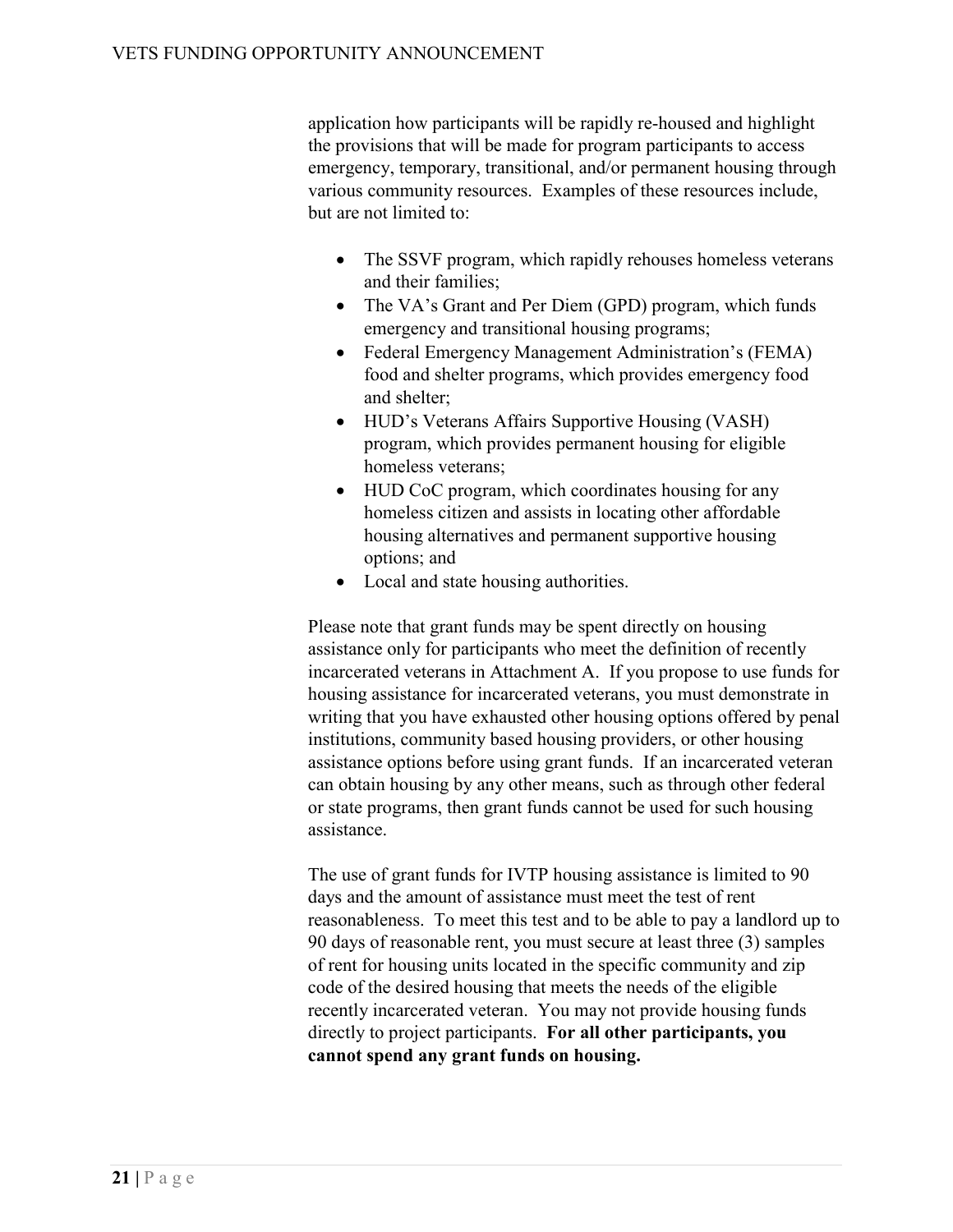Applicants will provide letters of support to demonstrate an established or planned relationship with specific resources or services cited. Letters of support will indicate who the partner is, the expected impact of the support, and when and how the support will be provided.

There are **two required** letters of support (see Section III.C.1.):

- SWA or local AJC; and
- HUD CoC

#### <span id="page-21-0"></span>**d) Organizational, Administrative, and Fiscal Capacity**

You must describe in your application how your organization will manage the operational, administrative, programmatic, and financial reporting requirements specified within this announcement. Demonstrate how you will properly manage federal funds through fiscal and administrative controls*. Y*ou must describe staff skills, experience, history, knowledge, qualifications, capabilities, and office locations, as well as provide an organizational chart for staff funded by the grant. The description must include evidence to demonstrate: the organization's capacity to carry out the proposed project; the organization's ability to sustain the project once federal funding ceases; and the sufficiency of qualifications and experience of personnel to fulfill the needs and requirements of the proposed project*.*

You must also address your capacity for timely implementation of the program, programmatic reporting, and participant tracking, which should also include follow-up services to capture and report post-program outcomes. Follow-up tracking services for each participant begins the first quarter after the quarter of exit and ends the fourth quarter after the quarter of exit. Applicants must describe all associated costs for obtaining and retaining participant information that is pertinent to the follow-up tracking services, including any costs of using State Unemployment Insurance data to substantiate an applicant's follow-up tracking results, if applicable.

For each PY 2019 award made under this solicitation, the grant recipient will be responsible for: 1) tracking and reporting post-program outcomes during the 12-month grant period of performance, and 2) tracking and reporting postprogram outcomes for up to 12-months after exit for a prior year's grant award. The collection and reporting of post-program outcome data is discussed in more detail in the Technical Assistance Guide located at: <https://www.dol.gov/vets/programs/hvrp/VETS-700-Series-TAG-2017.pdf> (TPR).

You must fully describe how the proposed program can or will outlast the federal funding being provided under this grant. You must describe in your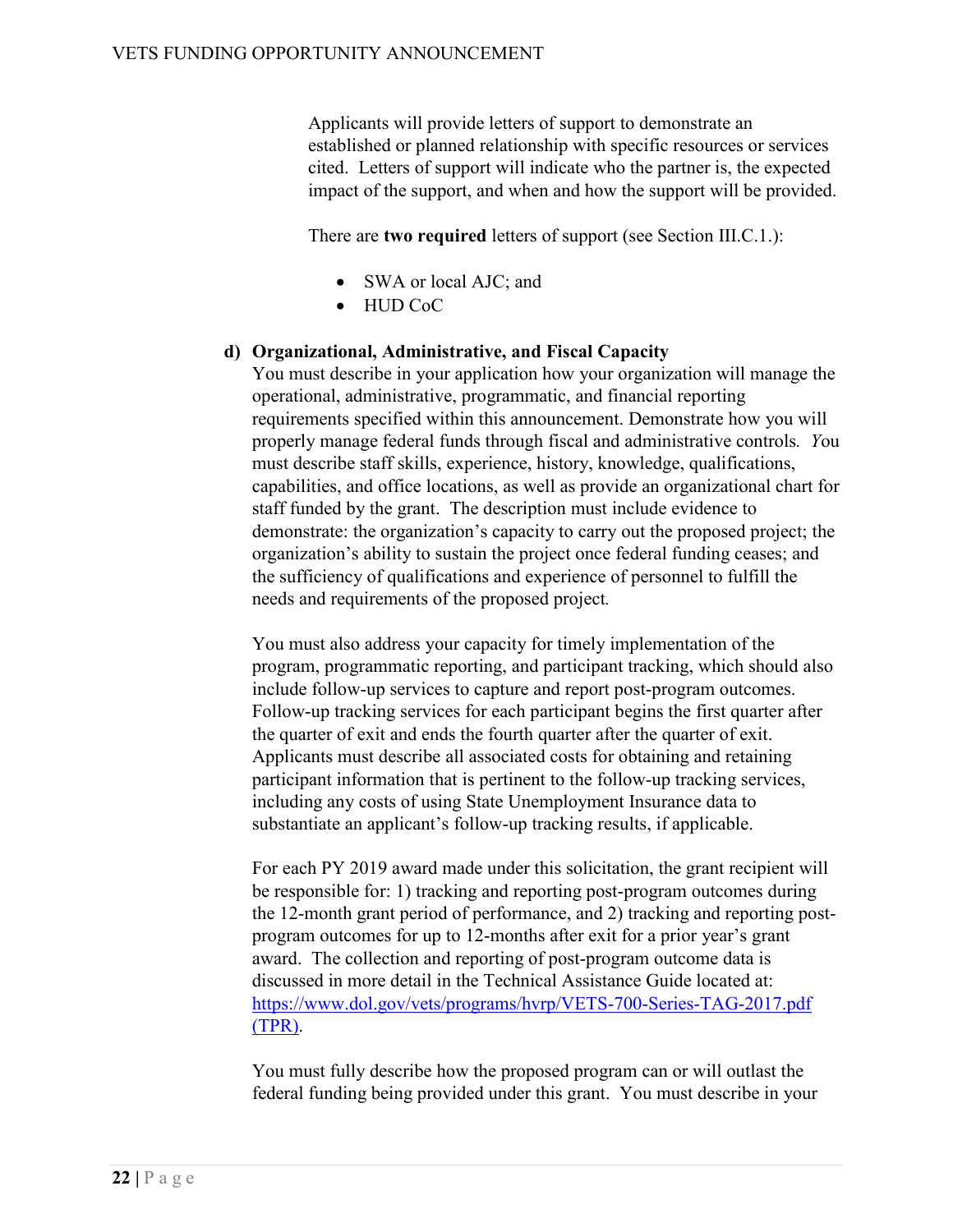application a diverse funding base or illustrate an organizational strategic plan that will lead to the attainment of financial resources beyond those secured through this Announcement.

#### <span id="page-22-0"></span>**e) Past Performance – Programmatic Capability**

If you have previously operated HVRP, HFVVWF, and/or IVTP program(s), then you must include the planned and actual performance outcomes from the most recent **completed** program year.

If you have not received a HVRP grant award in the past but have experience operating a comparable program, please submit a list of no more than three such agreements. For each agreement, please describe and document past accomplishments achieved against expected outcomes while operating the comparable program. This narrative must include actual performance goals and outcomes. Explain how your experience operating a comparable program prepared you to undertake the complexities of operating the proposed project. Describe how long the comparable program has been in operation.

**f)** Opportunity Zone – Priority Consideration Bonus Points Opportunity Zones are economically-distressed communities designated under the authority of the Tax Cuts and Jobs Act (Public Law 115-97, enacted December 22, 2017). There are over 8700 of these highest poverty communities across the country. Applicants that propose services that include one of these Opportunity Zones will receive priority consideration of two (2) bonus points.

The proposed service delivery area must include a qualified Opportunity Zone as designated by the Secretary of Treasury. Applicants must clearly state in the abstract if their proposed service delivery area is included in a qualified Opportunity Zone. The list of designated Opportunity Zones can be found at: [https://www.cdfifund.gov/Pages/Opportunity-Zones.aspx.](https://www.cdfifund.gov/Pages/Opportunity-Zones.aspx)

#### **4. Attachments to the Project Narrative**

In addition to the Project Narrative, you must submit attachments. All attachments must be clearly labeled as attachments. We will only exclude those attachments (required and requested attachments) listed below from the page limit. The Budget and Budget Justification do not count against the page limit requirements for the Project Narrative.

You must not include additional materials. You must submit your application in one package because documents received separately will be tracked separately and will not be attached to the application for review.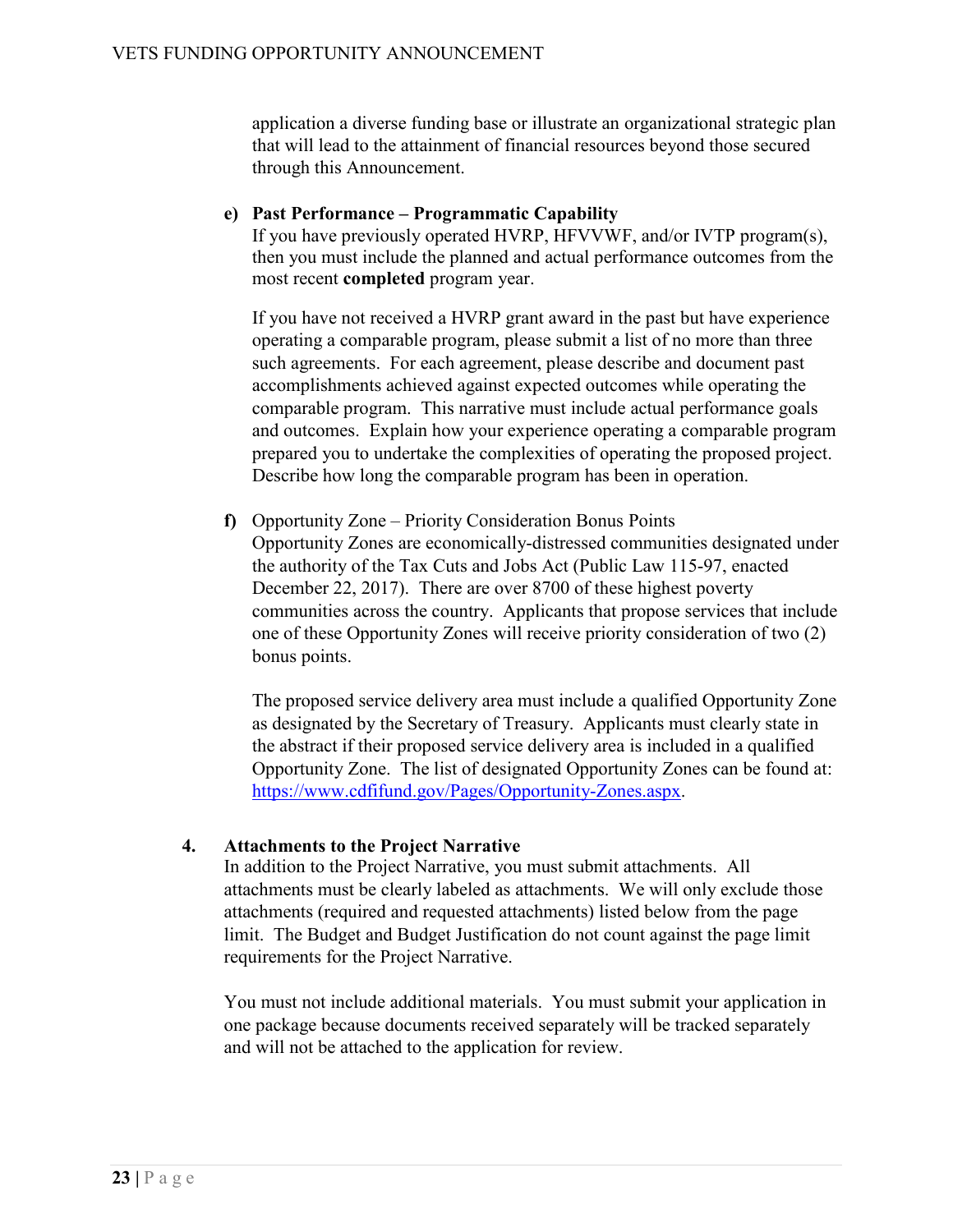Save all files with descriptive file names of 50 characters or fewer, and only use standard characters in file names: A-Z, a-z, 0-9, and underscore (\_). File names may not include special characters (e.g.  $\&, -, *, \frac{6}{7}, \frac{4}{7}$ ), periods (.), blank spaces or accent marks, and must be unique (i.e., no other attachment may have the same file name). You may use an underscore (example: my\_Attached\_File.pdf) to separate words in a file name.

**Required Attachments:** Please note that if your application does not contain all of the required attachments, *it will be considered as non-responsive and will not move forward through the merit review process.*

a. Abstract: You must submit a one-page overview.

The one-page overview must summarize the scope of the project and proposed activities. Applicants that propose services in a qualified Opportunity Zone must clearly state so in the one-page overview. This overview is part of the abstract and will not count against the overall page limit of the Project Narrative. When submitting in [Grants.gov,](http://www.grants.gov/) this document must be uploaded as an attachment to the application package and specifically labeled Abstract.

- b. Required letters of support from:
	- SWA or local AJC and
	- HUD CoC
- c. Competitive Grants Planned Goals Chart: A completed Competitive Grants Planned Goals Chart, see Attachment B. Attachment B must be submitted as an Excel file.

# **Requested Attachments:**

We request the following attachments. Omission of these specific attachments will not cause us to disqualify the application; however, as discussed below, the omission of certain attachments may impact scoring under certain circumstances.

- a. Indirect Cost Rate Agreement: If you are requesting indirect costs based on a Negotiated Indirect Cost Rate Agreement approved by your Federal Cognizant Agency, please attach the most recently approved Agreement, and a copy of the approved cost allocation plan. For more information, see Section IV.B.2. and Section IV.E.1. The omission of this attachment does **not** impact the scoring of the application.
- b. Organizational Chart and Qualifications: You must provide an organizational chart and staff qualifications for staff funded by this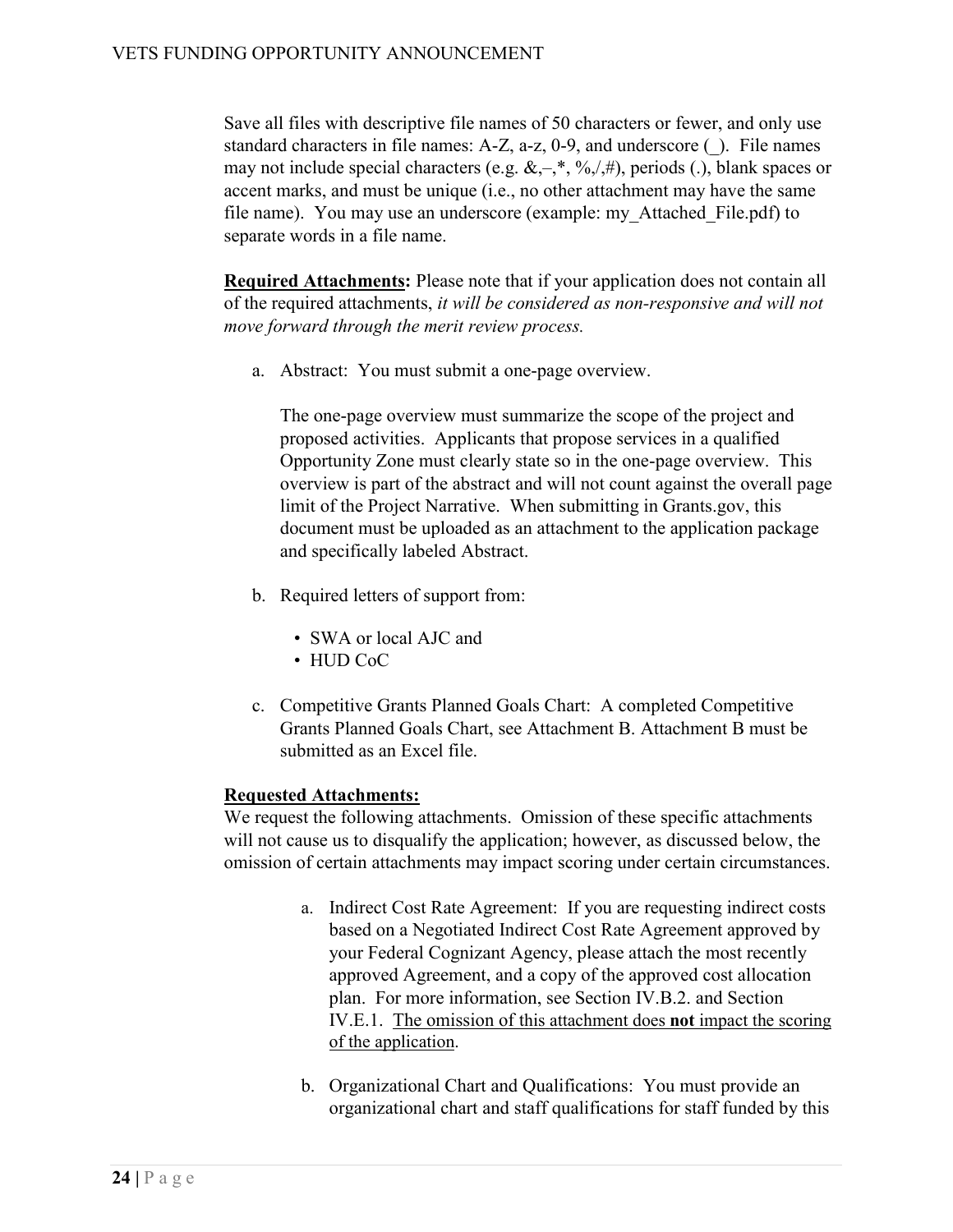proposal. Staff qualifications may be shown through résumés or job descriptions for proposed staff. The omission of this attachment(s) will impact the scoring of the application.

- c. Previous Technical Performance Report (TPR) and Planned Goals Chart: For applicants who previously operated a HVRP program, you must submit your last or most recently completed program year's TPR and Planned Goals Chart as attachments. The omission of these attachments will impact the scoring of the application.
- d. Prior Award Information: For applicants who have not previously operated a HVRP program, you must submit a list of no more than three agreements as described in Section IV.B.3.e. as an attachment. The omission of this attachment will impact the scoring of the application.

# **C. SUBMISSION DATE, TIME, PROCESS AND ADDRESS**

We must receive your application by **April 26, 2019**. You must submit your application either electronically on [https://www.grants.gov](http://www.grants.gov/) or in hard copy by mail or in hard copy by hand delivery (including overnight delivery) **no later than 4:00:00 p.m. Eastern Time on the closing date.** 

Applicants are encouraged to submit their application before the closing date to minimize the risk of untimely receipt of the application. We will not review applications received after 4:00:00 p.m. Eastern Time on the closing date.We will not accept applications sent by e-mail, telegram, or facsimile (FAX).

# **1. Hardcopy Submission**

All applications submitted in hardcopy by mail or hand delivery (including overnight delivery) submissions **must be received** at the designated place by the specified closing date and time. Applicants submitting applications in hard copy by mail or hand delivery must submit a ''copy-ready'' version free of bindings, staples or protruding tabs to ease in the reproduction of the application by DOL. Applicants submitting applications in hard copy must also include in the hard copy submission an identical electronic copy of the application on compact disc (CD) or flash drive. If we identify discrepancies between the hard copy submission and CD/flash drive copy, we will consider the application on the CD/flash drive as the official submission for evaluation purposes. Failure to provide identical applications in hardcopy and CD/flash drive format may have an impact on the overall evaluation.

If an application is physically submitted by both hard copy and through [https://www.grants.gov,](http://www.grants.gov/) a letter must accompany the hard-copy application stating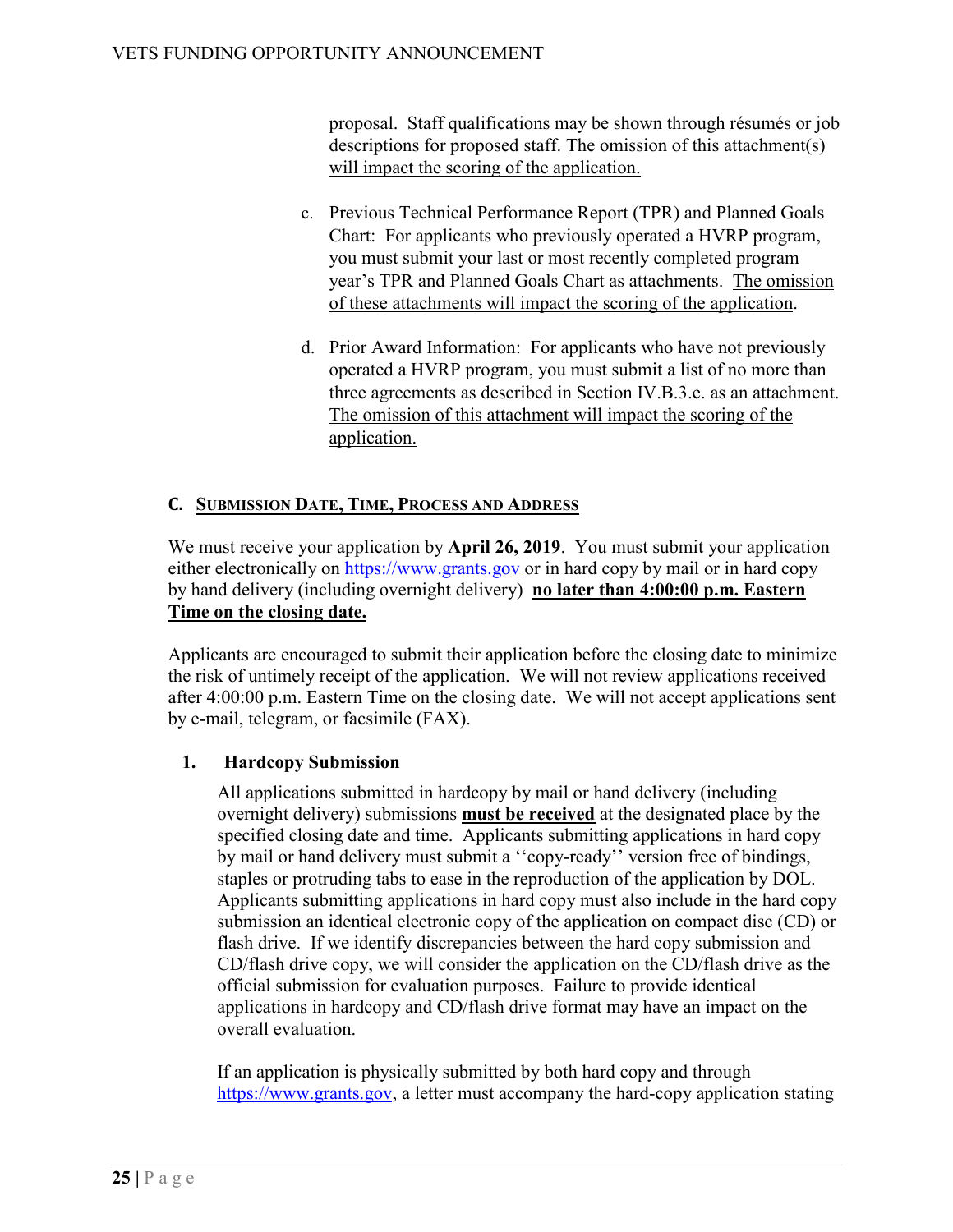which application to review. If no letter accompanies the hard copy, we will review the copy submitted through [https://www.grants.gov.](http://www.grants.gov/)

We will grant no exceptions to the mailing and delivery requirements set forth in this notice. Further, we will not accept documents submitted separately from the application, before or after the deadline, as part of the application.

Address mailed applications to the:

U.S. Department of Labor Employment and Training Administration Office of Grants Management Attention: Kia Mason, Grant Officer Reference: FOA-VETS-19-01 200 Constitution Avenue, NW, Room N4716 Washington, DC 20210

Please note that mail decontamination procedures may delay mail delivery in the Washington, DC area. We will receive hand-delivered applications at the above address at the **3rd Street Visitor Entrance**. All overnight delivery submissions will be considered to be hand-delivered and must be received at the designated place by the specified closing date and time.

#### **2. Electronic Submission through Grants.gov**

Applicants submitting applications through Grants.gov must ensure successful submission **no later than 4:00:00 p.m. Eastern Time on the closing date.** [Grants.gov](https://www.grants.gov/) will subsequently validate the application.

The process can be complicated and time-consuming. You are strongly advised to initiate the process as soon as possible and to plan for time to resolve technical problems. Note that validation does not mean that your application has been accepted as complete or has been accepted for review by the agency. Rather, grants.gov only verifies the submission of certain parts of an application.

#### **a. How to Register to Apply through Grants.gov**

Read through the registration process carefully before registering. These steps may take as much as **four weeks** to complete, and this time should be factored into plans for timely electronic submission in order to avoid unexpected delays that could result in the rejection of an application.

Applicants must follow the online instructions for registration at [https://www.grants.gov/web/grants/applicants/organization-registration.html.](https://www.grants.gov/web/grants/applicants/organization-registration.html) We recommend that you prepare the information requested before beginning the registration process. Reviewing and assembling required information before beginning the registration process will alleviate last minute searches for required information and save time.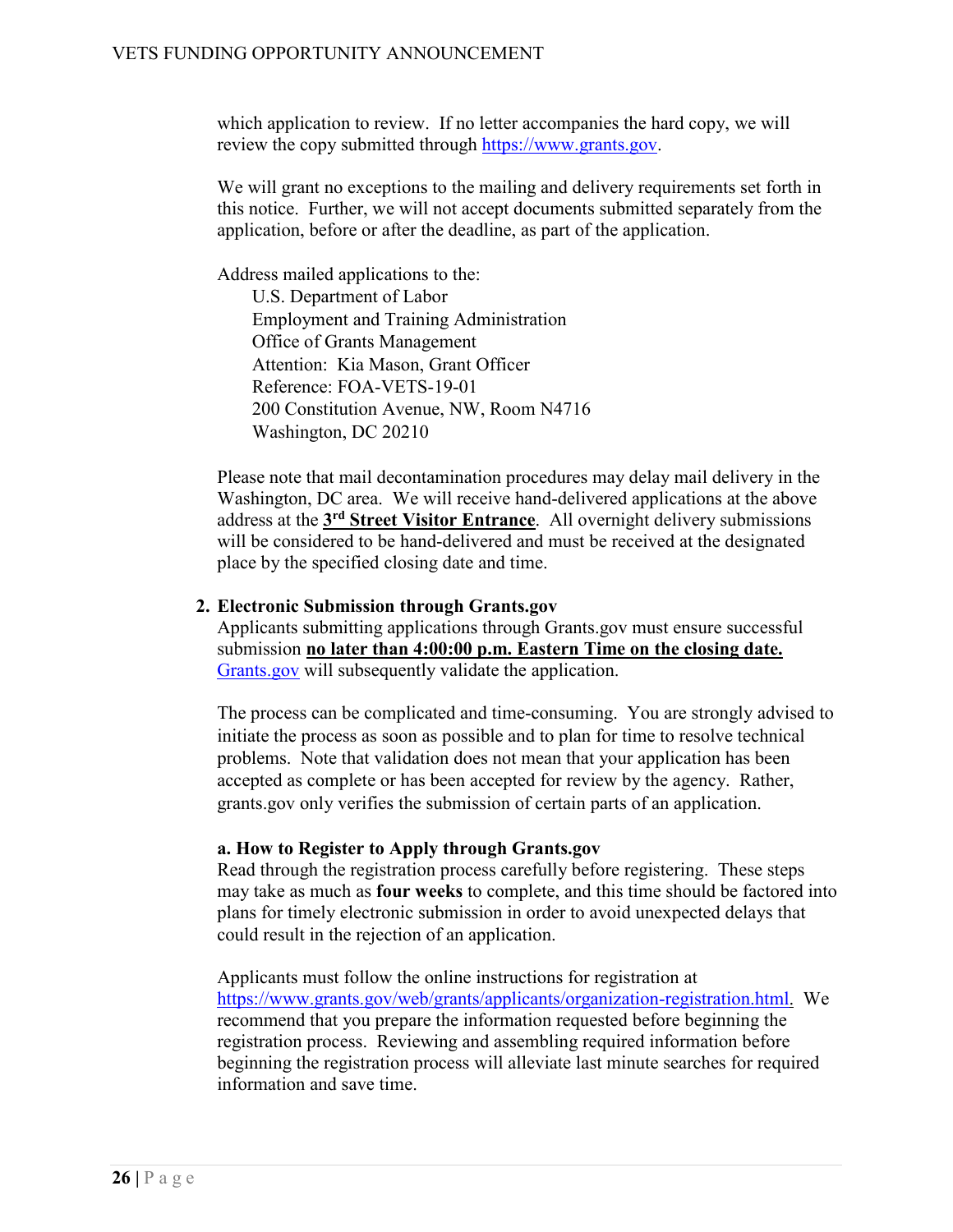An application submitted through Grants.gov constitutes a submission as an electronically signed application. The registration and account creation with Grants.gov, with E-Biz POC approval, establishes an Agency Organizational Representative (AOR). When an application is submitted through Grants.gov, the name of the AOR that submitted the application is inserted into the signature line of the application, serving as the electronic signature. The EBiz POC must authorize the individual who is able to make legally binding commitments on behalf of your organization as the AOR; this step is often missed and it is crucial for valid submissions.

#### **b. How to Submit an Application to DOL via Grants.gov**

Grants.gov applicants can apply online using Workspace. Workspace is a shared, online environment where members of a grant team may simultaneously access and edit different web forms within an application. For a complete workspace overview, refer to: [https://www.grants.gov/web/grants/applicants/workspace](https://www.grants.gov/web/grants/applicants/workspace-overview.html)[overview.html](https://www.grants.gov/web/grants/applicants/workspace-overview.html)

For access to complete instructions on how to apply for opportunities, refer to: <https://www.grants.gov/web/grants/applicants/apply-for-grants.html>

When a registered applicant submits an application with Grants.gov, an electronic time stamp is generated within the system when the application is successfully received by Grants.gov. Grants.gov will send the applicant AOR an email acknowledgement of receipt and a tracking number (GRANTXXXXXXXX) with the successful transmission of the application, serving as proof of their timely submission. The applicant will receive two email messages to provide the status of the application's progress through the system.

- The first email will contain a tracking number and will confirm receipt of the application by Grants.gov.
- The second email will indicate the application has either been successfully validated or has been rejected due to errors.

Grants.gov will **reject applications if the applicant's registration in SAM is expired. Only applications that have been successfully submitted by the deadline and later successfully validated will be considered**. It is your sole responsibility to ensure a timely submission. While it is not required that an application be successfully validated before the deadline for submission, it is prudent to reserve time before the deadline in case it is necessary to resubmit an application that has not been successfully validated. Therefore, enough time should be allotted for submission (24-48 hours) and, if applicable, additional time to address errors and receive validation upon resubmission (an additional two business days for each ensuing submission). It is important to note that if enough time is not allotted and a rejection notice is received after the due date and time, DOL will not consider the application.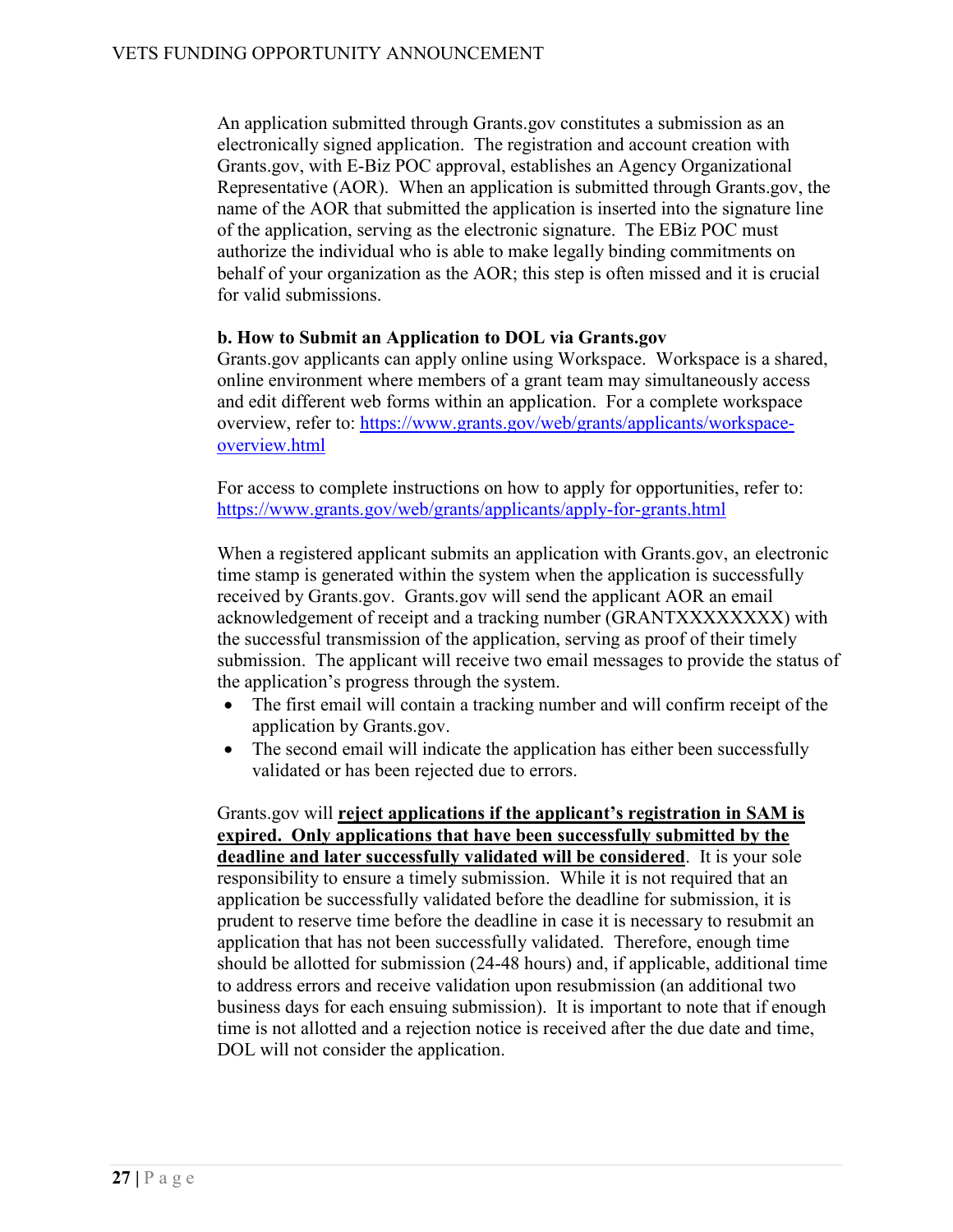To ensure consideration, the components of the application must be saved as .doc, .docx, .xls, .xlsx, .rtf or .pdf files. If submitted in any other format, the applicant bears the risk that compatibility or other issues will prevent DOL from considering the application. We will attempt to open the document, but will not take any additional measures in the event of problems with opening.

We strongly advise applicants to use the various tools and documents, including FAQs, which are available on the "Applicant Resources" page at [https://www.grants.gov/web/grants/applicants/applicant-faqs.html.](http://www.grants.gov/web/grants/applicants/applicant-faqs.html)

We encourage new prospective applicants to view the online tutorial, "Grant Applications 101: A Plain English Guide to ETA Competitive Grants," available through WorkforceGPS at:

[https://strategies.workforcegps.org/resources/2014/08/11/16/32/applying-for-eta](https://strategies.workforcegps.org/resources/2014/08/11/16/32/applying-for-eta-competitive-grants-a-web-based-toolkit-for-prospective-applicants-438?p=1)[competitive-grants-a-web-based-toolkit-for-prospective-applicants-438?p=1.](https://strategies.workforcegps.org/resources/2014/08/11/16/32/applying-for-eta-competitive-grants-a-web-based-toolkit-for-prospective-applicants-438?p=1)

To receive updated information about critical issues, new tips for users and other time sensitive updates as information is available, you may subscribe to "Grants.gov Updates" at [https://www.grants.gov/web/grants/manage](http://www.grants.gov/web/grants/manage-subscriptions.html)[subscriptions.html.](http://www.grants.gov/web/grants/manage-subscriptions.html)

If you encounter a problem with Grants.gov and do not find an answer in any of the other resources,

- **call** 1-800-518-4726 or 606-545-5035 to speak to a Customer Support Representative or
- **email** [support@grants.gov.](mailto:support@grants.gov)

The Grants.gov Contact Center is open 24 hours a day, seven days a week. However, it is closed on Federal holidays. If you are experiencing difficulties with your submission, it is best to call the Grants.gov Support Center and get a ticket number.

#### **Late Applications**

For applications submitted on Grants.gov, we will consider only applications successfully submitted no later than 4:00:00 p.m. Eastern Time on the closing date and then successfully validated. You take a significant risk by waiting until the last day to submit through Grants.gov.

We will not consider any hard copy application that is received after the exact date and time specified for receipt at the office designated in this notice, unless we receive it before awards are made, it was properly addressed, and it was: (a) sent by U.S. Postal Service mail, postmarked no later than the fifth calendar day before the date specified for receipt of applications (e.g., an application required to be received by the 20th of the month must be postmarked by the 15th of that month); or (b) sent by a professional overnight delivery service to the addressee no later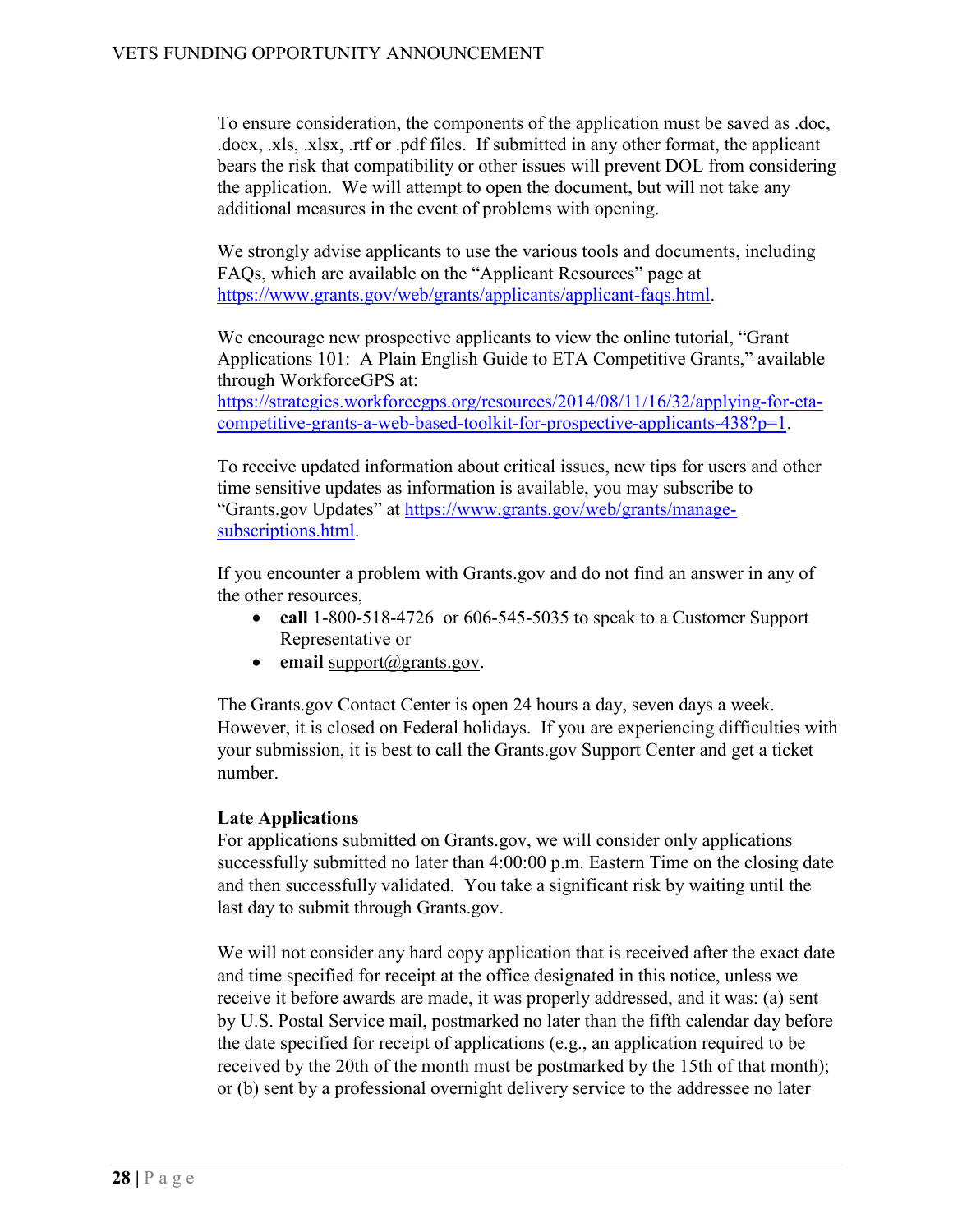than one working day before the date specified for receipt of applications. Postmarked means a printed, stamped, or otherwise placed impression (exclusive of a postage meter machine impression) that is readily identifiable, without further action, as having been supplied or affixed on the date of mailing by an employee of the U.S. Postal Service. Therefore, you should request the postal clerk to place a legible hand cancellation ''bull's eye'' postmark on both the receipt and the package. Failure to adhere to these instructions will be a basis for a determination that the application was not filed timely and will not be considered. Evidence of timely submission by a professional overnight delivery service must be demonstrated by equally reliable evidence created by the delivery service provider indicating the time and place of receipt.

#### **D. INTERGOVERNMENTAL REVIEW**

This funding opportunity is not subject to Executive Order 12372, "Intergovernmental Review of Federal Programs."

# **E. FUNDING RESTRICTIONS**

All proposed project costs must be necessary and reasonable and in accordance with Federal guidelines. Determinations of allowable costs will be made in accordance with the Cost Principles, now found in the Office of Management and Budget's Uniform Administrative Requirements, Cost Principles, and Audit Requirements for Federal Awards (Uniform Guidance), codified at 2 CFR Part 200 and at 2 CFR Part 2900 (Uniform Guidance-DOL specific). Disallowed costs are those charges to a grant that the grantor agency or its representative determines not to be allowed in accordance with the Cost Principles or other conditions contained in the grant. Applicants, whether successful or not, will not be entitled to reimbursement of pre-award costs.

# **1. Indirect Costs**

As specified in the Uniform Guidance Cost Principles, indirect costs are those that have been incurred for common or joint objectives and cannot be readily identified with a particular final cost objective. An indirect cost rate is required when an organization operates under more than one grant or other activity, whether Federally-assisted or not. You have two options to claim reimbursement of indirect costs.

**Option 1:** You may use a NICRA or Cost Allocation Plan (CAP) supplied by the Federal Cognizant Agency. If you do not have a NICRA/CAP or have a pending NICRA/CAP, and in either case choose to include estimated indirect costs in your budget, at the time of award the Grant Officer will release funds in the amount of 10 percent of salaries and wages to support indirect costs. **Within 90 days** of award, you are required to submit an acceptable indirect cost proposal or CAP to your Federal Cognizant Agency to obtain a provisional indirect cost rate. (See Section IV.B.4. for more information on NICRA submission requirements.)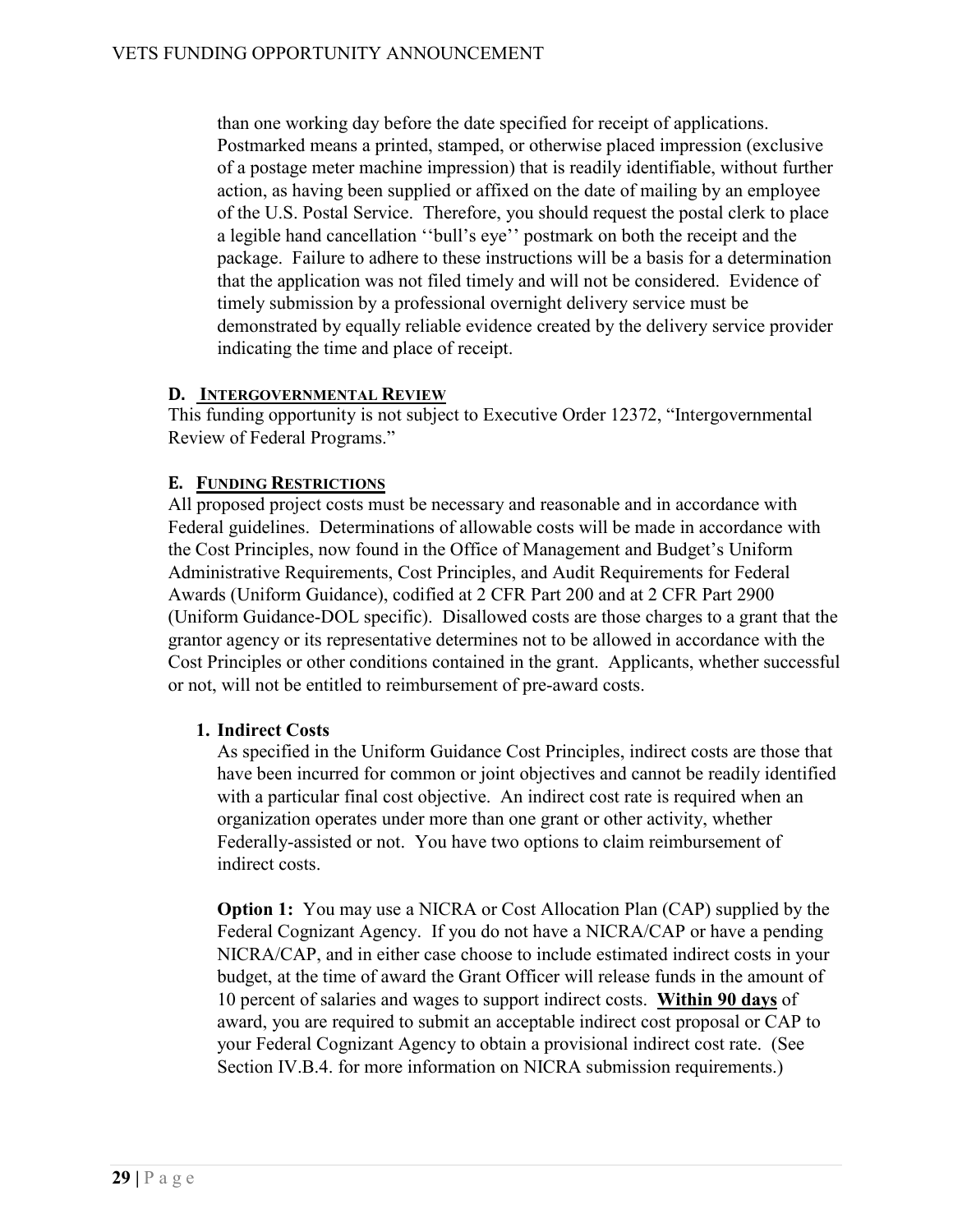**Option 2:** Any organization that has never received a negotiated indirect cost rate, with the exceptions noted at 2 CFR 200.414(f) in the Cost Principles, may elect to charge a de minimis rate of 10 percent of modified total direct costs (see 2 CFR 200.68 for definition) which may be used indefinitely. If you choose this option, this methodology must be used consistently for all federal awards until such time as you choose to negotiate for an indirect cost rate, which you may apply to do at any time. (See 2 CFR 200.414(f) for more information on use of the de minimis rate.)

#### **2. Intellectual Property Rights**

Pursuant to 2 CFR 2900.13, to ensure that the federal investment of DOL funds has as broad of an impact as possible, and to encourage innovation in the development of new learning materials, the grantee will be required to license to the public all work created with the support of the grant under a Creative Commons Attribution 4.0 (CC BY) license. Work that must be licensed under the CC BY includes both new content created with the grant funds and modifications made to pre-existing, grantee-owned content using grant funds.

This license allows subsequent users to copy, distribute, transmit, and adapt the copyrighted work and requires such users to attribute the work in the manner specified by the grantee. Notice of the license shall be affixed to the work. For general information on CC BY, please visit [http://creativecommons.org/licenses/by/4.0.](http://creativecommons.org/licenses/by/4.0)

Instructions for marking your work with CC BY can be found at [http://wiki.creativecommons.org/Marking\\_your\\_work\\_with\\_a\\_CC\\_license.](http://wiki.creativecommons.org/Marking_your_work_with_a_CC_license)

Questions about CC BY as it applies to this specific funding opportunity should be submitted to the ETA Grants Management Specialist specified in Section VII.

Only work that is developed by the recipient in whole or in part with grants funds is required to be licensed under the CC BY license. Pre-existing copyrighted materials licensed to, or purchased by the grantee from third parties, including modifications of such materials remain subject to the intellectual property rights the grantee receives under the terms of the particular license or purchase. In addition, works created by the grantee without grant funds do not fall under the CC BY license requirement.

The purpose of the CC BY licensing requirement is to ensure that materials developed with funds provided by these grants result in work that can be freely reused and improved by others. When purchasing or licensing consumable or reusable materials, the grantee is expected to respect all applicable Federal laws and regulations, including those pertaining to the copyright and accessibility provisions of the Federal Rehabilitation Act.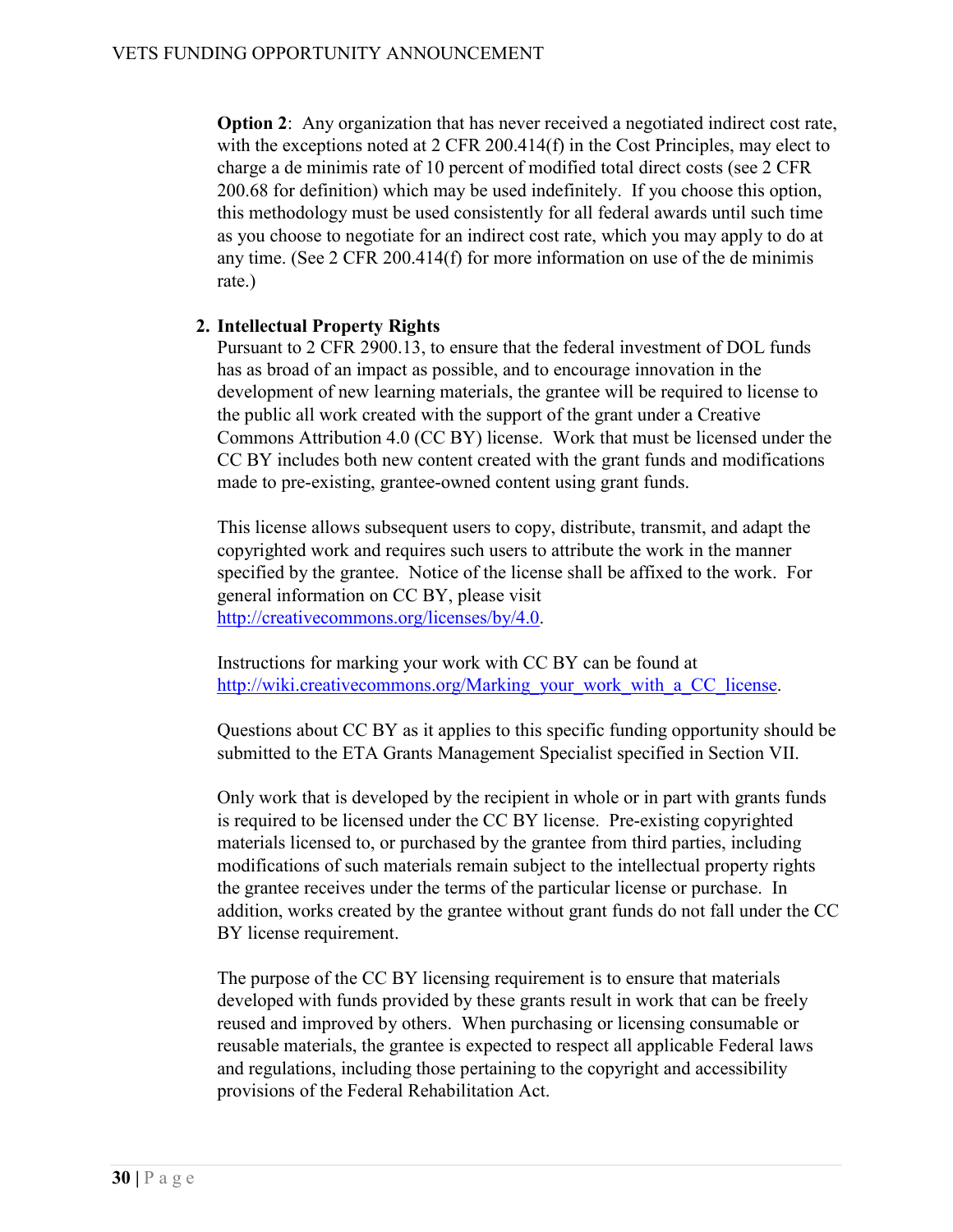Separate from the CC BY license to the public, the Federal Government reserves a paid-up, nonexclusive, and irrevocable license to reproduce, publish, or otherwise use, and to authorize others to use for the following Federal purposes: i) the copyright in all products developed under the grant, including a sub award or contract under the grant or sub award; and ii) any rights of copyright to which the recipient, sub recipient or a contractor purchases ownership under an award (including, but not limited to, curricula, training models, technical assistance products, and any related materials). Such uses include, but are not limited to, the right to modify and distribute such products worldwide by any means, electronically, or otherwise. The grantee may not use Federal funds to pay any royalty or license fee for use of a copyrighted work, or the cost of acquiring by purchase a copyright in a work, where DOL has a license or rights of free use in such work. If revenues are generated through selling products developed with grant funds, including intellectual property, DOL treats such revenues as program income. Such program income is added to the grant and must be expended for allowable grant activities.

If applicable, the following must be on any products developed, in whole or in part, with grant funds:

"This workforce product was funded by a grant awarded by the U.S. Department of Labor's Veterans' Employment and Training Service. The product was created by the grantee and does not necessarily reflect the official position of the U.S. Department of Labor. The U.S. Department of Labor makes no guarantees, warranties, or assurances of any kind, express or implied, with respect to such information, including any information on linked sites and including, but not limited to, accuracy of the information or its completeness, timeliness, usefulness, adequacy, continued availability, or ownership. This product is copyrighted by the institution that created it."

#### **3. Use of Grant Funds for Participant Wages**

HVRP grant funds may only be used for participant wages in the following manner: Job training wage subsidies are limited to OJT, subsidized apprenticeships, and/or transitional jobs (TJ) strategies in which the participant is in job training and the employer expects to hire the participant at the end of the job training. Funds may be used to pay job training wages for up to 90 days as established by HUD at, <http://www.universallivingwage.org/wagecalculator.html> for up to 20 hours per week. In order to use HVRP funds for OJT, subsidized apprenticeships and/or TJ wages, you must demonstrate the participant's need for subsidizing job training wages and develop an agreement with the employer that stipulates the terms of the subsidy, duration of the job training, and expected outcome. The agreement must stipulate that HVRP funds will reimburse the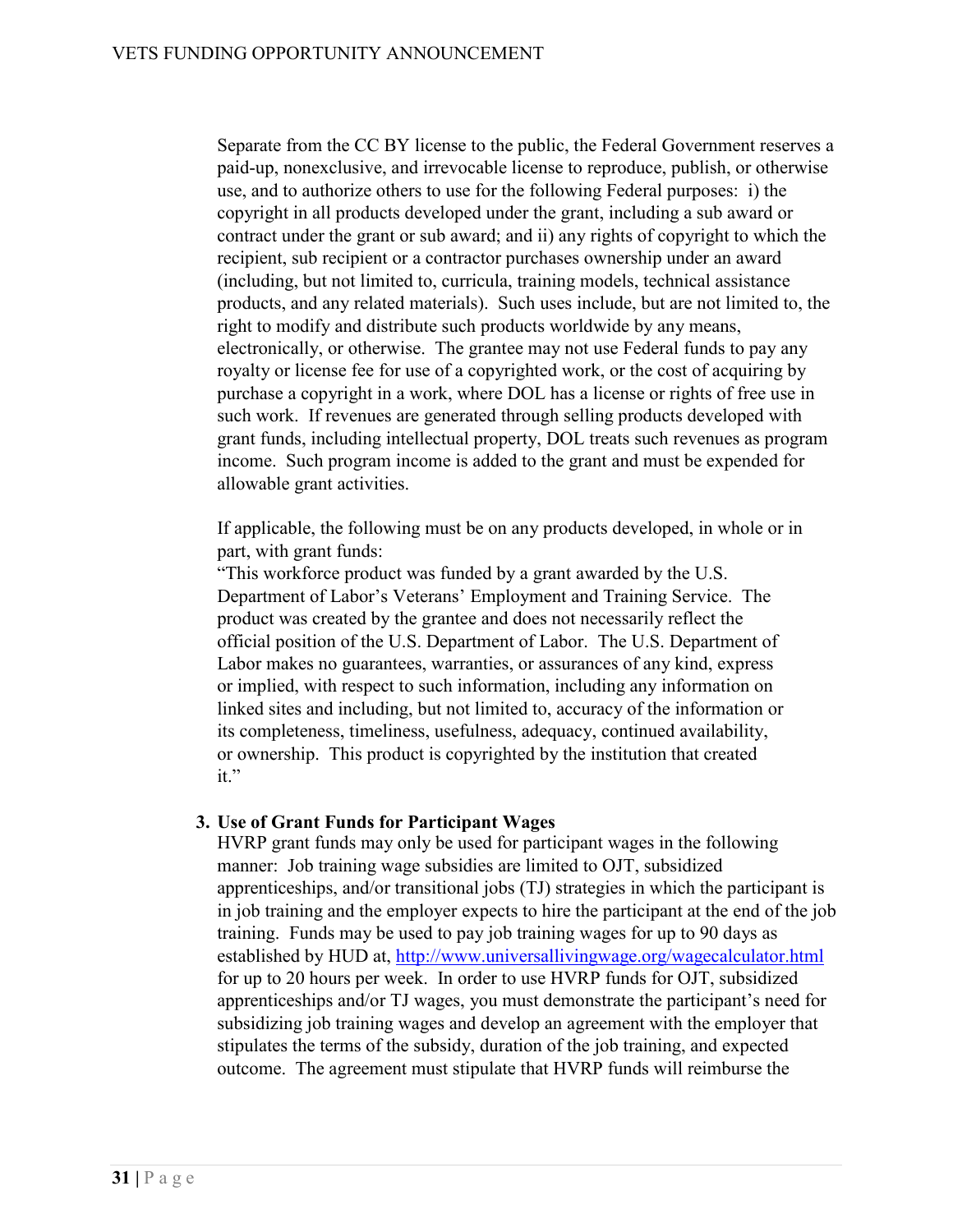employer for the agreed-upon earnings to be subsidized. **Subsidized job training is not a job placement**.

#### **F. OTHER SUBMISSION REQUIREMENTS**

Withdrawal of Applications: You may withdraw an application by written notice to the Grant Officer at any time before an award is made.

#### **V. APPLICATION REVIEW INFORMATION**

#### **A. CRITERIA**

We have instituted procedures for assessing the technical merit of applications to provide for an objective review of applications and to assist you in understanding the standards against which your application will be judged. The evaluation criteria are based on the information required in the application as described in Sections [IV.B.2. \(Project Budget\)](#page-9-0) and IV.B.3. (Project Narrative). Reviewers will award points based on the evaluation criteria described below.

| <b>Criterion</b>                                          | <b>Points</b><br>(maximum) |
|-----------------------------------------------------------|----------------------------|
| Statement of Need<br>$\mathbf{1}_{\cdot}$                 | 19                         |
| (See Section IV.B.3.a Statement of Need)                  |                            |
| <b>Expected Outcomes</b><br>2.                            | 14                         |
| (See Section IV.B.3.b Expected Outcomes)                  |                            |
| Project Design<br>3.                                      | 43                         |
| (See Section IV.B.3.c Project Design)                     |                            |
| Organizational, Administrative, and Fiscal Capacity<br>4. |                            |
| (See Section IV.B.3.d Organizational, Administrative, and | 6                          |
| Fiscal Capacity)                                          |                            |
| 5. Past Performance – Programmatic Capability             |                            |
| (See Section IV.B.3.e Past Performance – Programmatic     | 12                         |
| Capability)                                               |                            |
| <b>Budget and Budget Narrative</b><br>6.                  | 6                          |
| (See Section IV.B.2 Project Budget)                       |                            |
| <b>TOTAL</b>                                              | 100                        |
| 7. Opportunity Zone – Priority Consideration Bonus Points | $\mathfrak{D}$             |
|                                                           | 102                        |

# **1. Statement of Need (up to 19 points)**

Panelists will evaluate this criterion based on the requirements in Section IV.B.3.a Statement of Need.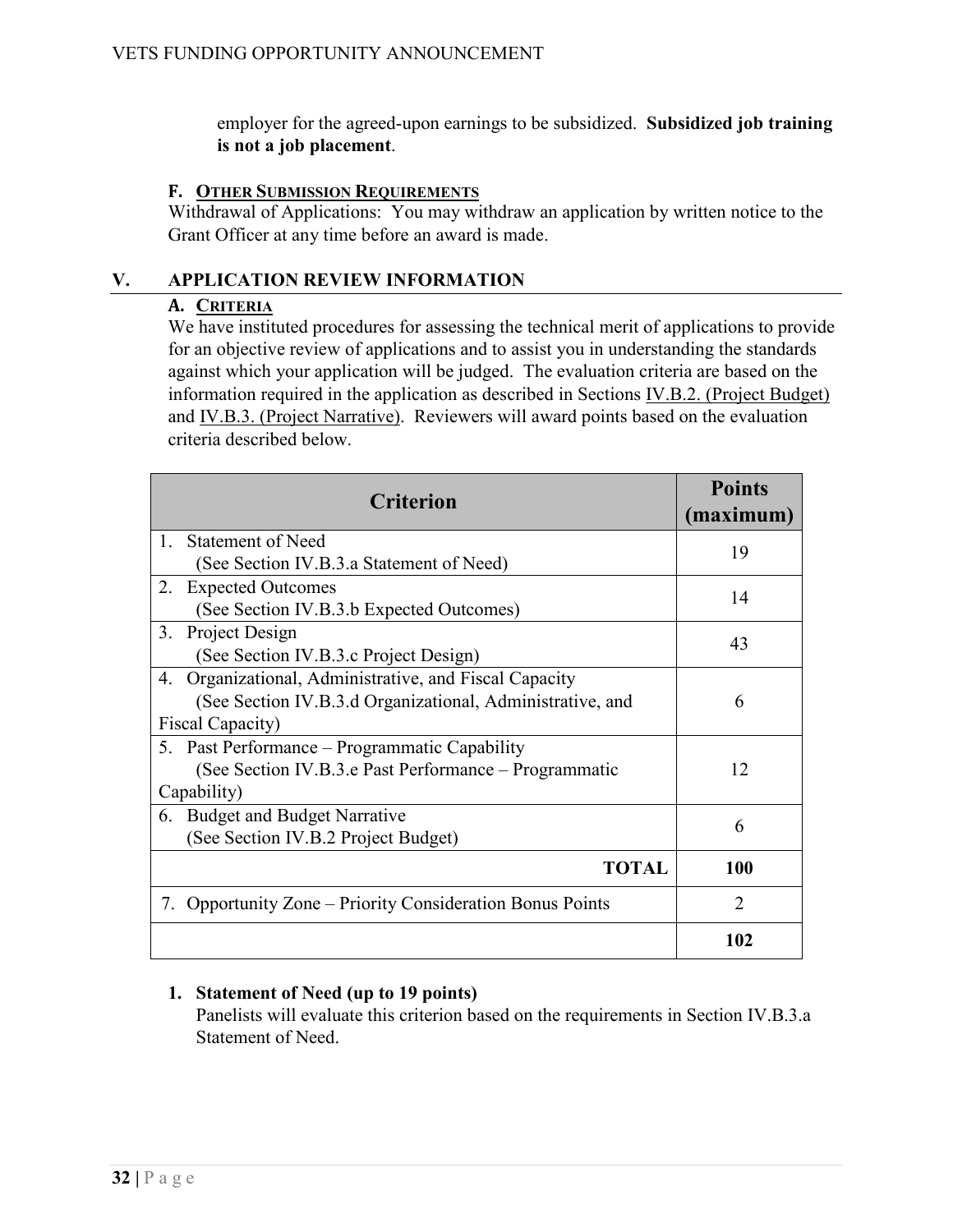| <b>NEED</b>                                                                                                                                                                                                                    | <b>EVIDENCE</b>                                                                                                    |
|--------------------------------------------------------------------------------------------------------------------------------------------------------------------------------------------------------------------------------|--------------------------------------------------------------------------------------------------------------------|
| Award up to 9 points if the application identifies the service<br>delivery area and the need for the project in the proposed<br>service delivery area. What is the need and does the<br>application clearly describe the need? | Award up to 10 points if the application<br>provides evidence to support the need in the<br>proposed deliver area. |

**2. Expected Outcomes (up to 14 points, 2 for each critical performance indicator)** Panelists will evaluate this criterion based the requirements in Section IV.B.3.b Expected Outcomes. (14 points, 2 for each performance indicator)

|                                                                                                                                                                      | 0 Points                                                                                                                                                                                                                                                                             | 1 Point                                                                                                                       | 2 Points                                                                                                                                |
|----------------------------------------------------------------------------------------------------------------------------------------------------------------------|--------------------------------------------------------------------------------------------------------------------------------------------------------------------------------------------------------------------------------------------------------------------------------------|-------------------------------------------------------------------------------------------------------------------------------|-----------------------------------------------------------------------------------------------------------------------------------------|
| <b>Performance Indicator</b>                                                                                                                                         | Low                                                                                                                                                                                                                                                                                  | <b>Medium</b>                                                                                                                 | <b>High</b>                                                                                                                             |
| Number of Enrollments<br>(a maximum of 2 points)                                                                                                                     |                                                                                                                                                                                                                                                                                      |                                                                                                                               |                                                                                                                                         |
| Placement Rate for all Exiters<br>(a maximum of 2 points)                                                                                                            | The proposed goal is<br>The proposed goal is not<br>unrealistic and/or not<br>challenging when<br>challenging when<br>considering the<br>considering the<br>population to be served<br>population to be served<br>and labor market<br>and labor market<br>conditions.<br>conditions. |                                                                                                                               | The proposed goal is<br>realistic and challenging                                                                                       |
| Average Hourly Wage at<br>Placement (a maximum of 2 points)                                                                                                          |                                                                                                                                                                                                                                                                                      |                                                                                                                               | when considering the<br>population to be served<br>and labor market                                                                     |
| Placement Rate for the<br>Chronically Homeless <sup>10</sup><br>(a maximum of 2 points)                                                                              |                                                                                                                                                                                                                                                                                      |                                                                                                                               | conditions.                                                                                                                             |
| Percentage of Program Paricipants<br>who are in Unsubsidized<br>Employment in the Second<br>Quarter after Exit from the<br>Program<br>(a maximum of 2 points)        | The proposed goal is<br>unrealistic and/or not<br>challenging when<br>considering the<br>population to be served<br>and labor market<br>conditions.                                                                                                                                  | The proposed goal is not<br>challenging when<br>considering the<br>population to be served<br>and labor market<br>conditions. | The proposed goal is<br>realistic and challenging<br>when considering the<br>population to be served<br>and labor market<br>conditions. |
| Percentage of Program Paricipants<br>who are in Unsubsidized<br>Employment in the Fourth Quarter<br>after Exit from the Program<br>(a maximum of 2 points)           | The proposed goal is<br>unrealistic and/or not<br>challenging when<br>considering the<br>population to be served<br>and labor market<br>conditions.                                                                                                                                  | The proposed goal is not<br>challenging when<br>considering the<br>population to be served<br>and labor market<br>conditions. | The proposed goal is<br>realistic and challenging<br>when considering the<br>population to be served<br>and labor market<br>conditions. |
| Median Earnings of Program<br>Participants who are in<br>Unsubsidized Employment in the<br>Second Quarter after Exit from the<br>Program.<br>(a maximum of 2 points) | The proposed goal is<br>unrealistic and/or not<br>challenging when<br>considering the<br>population to be served<br>and labor market<br>conditions.                                                                                                                                  | The proposed goal is not<br>challenging when<br>considering the<br>population to be served<br>and labor market<br>conditions. | The proposed goal is<br>realistic and challenging<br>when considering the<br>population to be served<br>and labor market<br>conditions. |

<span id="page-32-0"></span> $10$  A chronically homeless person is an individual who has been continuously homeless for one (1) year or more or has experienced at least four (4) episodes of homelessness in the last three (3) years with a combined length of time homeless of least 12 months. **Please note** this definition of chronically homeless differs from the definition used by the Department of Housing and Urban Development (HUD) as the individual is not required to have a verified disability.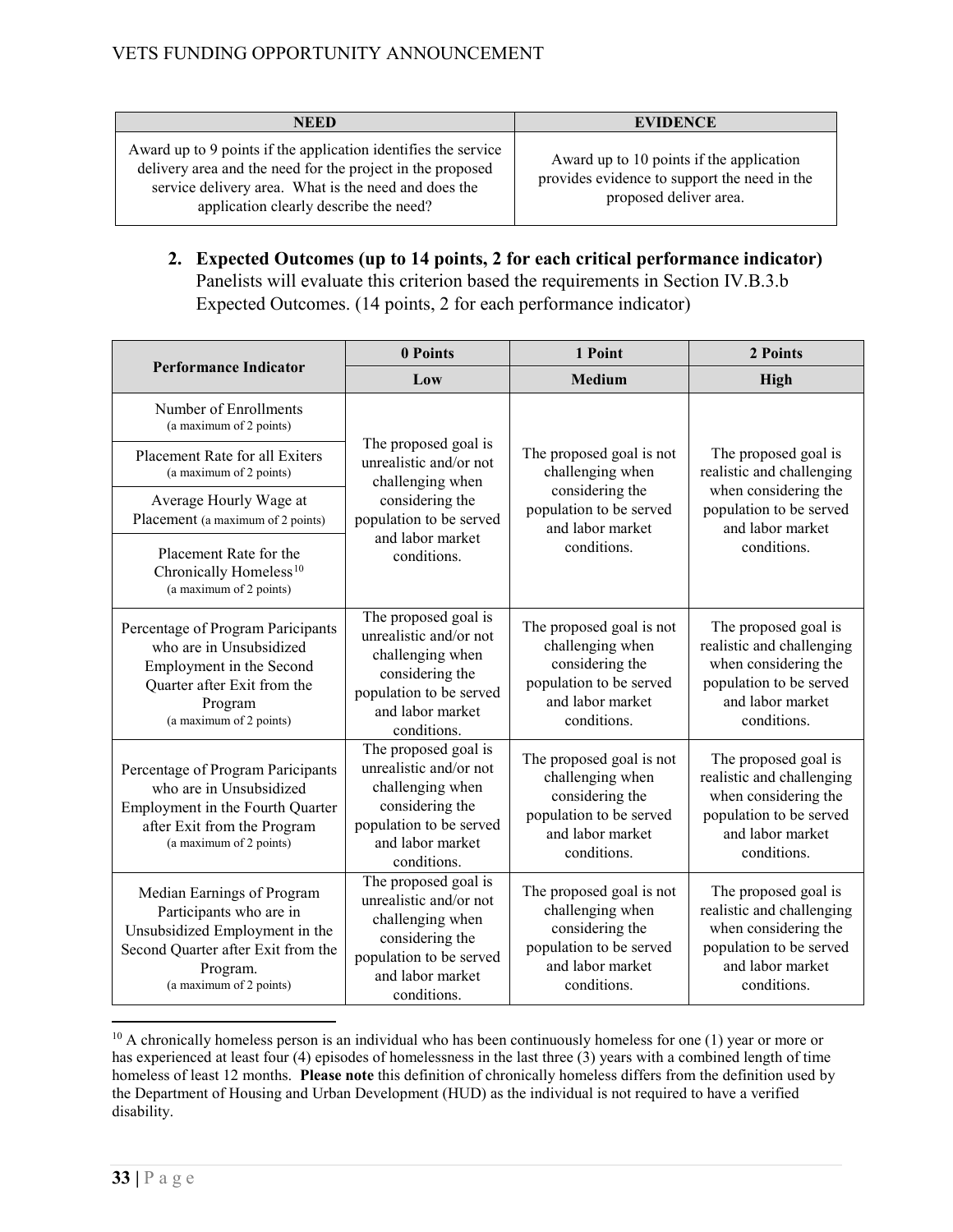## **3. Project Design (up to 43 points**)

i. **Outreach, Recruitment, and Engagement** - Panelists will evaluate this criterion based on the requirements in Section IV.B.3.c.i Project Design. (7 points)

| <b>STRATEGY</b>                                                                                                 | <b>EVIDENCE</b>                                                                                                                                                                                                                          |
|-----------------------------------------------------------------------------------------------------------------|------------------------------------------------------------------------------------------------------------------------------------------------------------------------------------------------------------------------------------------|
| Award up to 3 points if the application demonstrates a clear<br>outreach, recruitment, and engagement strategy. | Award up to 4 points if the application provides<br>reasons to support why the outreach, recruitment,<br>and engagement strategy will work or the applicant<br>provides its experience showing the strategy yielded<br>positive results. |

ii. **Intake and Assessment** - Panelists will evaluate this criterion based on the requirements in Section IV.B.3.c.ii Project Design. (6 points)

| <b>STRATEGY</b>                                                                                                                                    | <b>EVIDENCE</b>                                                                                                                                                                                                     |
|----------------------------------------------------------------------------------------------------------------------------------------------------|---------------------------------------------------------------------------------------------------------------------------------------------------------------------------------------------------------------------|
| Award up to 3 points if the application demonstrates a clear<br>intake and assessment process in reintegrating participants<br>into the workforce. | Award up to 3 points if the application provides<br>reasons to support the intake and assessment process<br>or the applicant provides its experience showing the<br>strategy yielded promising results in the past. |

iii. **Employment and Job Training** - Panelists will evaluate this criterion based on the requirements in Section IV.B.3.c.iii Project Design. (19 points)

| <b>STRATEGY</b>                                                                                                                                                                                                 | <b>EVIDENCE</b>                                                                                                                                                                                                                             |
|-----------------------------------------------------------------------------------------------------------------------------------------------------------------------------------------------------------------|---------------------------------------------------------------------------------------------------------------------------------------------------------------------------------------------------------------------------------------------|
| Award up to 9 points if the applicant demonstrates an<br>effective employment and job training strategy that will be<br>made available to participants to help them obtain and retain<br>meaningful employment. | Award up to 10 points if the applicant provides<br>reasons that employment and job training can be<br>executed and will work. Does the applicant have<br>experience showing the proposed strategy yielded<br>promising results in the past? |

iv. **Linkages and Support Services** - Panelists will evaluate this criterion based on the requirements in Section IV.B.3.c.iv Project Design. (11 points)

| <b>STRATEGY</b>                                                                                                                                                                                              | <b>EVIDENCE</b>                                                                                                                                             |
|--------------------------------------------------------------------------------------------------------------------------------------------------------------------------------------------------------------|-------------------------------------------------------------------------------------------------------------------------------------------------------------|
| Award up to 5 points if the applicant demonstrates an<br>effective network of support services that enable the<br>applicant to successfully provide employment and job<br>training services to participants. | Award up to 6 points if applicant provides reasons<br>why the identified network of support services will<br>work, providing examples of promising results. |

**4. Organizational, Administrative, and Fiscal Capacity (up to 6 points)** Panelists will evaluate this criterion based upon the requirements in Section IV.B.3.d Organizational, Administrative, and Fiscal Capacity.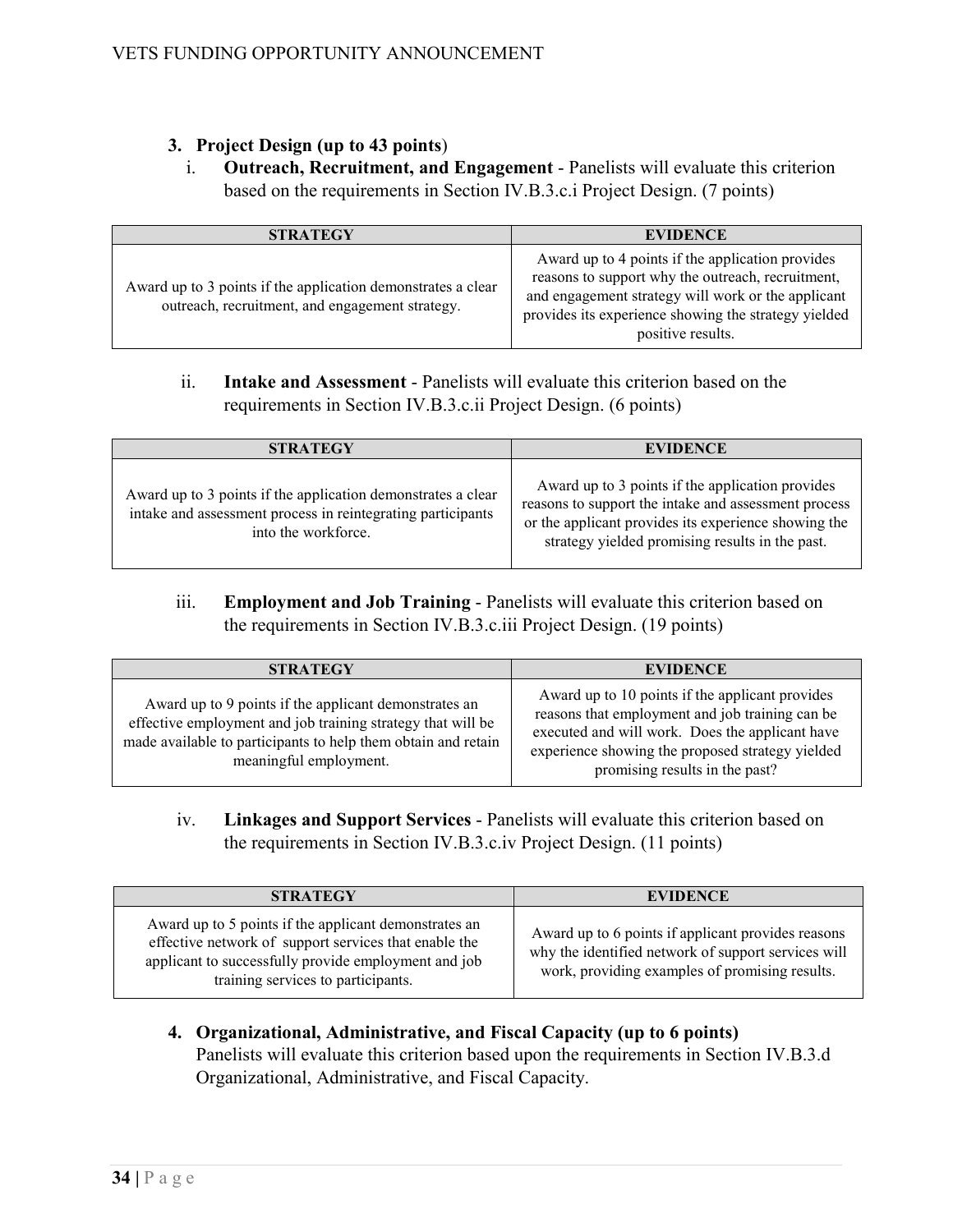| <b>STRATEGY</b>                                                                                                                                        | <b>EVIDENCE</b>                                                                                                                                                       |
|--------------------------------------------------------------------------------------------------------------------------------------------------------|-----------------------------------------------------------------------------------------------------------------------------------------------------------------------|
| Award up to 3 points if the applicant clearly demonstrate<br>organizational, administrative, and fiscal capacity to carry<br>out the proposed project. | Award up to 3 points if the applicant provides<br>evidence supporting the organizational,<br>administrative and fiscal capacity to carry out the<br>proposed project. |

**5. Past Performance – Programmatic Capability (up to 12 points)** Panelists will evaluate this criterion based upon the requirements in Section IV.B.3.e Past Performance – Programmatic Capability.

Applicants **who have** previously operated a HVRP, HFVVWF, or IVTP grant. DOL will assign up to four points for each planned value that was met for 1) the number of participants enrolled, 2) the placement rate for all exiters, and 3) the average hourly wage for all participants employed through the program. Points will be awarded on a sliding scale based on the degree the grantee achieved over 85 percent. The scale is identified below.

| Less than 85 percent        | $0$ points |
|-----------------------------|------------|
| 85 percent $-90$ percent    | 2 points   |
| 90.1 percent $-95$ percent  | 3 points   |
| 95.1 percent $-100$ percent | 4 points   |

| <b>Number of Enrollments</b>   | <b>Placement Rate for all exiters</b>                                                                                                                                                                                                                                                               | <b>Average Hourly Wage at Placement</b>                                                                                                                                                                                                                                |
|--------------------------------|-----------------------------------------------------------------------------------------------------------------------------------------------------------------------------------------------------------------------------------------------------------------------------------------------------|------------------------------------------------------------------------------------------------------------------------------------------------------------------------------------------------------------------------------------------------------------------------|
| Award up to 4 points according | Award up to 4 points according to                                                                                                                                                                                                                                                                   | Award up to 4 points according to the                                                                                                                                                                                                                                  |
| to the chart above.            | the chart above.                                                                                                                                                                                                                                                                                    | chart above.                                                                                                                                                                                                                                                           |
|                                |                                                                                                                                                                                                                                                                                                     |                                                                                                                                                                                                                                                                        |
|                                | Placement rate is calculated by<br>dividing the total number of persons<br>employed at the time of exit (i.e., left<br>or discontinued program services<br>with no future services planned) by<br>the total number of exiters in the<br>reporting period served by the former<br>grant or contract. | The average hourly wage at placement is<br>calculated by dividing the sum total of<br>hourly wages at placement for all<br>employed participants served by the<br>former grant or contract by the total<br>number of participants reported as<br>placed in employment. |

OR

Applicants **who have NOT** operated an HVRP, HFVVWF, or IVTP grant. Panelists will evaluate this criterion based upon the requirements in Section IV.B.3.e Past Performance – Programmatic Capability.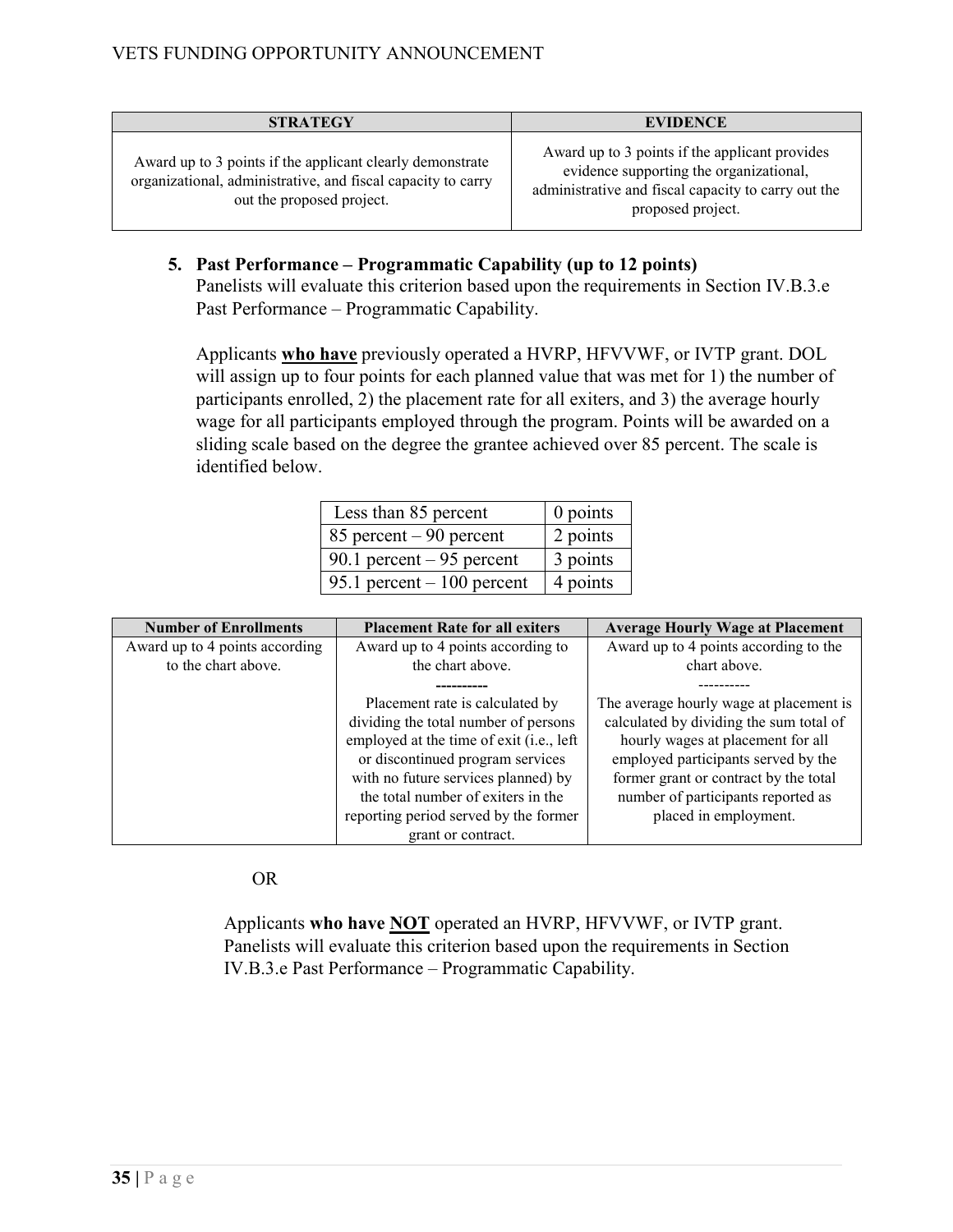| <b>CAPABILITY</b>                                                                                                                                                                                                                                                           | <b>EVIDENCE</b>                                                                                                                                                                                                                                                                                                        |
|-----------------------------------------------------------------------------------------------------------------------------------------------------------------------------------------------------------------------------------------------------------------------------|------------------------------------------------------------------------------------------------------------------------------------------------------------------------------------------------------------------------------------------------------------------------------------------------------------------------|
| Award up to 6 points if the program's goals clearly relates<br>to reintegration of homeless veterans back into the labor<br>force. The performance must demonstrate the<br>organization's capability in obtaining successful<br>performance outcomes for homeless veterans. | Award up to 6 points if the application cites sufficient<br>reasons why the organization's past performance in<br>operating homeless veteran projects of similar<br>complexity will result in the reintegration of homeless<br>veterans back into the labor force. Performance goals<br>and outcomes must be included. |

# **6. Budget and Budget Narrative (up to 6 points)**

Panelists will evaluate this criterion based upon the requirements in Section IV.B.2 Project Budget.

| COSTS                                            | <b>KEY PERSONNEL</b>                                   |
|--------------------------------------------------|--------------------------------------------------------|
| Award up to 4 points if the budget and narrative | Award up to 2 points if the key personnel time and     |
| demonstrates a clear description of costs.       | costs descriptions demonstrate the practicality of the |
|                                                  | application.                                           |

**7. Opportunity Zone – Priority Consideration Bonus Points (2 bonus points)** Applicants will receive 2 consideration bonus points if their proposed service delivery area is included in a qualified Opportunity Zone. Applicants must state in their abstract if their proposed service delivery area is included in a qualified Opportunity Zone as designated by the Secretary of Treasury. Opportunity Zones can be found at: [https://www.cdfifund.gov/Pages/Opportunity-Zones.aspx.](https://www.cdfifund.gov/Pages/Opportunity-Zones.aspx)

# **Opportunity Zone**

Applicants will receive two (2) consideration bonus points if the proposed service delivery area is included in an Opportunity Zone.

# **B. REVIEW AND SELECTION PROCESS**

# **1. Merit Review and Selection Process**

A technical merit review panel will carefully evaluate applications against the selection criteria to determine the merit of applications. These criteria are based on the policy goals, priorities, and emphases set forth in this FOA. Up to 100 points may be awarded to an applicant, depending on the quality of the responses provided. The final scores (which may include the mathematical normalization of review panels) will serve as the primary basis for selection of applications for funding. The panel results are advisory in nature and not binding on the Grant Officer.

The Grant Officer reserves the right to make selections based solely on the final scores or to take into consideration other relevant factors when applicable. Such factors may include the geographic distribution of funds and/or other relevant factors. The Grant Officer may consider any information that comes to his/her attention.

The government may elect to award the grant(s) with or without discussions with the applicant. Should a grant be awarded without discussions, the award will be based on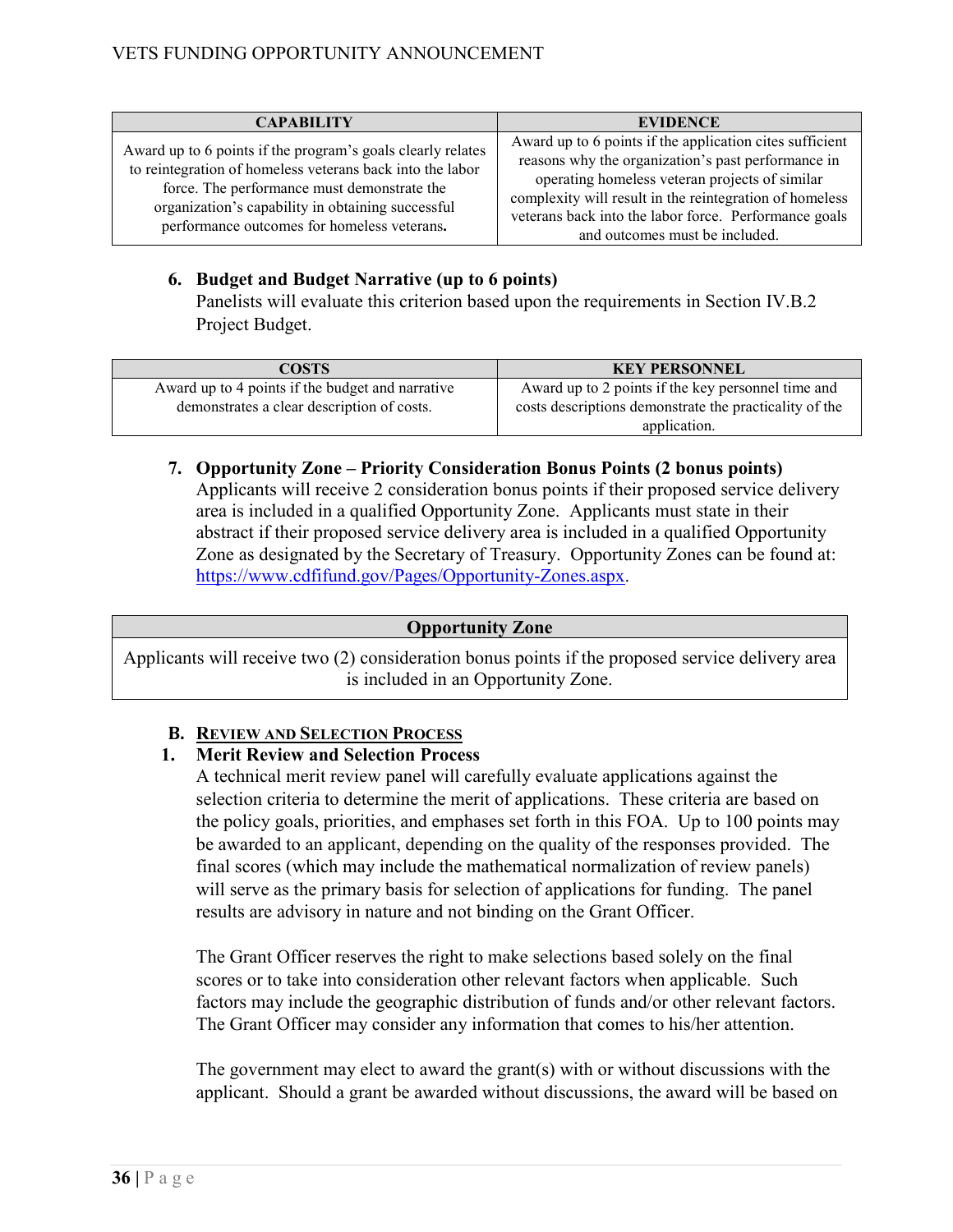the applicant's signature on the SF-424, including electronic signature via EAuthentication on [https://www.grants.gov,](http://www.grants.gov/) which constitutes a binding offer by the applicant.

# **2. Risk Review Process**

Prior to making an award, ETA will review information available through various sources, including its own records and any OMB-designated repository of government-wide eligibility qualification or financial integrity information, such as Federal Awardee Performance and Integrity Information System (FAPIIS), Dun and Bradstreet, and "Do Not Pay." Additionally, ETA will comply with the requirements of 2 CFR Part 180 codified by DOL at 29 CFR Part 98 [Government-wide Debarment and Suspension (Non-procurement)]. This risk evaluation may incorporate results of the evaluation of the applicant's eligibility (application screening) or the quality of its application (merit review). If ETA determines that an award will be made, special conditions that correspond to the degree of risk assessed may be applied to the award. Criteria to be evaluated include:

(1) Financial stability;

(2) Quality of management systems and ability to meet the management standards prescribed in the Uniform Grant Guidance;

(3) History of performance. The applicant's record in managing awards, cooperative agreements, or procurement awards, if it is a prior recipient of such Federal awards, including timeliness of compliance with applicable reporting requirements and, if applicable, the extent to which any previously awarded amounts will be expended prior to future awards;

(4) Reports and findings from audits performed under Subpart  $F -$  Audit Requirements of the Uniform Grant Guidance or the reports and findings of any other available audits and monitoring reports containing findings, issues of noncompliance, or questioned costs;

(5) The applicant's ability to effectively implement statutory, regulatory, or other requirements imposed on recipients.

NOTE: As part of the Employment and Training Administration's Risk Review process, The Grant Officer will determine:

- If the applicant had any restriction on spending for any VETS grant due to adverse monitoring findings; or
- If the applicant received a High Risk determination in accordance with Veterans' Program Letter (VPL) 07-18, 02-17, or other subsequent VPL.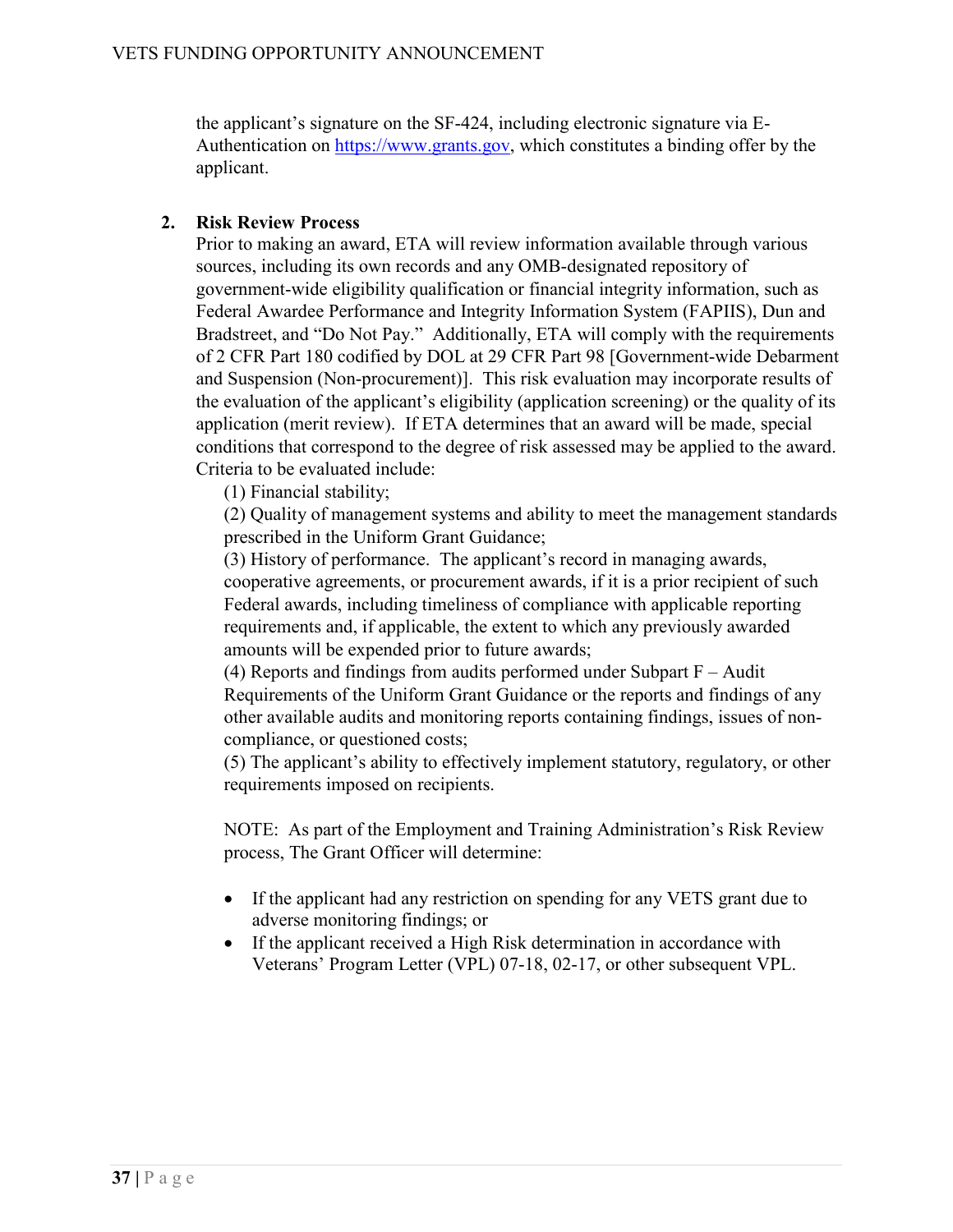#### **VI. AWARD ADMINISTRATION INFORMATION**

#### **A. AWARD NOTICES**

All award notifications will be posted on the VETS homepage [\(http://dol.gov/vets\)](http://dol.gov/vets). Applicants selected for award will be contacted directly before the grant's execution. Non-selected applicants will be notified by mail or email, and the authorized official may request a written debriefing on the significant weaknesses of their application.

Selection of an organization as a recipient does not constitute approval of the grant application. Before the grant is awarded, we may enter into negotiations regarding the program components, staffing or funding levels, or the administrative systems. If the negotiations do not result in a mutually acceptable submission, the Grant Officer reserves the right to terminate the negotiations and decline to fund the application. We reserve the right to not fund any application related to this FOA.

#### **B. ADMINISTRATIVE AND NATIONAL POLICY REQUIREMENTS**

#### **1. Administrative Program Requirements**

All grantees will be subject to all applicable Federal laws, regulations—including the OMB Uniform Guidance, and the terms and conditions of the award. The grant(s) awarded under this FOA will be subject to the following administrative standards and provisions:

- a. Non-Profit Organizations, Educational Institutions, For-profit entities and State, Local and Indian Tribal Governments – 2 CFR Part 200 (Uniform Administrative Requirements, Cost Principles, and Audit Requirements for Federal Awards) and 2 CFR 2900 (DOL's Supplement to 2 CFR Part 200).
- b. All entities must comply with 29 CFR Part 93 (New Restrictions on Lobbying), 29 CFR Part 94 (Government-Wide Requirements for Drug-Free Workplace (Financial Assistance)), 29 CFR Part 98 (Government-Wide Debarment and Suspension, and Drug-free Workplace Requirements), and, where applicable, 2 CFR Part 200 (Audit Requirements).
- c. 29 CFR Part 2, subpart D—Equal Treatment in Department of Labor Programs for Religious Organizations; Protection of Religious Liberty of Department of Labor Social Service Providers and Beneficiaries.
- d. 29 CFR Part 31—Nondiscrimination in Federally Assisted Programs of the Department of Labor—Effectuation of Title VI of the Civil Rights Act of 1964.
- e. 29 CFR Part 32—Nondiscrimination on the Basis of Handicap in Programs or Activities Receiving Federal Financial Assistance.
- f. 29 CFR Part 35— Nondiscrimination on the Basis of Age in Programs or Activities Receiving Federal Financial Assistance from the Department of Labor.
- g. 29 CFR Part 36—Nondiscrimination on the Basis of Sex in Education Programs or Activities Receiving Federal Financial Assistance.
- h. 29 CFR Part 38 Implementation of the Nondiscrimination and Equal Opportunity Provisions of the Workforce Innovation and Opportunity Act.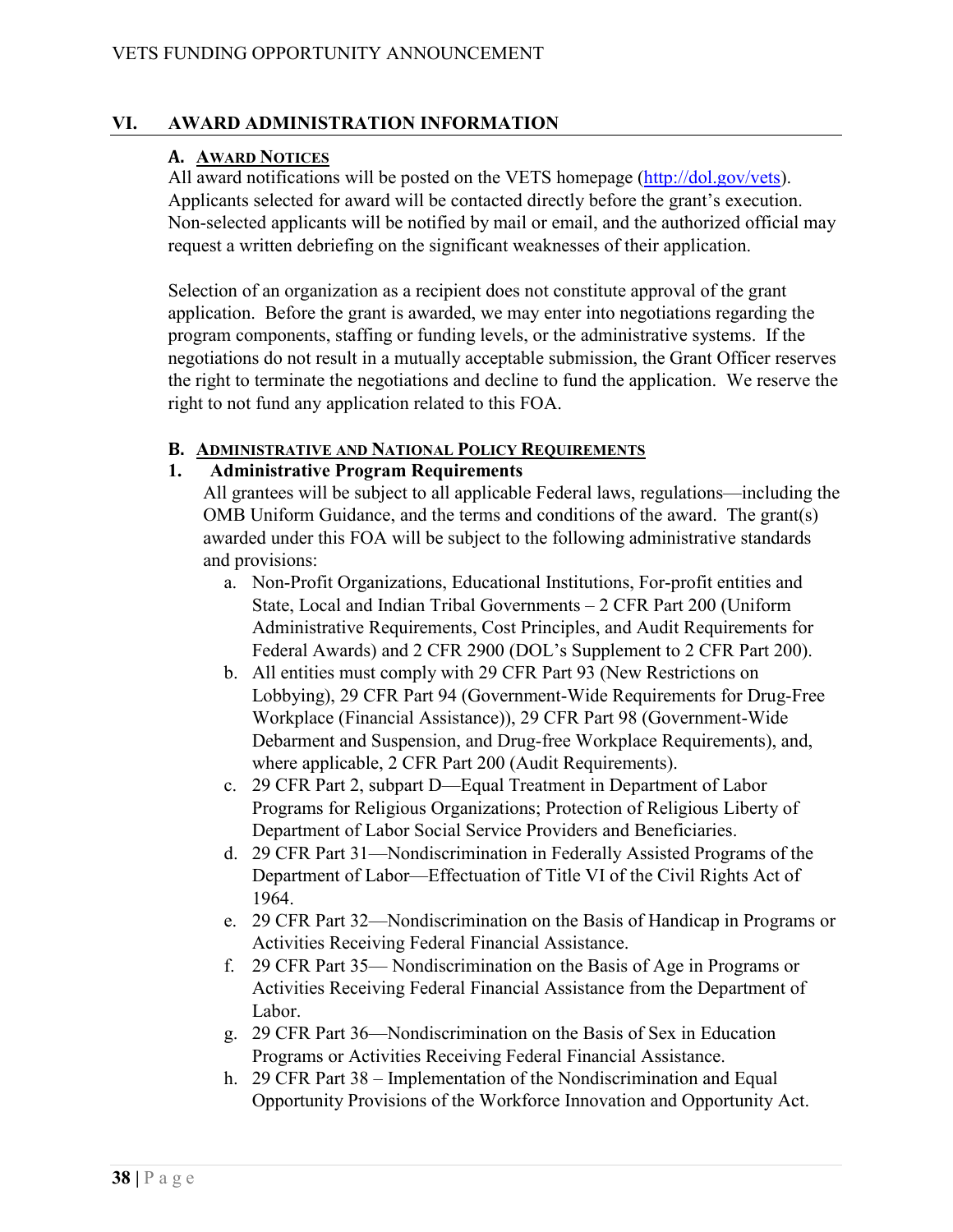- i. 29 CFR Parts 29 and 30—Labor Standards for the Registration of Apprenticeship Programs, and Equal Employment Opportunity in Apprenticeship and Training, as applicable.
- j. Standard Grant Terms and Conditions of Award—see the following link: https://www.doleta.gov/grants/pdf/18StandTermsConds.pdf.

# **2. Other Legal Requirements:**

# **a) Religious Activities**

The Department notes that the Religious Freedom Restoration Act (RFRA), 42 U.S.C. Section 2000bb, applies to all Federal law and its implementation. If an applicant organization is a faith-based organization that makes hiring decisions on the basis of religious belief, it may be entitled to receive Federal financial assistance under this grant solicitation and maintain that hiring practice. If a faith-based organization is awarded a grant, the organization will be provided with more information.

# **b) Lobbying or Fundraising the U.S. Government with Federal Funds**

In accordance with Section 18 of the Lobbying Disclosure Act of 1995 (Public Law 104-65) (2 U.S.C. 1611), non-profit entities incorporated under Internal Revenue Service Code Section 501(c)(4) that engage in lobbying activities are not eligible to receive Federal funds and grants. No activity, including awareness-raising and advocacy activities, may include fundraising for, or lobbying of, U.S. Federal, State or Local Governments (see 2 CFR 200.450 for more information).

# **c) Transparency Act Requirements**

You must ensure that you have the necessary processes and systems in place to comply with the reporting requirements of the Federal Funding Accountability and Transparency Act of 2006 (Pub. Law 109-282, as amended by section 6202 of Pub. Law 110-252) (Transparency Act), as follows:

- Except for those excepted from the Transparency Act under subparagraphs 1, 2, and 3 below, you must ensure that you have the necessary processes and systems in place to comply with the subaward and executive total compensation reporting requirements of the Transparency Act, should they receive funding.
- Upon award, you will receive detailed information on the reporting requirements of the Transparency Act, as described in 2 CFR Part 170, Appendix A, which can be found at the following website: [https://edocket.access.gpo.gov/2010/pdf/2010-22705.pdf](http://edocket.access.gpo.gov/2010/pdf/2010-22705.pdf)

The following types of awards are not subject to the Federal Funding Accountability and Transparency Act: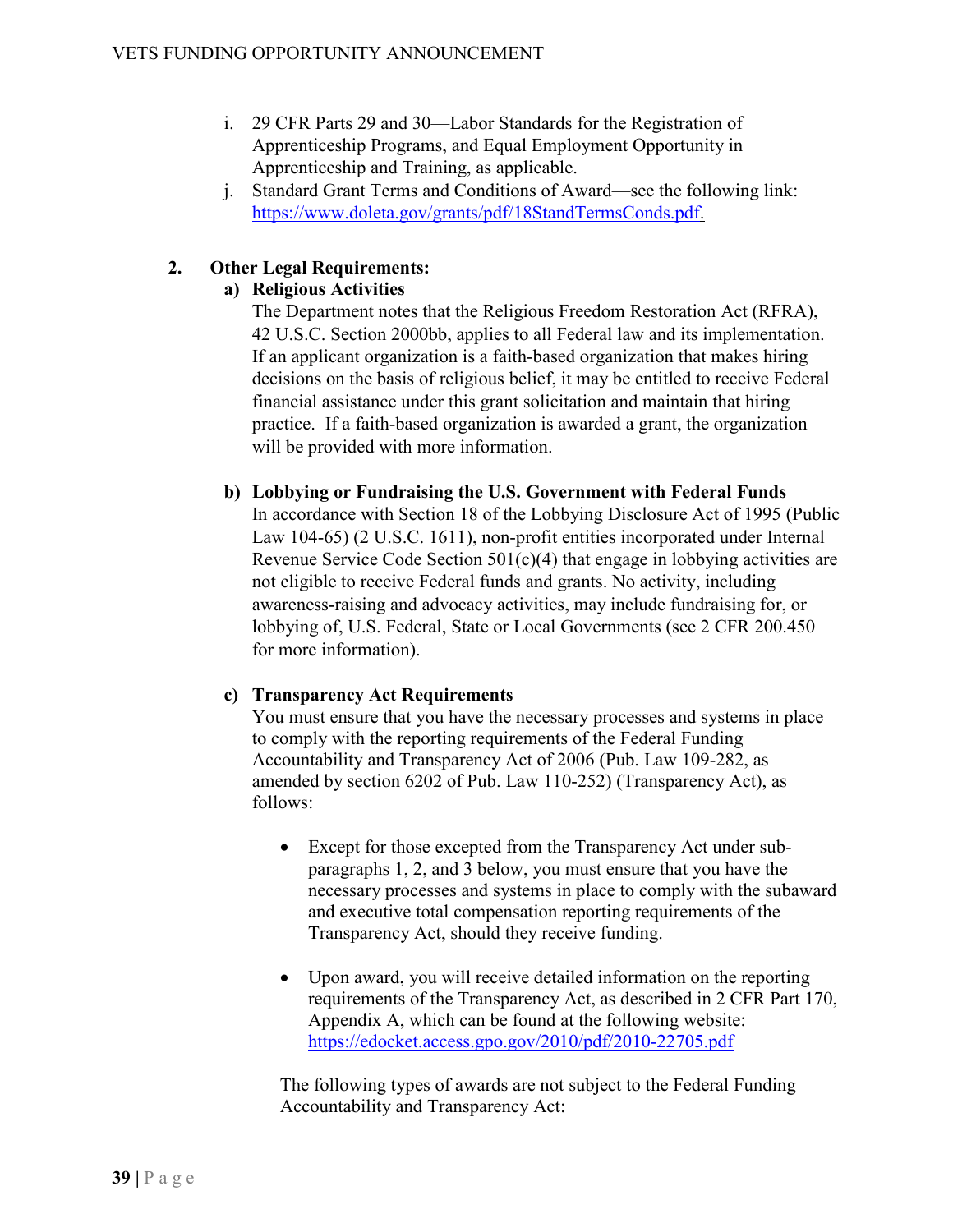- 1. Federal awards to individuals who apply for or receive Federal awards as natural persons (e.g., unrelated to any business or non-profit organization he or she may own or operate in his or her name);
- 2. Federal awards to entities that had a gross income, from all sources, of less than \$300,000 in the entities' previous tax year; and
- 3. Federal awards, if the required reporting would disclose classified information.
- **d) Safeguarding Data Including Personally Identifiable Information (PII)** Applicants submitting applications in response to this FOA must recognize that confidentiality of PII and other sensitive data is of paramount importance to the Department of Labor and must be observed except where disclosure is allowed by the prior written approval of the Grant Officer or by court order. By submitting an application, you are assuring that all data exchanges conducted through or during the course of performance of this grant will be conducted in a manner consistent with applicable Federal law and TEGL NO. 39-11 (issued June 28, 2012). All such activity conducted by ETA and/or recipient(s) will be performed in a manner consistent with applicable state and Federal laws.

By submitting a grant application, you agree to take all necessary steps to protect such confidentiality by complying with the following provisions that are applicable in governing their handling of confidential information:

- 1. You must ensure that PII and sensitive data developed, obtained, or otherwise associated with VETS funded grants is securely transmitted.
- 2. To ensure that such PII is not transmitted to unauthorized users, all PII and other sensitive data transmitted via e-mail or stored on CDs, DVDs, thumb drives, etc., must be encrypted using a Federal Information Processing Standards (FIPS) 140-2 compliant and National Institute of Standards and Technology (NIST) validated cryptographic module. You must not e-mail unencrypted sensitive PII to any entity, including ETA or contractors.
- 3. You must take the steps necessary to ensure the privacy of all PII obtained from participants and/or other individuals and to protect such information from unauthorized disclosure. You must maintain such PII in accordance with the ETA standards for information security described in TEGL NO. 39-11 and any updates to such standards we provide to you. Grantees who wish to obtain more information on data security should contact their GOTR.
- 4. You must ensure that any PII used during the performance of your grant has been obtained in conformity with applicable Federal and state laws governing the confidentiality of information.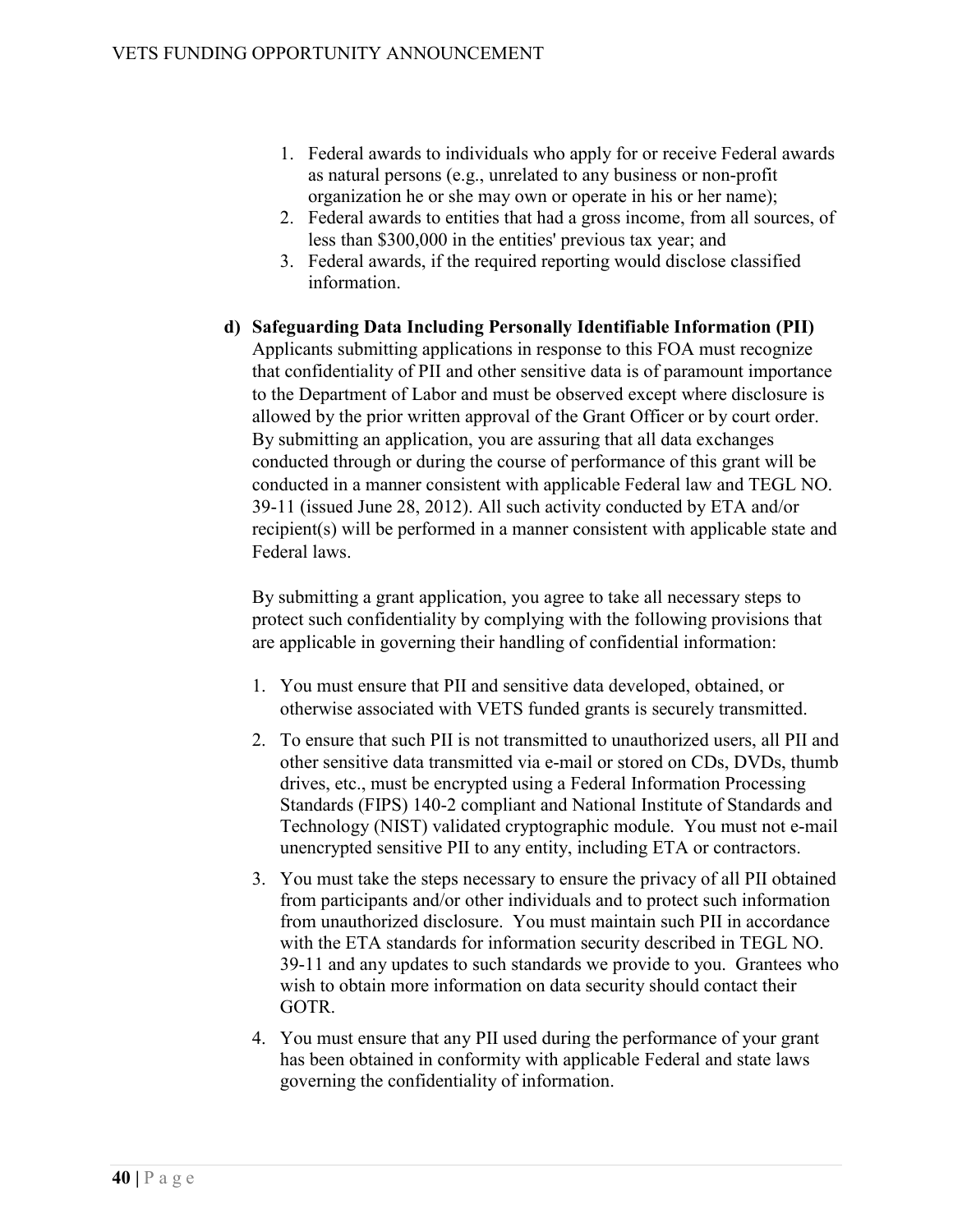- 5. You further acknowledge that all PII data obtained through your VETS grant must be stored in an area that is physically safe from access by unauthorized persons at all times and the data will be processed using recipient-issued equipment, managed information technology (IT) services, and designated locations approved by VETS. Accessing, processing, and storing of VETS grant PII data on personally owned equipment, at off-site locations, (e.g., employee's home), and nonrecipient managed IT services, (e.g., Yahoo mail), is strictly prohibited unless approved by VETS.
- 6. Your employees and other personnel who will have access to sensitive/confidential/proprietary/private data must be advised of the confidential nature of the information, the safeguards required to protect the information, and that there are civil and criminal sanctions for noncompliance with such safeguards that are contained in Federal and state laws.
- 7. You must have policies and procedures in place under which your employees and other personnel, before being granted access to PII, acknowledge their understanding of the confidential nature of the data and the safeguards with which they must comply in their handling of such data, as well as the fact that they may be liable to civil and criminal sanctions for improper disclosure.
- 8. You must not extract information from data supplied by VETS for any purpose not stated in the grant agreement.
- 9. Access to any PII created by the VETS grant must be restricted to only those employees of the grant recipient who need it in their official capacity to perform duties in connection with the scope of work in the grant agreement.
- 10. All PII data must be processed in a manner that will protect the confidentiality of the records/documents and is designed to prevent unauthorized persons from retrieving such records by computer, remote terminal or any other means. Data may be downloaded to, or maintained on, mobile or portable devices only if the data are encrypted using NIST validated software products based on FIPS 140-2 encryption. In addition, wage data may only be accessed from secure locations.
- 11. PII data obtained by the recipient through a request from VETS must not be disclosed to anyone but the individual requestor, except as permitted by the Grant Officer or by court order.
- 12. You must permit VETS to make onsite inspections during regular business hours for the purpose of conducting audits and/or conducting other investigations to assure that you are complying with the confidentiality requirements described above. In accordance with this responsibility, you must make records applicable to this Agreement available to authorized persons for the purpose of inspection, review, and/or audit.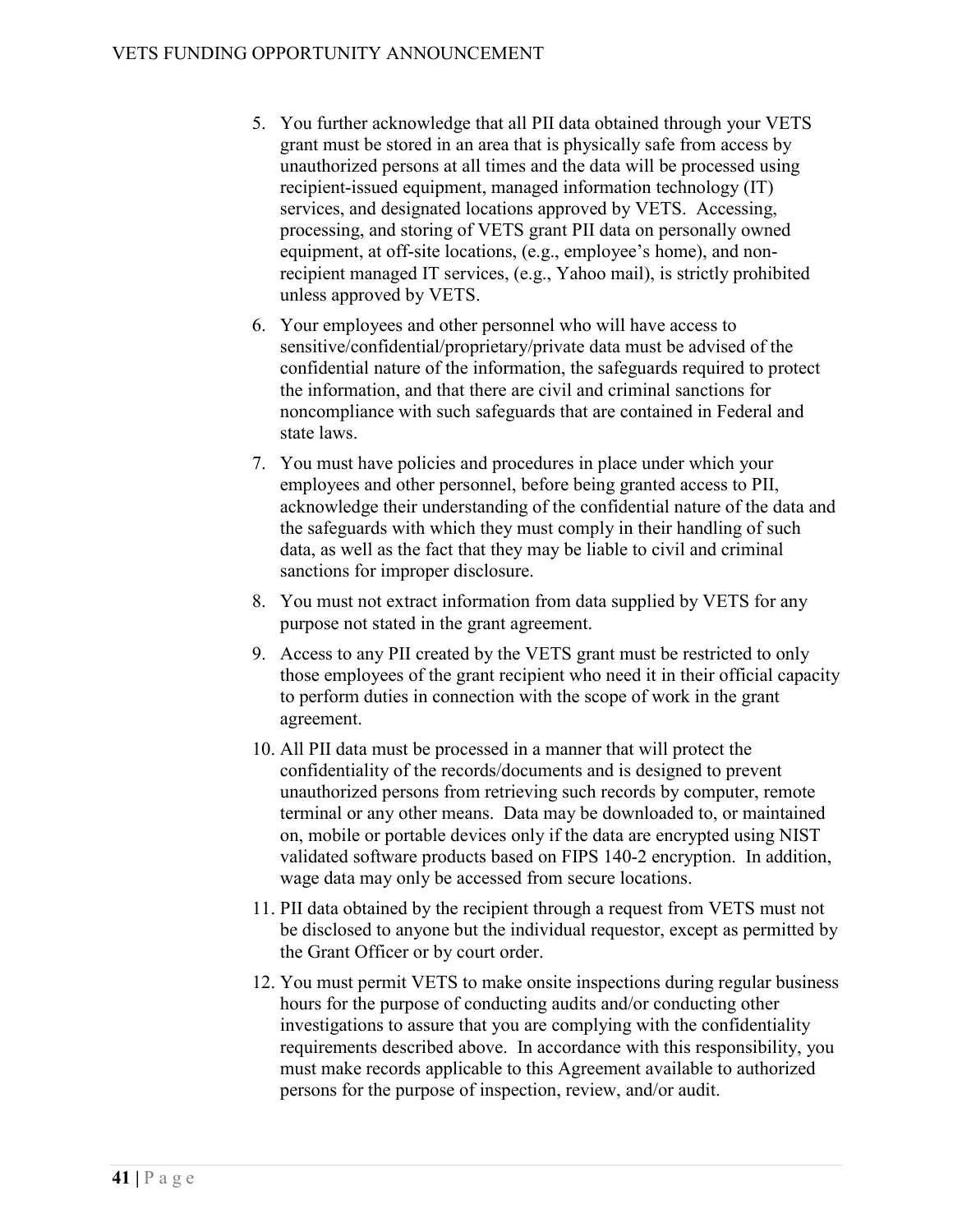13. You must retain data received from VETS only for the period of time required to use it for assessment and other purposes, or to satisfy applicable Federal records retention requirements, if any. Thereafter, you agree that all data will be destroyed, including the degaussing of magnetic tape files and deletion of electronic data.

## **e) Record Retention**

You must follow Federal guidelines on record retention, which require you to maintain all records pertaining to grant activities for a period of at least three years from the date of submission of the final expenditure report. See 2 CFR §§ 200.333-337 for more specific information, including information about the start of the record retention period for awards that are renewed quarterly or annually, and when the records must be retained for more than three years.

#### **f) Use of Contracts and Sub awards**

You must abide by the following definitions of contract, contractor, subaward, and sub-recipient:

**Contract:** Contract means a legal instrument by which a non-Federal entity (defined as a state, local government, Indian tribe, institution of higher education (IHE), nonprofit organization, for-profit entity, foreign public entity, or a foreign organization that carries out a Federal award as a recipient or sub recipient) purchases property or services needed to carry out the project or program under a Federal award. The term as used in this FOA does not include a legal instrument, even if the non-Federal entity considers it a contract, when the substance of the transaction meets the definition of a Federal award or sub award (see definition of Sub award below).

**Contractor**: Contractor means an entity that receives a contract as defined above in Contract.

**Sub-award:** Sub-award means an award provided by a pass-through entity (defined as a non-Federal entity that provides a sub award to a sub recipient to carry out part of a Federal program) to a sub-recipient for the sub-recipient to carry out part of a Federal award received by the pass-through entity. It does not include payments to a contractor or payments to an individual who is a beneficiary of a Federal program. A sub-award may be provided through any form of legal agreement, including an agreement that the pass-through entity considers a contract.

**Sub-recipient:** Sub-recipient means a non-Federal entity that receives a sub award from a pass-through entity to carry out part of a Federal program; but does not include an individual that is a beneficiary of such program. A subrecipient may also be a recipient of other Federal awards that come directly from a Federal awarding agency.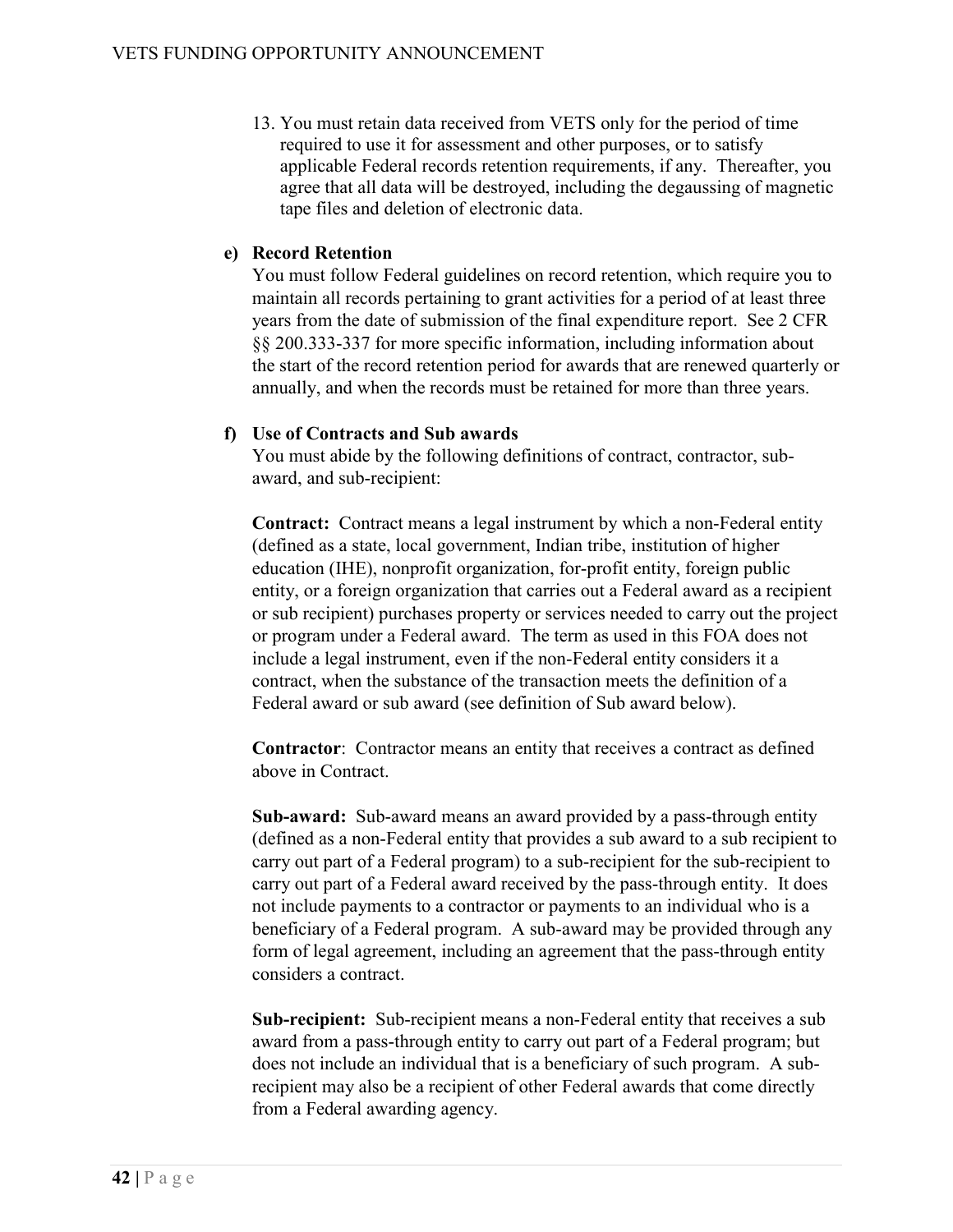You must follow the provisions at 2 CFR 200.330-.332 regarding sub recipient monitoring and management. Also see 2 CFR 200.308(c)(6) regarding prior approval requirements for sub-awards. When awarding sub awards, you are required to comply with provisions on government-wide suspension and debarment found at 2 CFR Part 180 and codified by DOL at 29 CFR Part 98.

#### **g) Closeout of Grant Award**

Any entity that receives an award under this Announcement must close its grant with VETS at the end of the final year of the grant. Information about this process may be found in the Grant Closeout FAQ located at [http://www.doleta.gov/grants/docs/GCFAQ.pdf.](http://www.doleta.gov/grants/docs/GCFAQ.pdf)

Grantees receive a closeout packet, which includes required closeout documents. The grantee then has ninety days to complete all required closeout documents, including the closeout financial report. All special conditions of award that have not been addressed by the grantee must be resolved prior to closeout.

#### **3. Other Administrative Standards and Provisions**

Except as specifically provided in this FOA, our acceptance of an application and an award of Federal funds to sponsor any programs(s) does not provide a waiver of any grant requirements and/or procedures. For example, the OMB Uniform Guidance requires that an entity's procurement procedures ensure that all procurement transactions are conducted, as much as practical, to provide full and open competition. If an application identifies a specific entity to provide goods or services, the award does not provide the justification or basis to sole source the procurement, i.e., avoid competition.

#### **4. Special Program Requirements**

# **a. DOL Evaluation**

Special Program Requirements – DOL will conduct an evaluation of HVRP, and a condition of receiving a grant award is that the grantee will be required to participate in and cooperate with the DOL program evaluation if the program is selected to be included in the DOL evaluation. The evaluation will also include an impact and/or outcomes analysis within or across grantees. Conducting an impact analysis could involve random assignment of eligible participants into a treatment group (which would receive program services or enhanced program services) or control group(s) (that would receive no program services or un-enhanced program services). All grantees will be required to maintain participant records that include personally identifiable information (PII) (name, date of birth, social security number) and other services information needed for performance reporting. However, while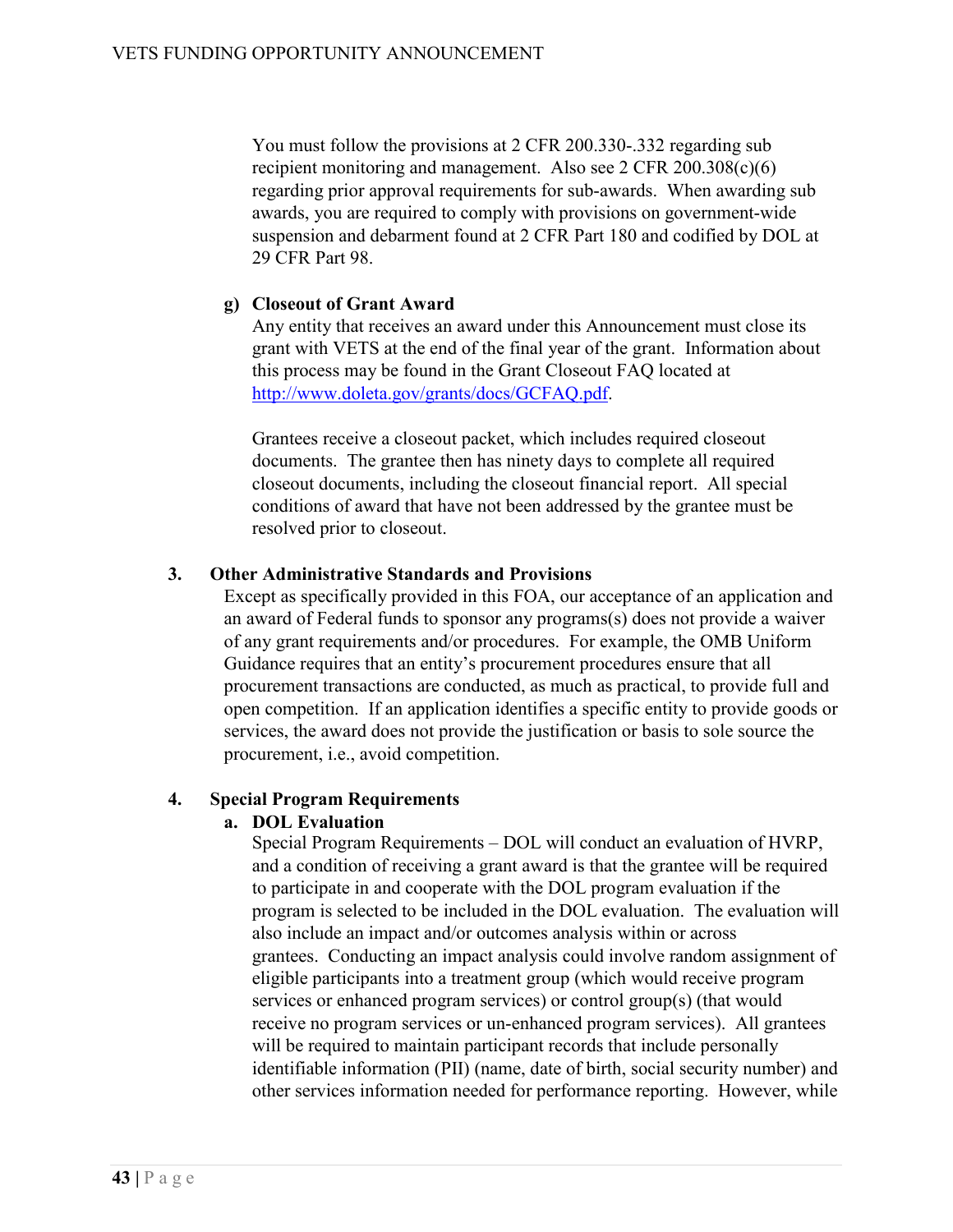grantees are required to request participants' SSNs, participants cannot be denied services if they choose not to disclose. Under the direction of DOL's Chief Evaluation Office, DOL's independent evaluator will coordinate with grantees included in the evaluation to obtain the necessary information in a secure manner to protect personally identifiable information. Participation in the evaluation of performance of DOL grants and cooperation of the recipient is a required condition of award. The grantee agrees to make individual records on participants, including PII, and funding available to the evaluator(s) under our direction, as well as to provide access to program operating personnel and participants, as specified by the evaluator(s) under our direction, including after the expiration date of the grant. This evaluation will use program management information system data, local administrative data, and program progress reports. The grantee must keep this information up to date and accurate.

#### **b. National Veterans' Technical Assistance Center**

VETS funds the National Veterans' Technical Assistance Center (NVTAC). NVTAC, [www.NVTAC.org](http://www.nvtac.org/) provides training and technical assistance on veterans' homelessness issues to grantees, employers, veteran service organizations, agency partners. HVRP grantees are expected to participate in NVTAC training and technical assistance activities during the course of their grant award. Grantees may request training and technical assistance based on their needs. There is no cost to HVRP grantees for NVTAC services.

# **c. Stand Down Events**

Your project is responsible for participating in Stand Down (SD) events. A Stand Down is an event held in a locality for one or more days, where services are provided to veterans experiencing homelessness. These services may include hygiene kits, meals, clothing, employment services, and medical attention. These events are organized within a community and brings service providers together such as the VA, HUD, the local Continuum of Care, Disabled Veterans' Outreach Program (DVOP) specialists from the State Workforce Agencies, veteran service organizations, civic leaders, and a variety of other interested persons, groups, and other support organizations. Many services are provided onsite with referrals for continued assistance after the SD event. These events often serve as the catalyst that enables homeless veterans to get back into mainstream society.

SD activities are funded through a separate VETS Stand Down application. Go to [https://www.grants.gov/web/grants/view](https://www.grants.gov/web/grants/view-opportunity.html?oppId=299798)[opportunity.html?oppId=299798](https://www.grants.gov/web/grants/view-opportunity.html?oppId=299798) for access to detailed information on applying for a SD grant award.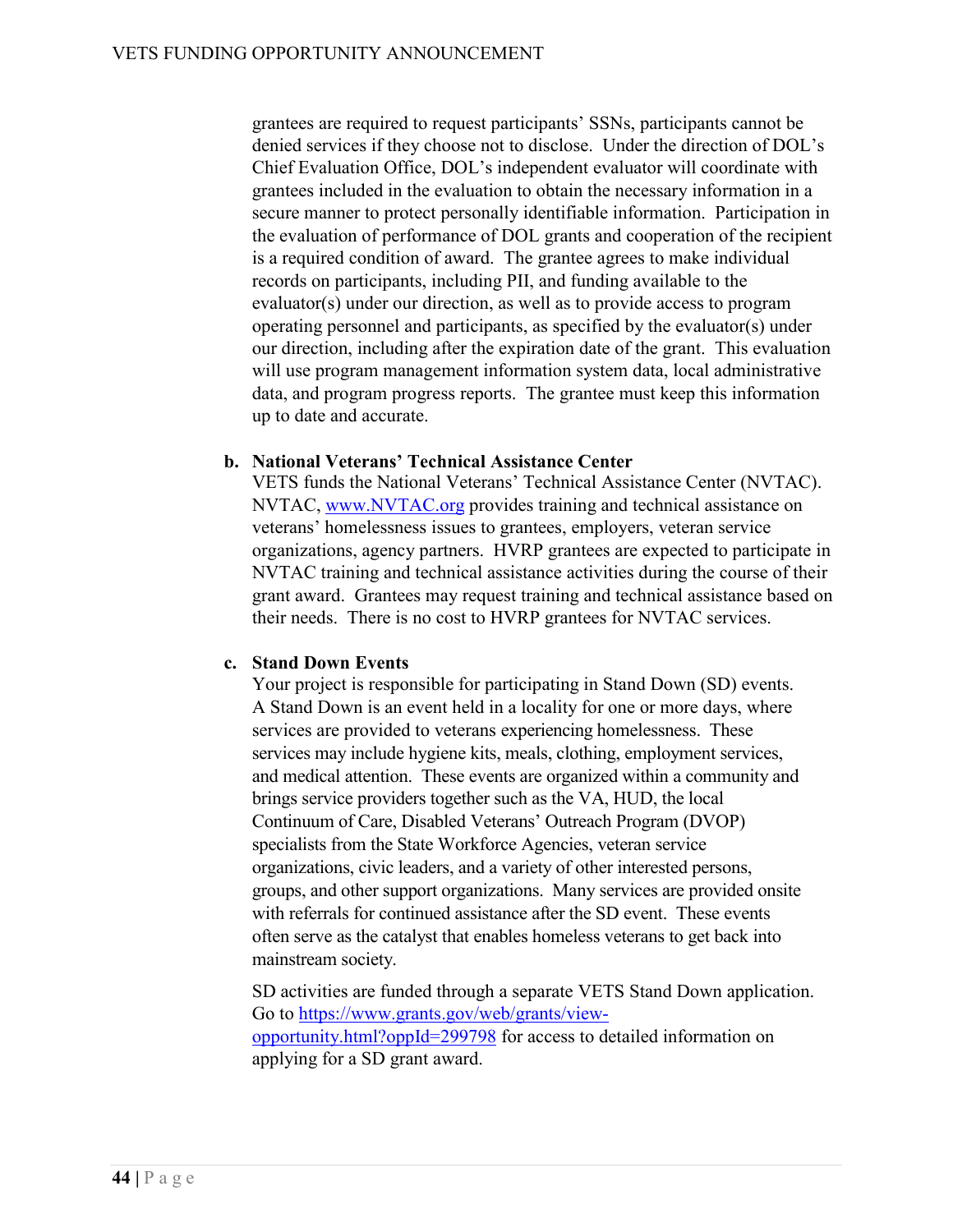# **d. Performance Goals**

Applicants will be held to submitted planned performance goals for the entirety of the grant year. Failure to meet those goals may result in technical assistance, or intervention by VETS. Inability to achieve planned performance goals may have a significant impact on decisions about option year awards. For details on planned performance goals, see Section IV 3. of this Announcement.

# **C. REPORTING**

You must meet DOL reporting requirements. Specifically, you must submit the reports and documents listed below to DOL electronically:

# **1. Quarterly Financial Reports**

After receiving a grant award, the grantee must complete a Federal Financial Report (SF-425) no later than 30 days after the end of each Federal fiscal quarter (due October 30, January 30, April 30, and July 30). Applicants that receive an award must communicate with the Director for Veterans' Employment and Training (DVET) in your state for assistance when completing this requirement. See the following link for a directory of VETS state directors, [https://www.dol.gov/vets/aboutvets/regionaloffices/map.htm.](https://www.dol.gov/vets/aboutvets/regionaloffices/map.htm)

# **2. Quarterly Performance Reports**

The progress reports required for grants awarded under this solicitation are the Technical Performance Report (TPR), the Technical Performance Narrative (TPN). You must submit quarterly progress reports within 30 days after the end of each calendar year quarter.

# **3. Closeout Report**

All HVRP grants must be closed out at the end of the performance period. Grantees will receive a closeout packet, which includes required closeout documents. The grantee then has ninety days to complete all required closeout documents, including the closeout financial report. All special conditions of award that have not been addressed by the grantee must be resolved prior to closeout. See [2 CFR §200.343](https://www.ecfr.gov/cgi-bin/retrieveECFR?gp=&SID=43938675f32de173b27ca9d5105943af&mc=true&n=pt2.1.200&r=PART&ty=HTML#se2.1.200_1343) for additional guidance on closeout of federal awards.

# **VII. AGENCY CONTACTS**

For further information about this FOA, please contact Kia Mason, Grant Officer, Office of Grants Management, at (202) 693-2606. Applicants should email all technical questions to  $\frac{masson.kia@dol.gov}{mod}$  and must specifically reference FOA-VETS-19-01. Include a contact name, email address, fax, and phone number. This announcement is available at [Grants.gov.](http://www.grants.gov/)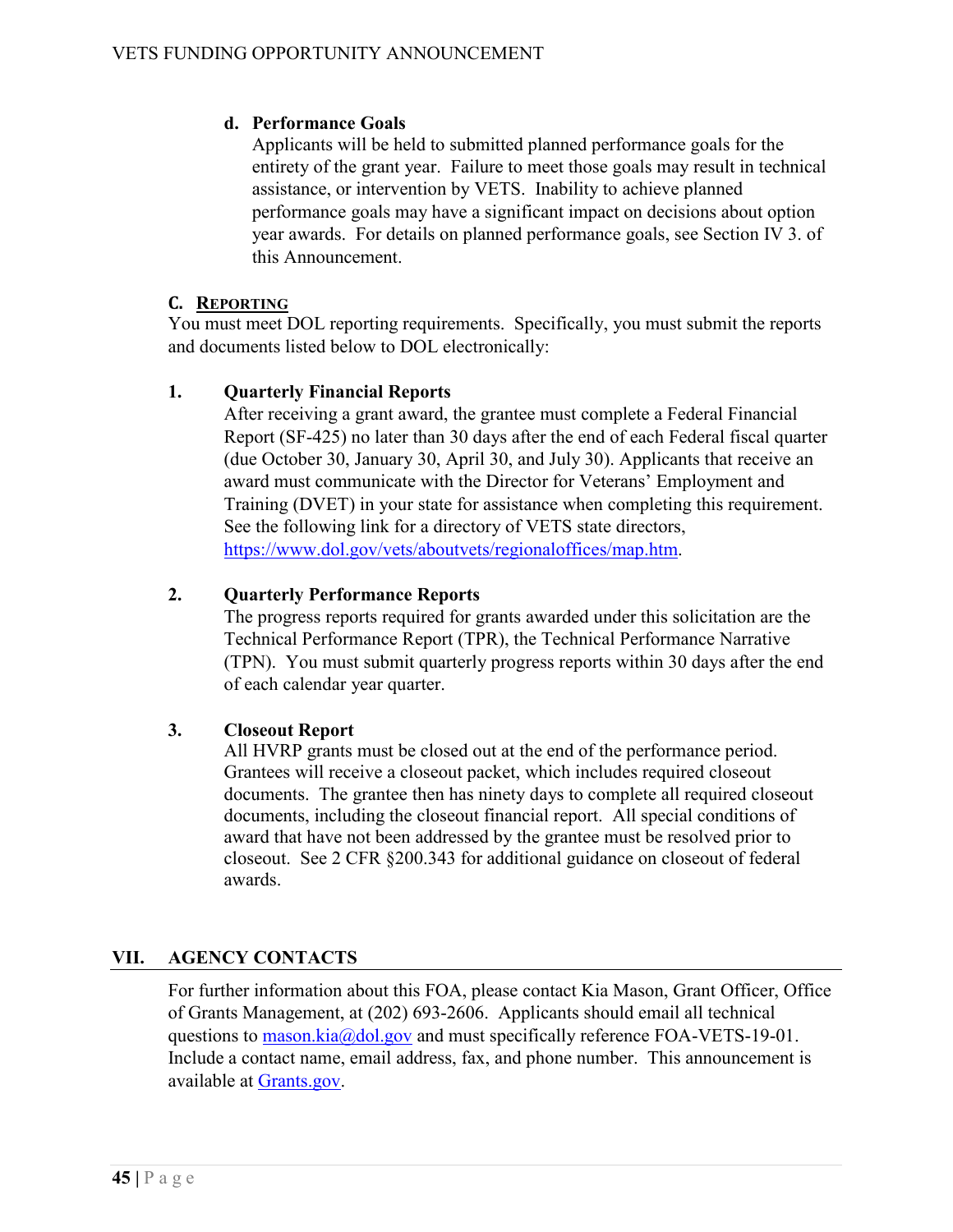## **VIII. OTHER INFORMATION**

#### **A. WEB-BASED RESOURCES**

DOL maintains a number of web-based resources that may be of assistance to applicants. For example, the Career One-Stop portal [\(http://www.careeronestop.org\)](http://www.careeronestop.org/), which provides national and state career information on occupations; the Occupational Information Network (O\*NET) Online [\(http://online.onetcenter.org\)](http://online.onetcenter.org/) which provides occupational competency profiles; and America's Service Locator [\(http://www.servicelocator.org\)](http://www.servicelocator.org/), which provides a directory of our nation's American Job Centers (formerly known as One-Stop Career Centers).

#### **B. INDUSTRY COMPETENCY MODELS**

DOL supports an Industry Competency Model Initiative to promote an understanding of the skill sets and competencies that are essential to an educated and skilled workforce. A competency model is a collection of competencies that, taken together, define successful performance in a particular work setting. Competency models serve as a starting point for the design and implementation of workforce and talent development programs. To learn about the industry-validated models visit the Competency Model Clearinghouse (CMC) at [http://www.careeronestop.org/CompetencyModel.](http://www.careeronestop.org/CompetencyModel) The CMC site also provides tools to build or customize industry models, as well as tools to build career ladders and career lattices for specific regional economies.

#### **C. WORKFORCEGPS RESOURCES**

We encourage you to view the information gathered through the conference calls with Federal agency partners, industry stakeholders, educators, and local practitioners. The information on resources identified can be found on WorkforceGPS at: [https://www.workforcegps.org/.](https://www.workforcegps.org/)

 We encourage you to view the online tutorial, "Grant Applications 101: A Plain English Guide to ETA Competitive Grants," available through WorkforceGPS at: [https://strategies.workforcegps.org/resources/2014/08/11/16/32/applying-for-eta](https://strategies.workforcegps.org/resources/2014/08/11/16/32/applying-for-eta-competitive-grants-a-web-based-toolkit-for-prospective-applicants-438?p=1)[competitive-grants-a-web-based-toolkit-for-prospective-applicants-438?p=1](https://strategies.workforcegps.org/resources/2014/08/11/16/32/applying-for-eta-competitive-grants-a-web-based-toolkit-for-prospective-applicants-438?p=1)

 We created Workforce System Strategies to make it easier for the public workforce system and its partners to identify effective strategies and support improved customer outcomes. The collection highlights strategies informed by a wide range of evidence such as experimental studies and implementation evaluations, as well as supporting resources such as toolkits. We encourage you to review these resources by visiting [https://strategies.workforcegps.org.](https://strategies.workforcegps.org/)

#### We created a technical assistance portal at

[https://www.workforcegps.org/resources/browse?id=b8dd0aa1ecfb4b2282d6cd30c72487](https://www.workforcegps.org/resources/browse?id=b8dd0aa1ecfb4b2282d6cd30c7248790) [90](https://www.workforcegps.org/resources/browse?id=b8dd0aa1ecfb4b2282d6cd30c7248790) that contains online training and resources for fiscal and administrative issues. Online trainings available include, but are not limited to, Introduction to Grant Applications and Forms, Indirect Costs, Cost Principles, and Accrual Accounting.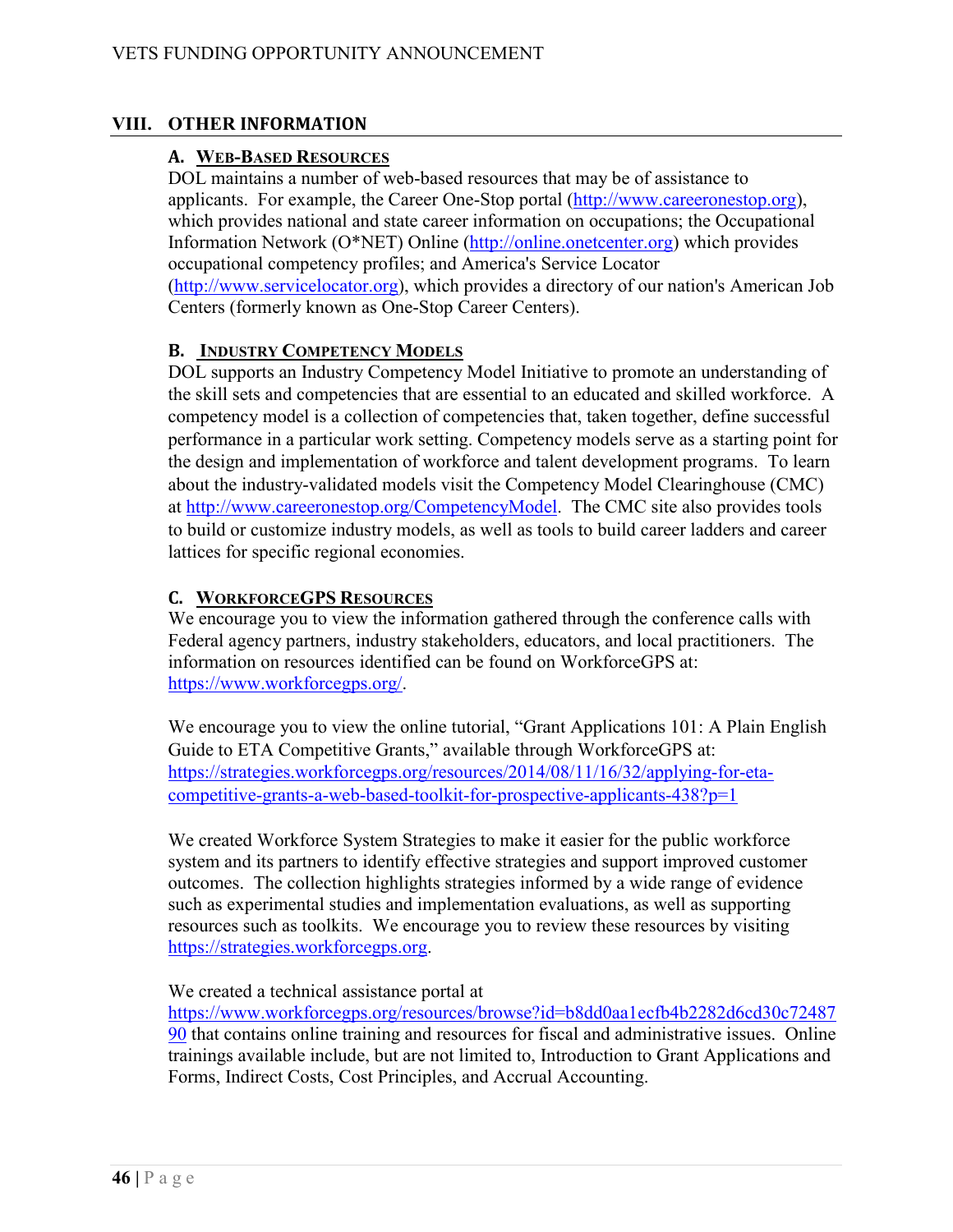# **D. SKILLSCOMMONS RESOURCES**

SkillsCommons [\(https://www.skillscommons.org\)](https://www.skillscommons.org/) offers an online library of curriculum and related training resources to obtain industry-recognized credentials in manufacturing, IT, healthcare, energy, and other industries. The website contains thousands of Open Educational Resources (OER) for job-driven workforce development that were produced by grantees funded through the US Department of Labor's Trade Adjustment Assistance Community College and Career Training (TAACCCT) program. Community colleges and other training providers across the nation can reuse, revise, redistribute, and reorganize the OER on SkillsCommons for institutional, industry, and individual use.

# **E. APPRENTICESHIP**

To view apprenticeship resources for career seekers, employers, and educators, visit [www.apprenticeship.gov](http://www.apprenticeship.gov/) and [https://doleta.gov/oa/veterans.cfm.](https://doleta.gov/oa/veterans.cfm)

# **F. RESOURCES FOR SERVING HOMELESS VETERANS**

U.S. Interagency Council on Homelessness (USICH), [www.USICH.org,](http://www.usich.org/) leads national efforts to prevent and end homelessness in America. They drive action among the 19 federal member agencies that comprise the Council and foster the efficient use of resources in support of best practices at every level of government and with the private sector.

The National Center on Homelessness Among Veterans,

[https://www.va.gov/HOMELESS/nchav/index.asp,](https://www.va.gov/HOMELESS/nchav/index.asp) promotes recovery-oriented care for veterans who are homeless or at risk for homelessness.

National Alliance to End Homelessness, [https://endhomelessness.org/,](https://endhomelessness.org/) an organization committed to preventing and ending homelessness in the United States.

National Coalition for Homeless Veterans, [http://www.nchv.org/,](http://www.nchv.org/) a resource and technical assistance center for a national network of community-based service providers.

# **IX. OMB INFORMATION COLLECTION**

OMB Information Collection No 1225-0086, Expires May 31, 2019.

According to the Paperwork Reduction Act of 1995, no persons are required to respond to a collection of information unless such collection displays a valid OMB control number. Public reporting burden for this collection of information is estimated to average 20 hours per response, including time for reviewing instructions, searching existing data sources, gathering and maintaining the data needed, and completing and reviewing the collection of information.

Send comments about the burden estimated or any other aspect of this collection of information, including suggestions for reducing this burden, to the U.S. Department of Labor, to the attention